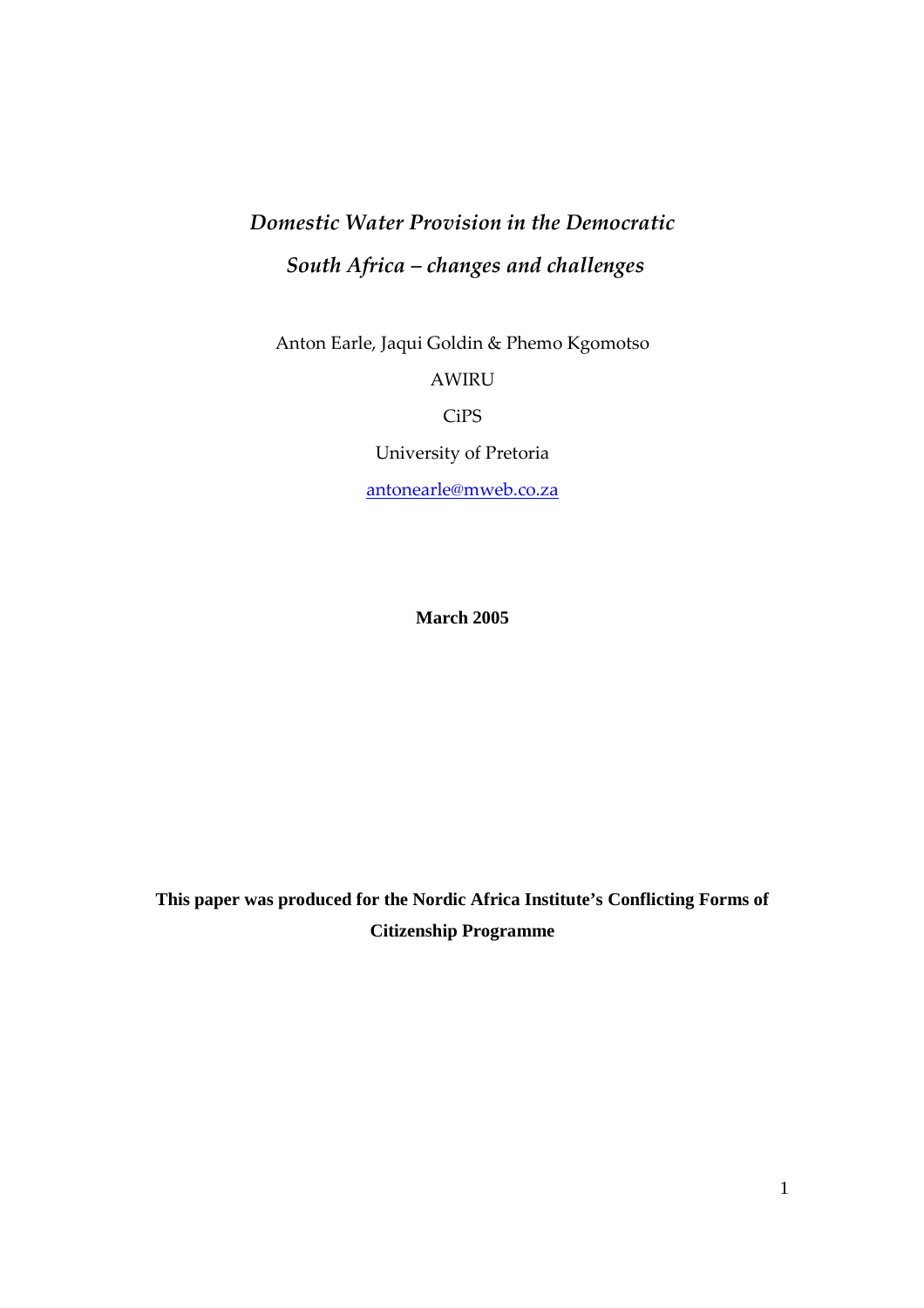## **Table of Contents**

| Water Services in the Pre-democracy Era                |     |
|--------------------------------------------------------|-----|
|                                                        | 10  |
|                                                        | -16 |
|                                                        | 20  |
| Private Sector Involvement in Water Services Provision | 24  |
|                                                        | 35  |
|                                                        | 47  |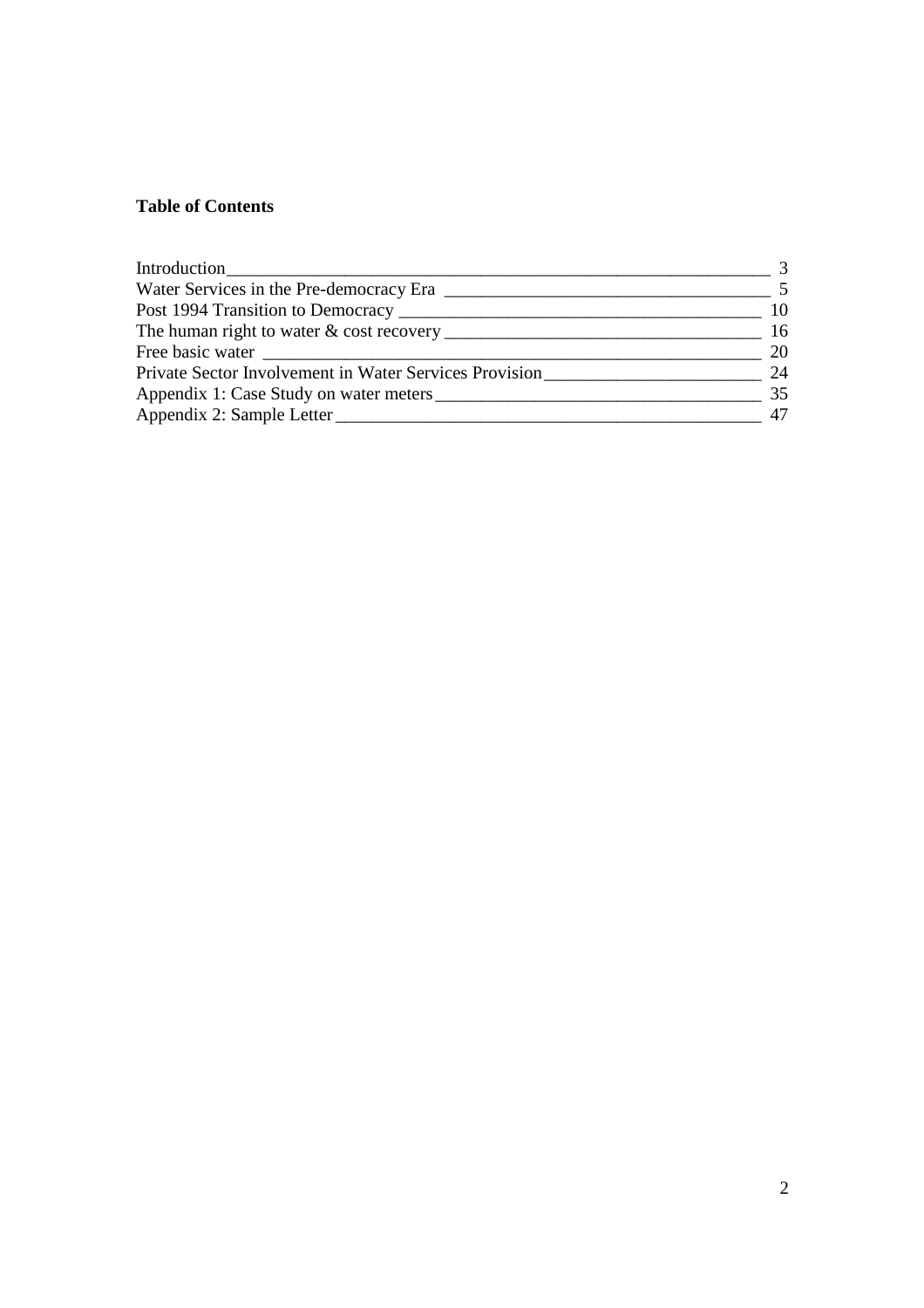#### **Introduction**

South Africa is a country with marked spatial and temporal variability in the rainfall it receives (O'Keeffe et al, 1992). The natural variability in the rainfall coupled with the high rates of potential evapotranspiration has placed the gathering, storage and reticulation of water high on the planning agenda from colonial times up until the present. With industrialisation, urbanisation and population growth the demand for municipal water services will continue increasing, placing pressure on the ability of the natural systems to provide a sufficient quantity and quality of water, sustainably.

Under the South African apartheid regime, government policies were geared at advancing the needs of the select few. The water policy was no exception. The development of South Africa's water resources was linked more with supporting the progress of the country's wealthy sector than with alleviating the position of the poor, particularly in rural areas. The legacy of apartheid left the democratic government elected in 1994 with a situation in which some 12-14m people lacked access to formal water supply and 21m people out of a total population of 41 million had no formal sanitation (DWAF, 1999). Most of these people lived in the former homeland areas, where 75% of the population lived on 13% of mostly water-short land.

Through the riparian access principle, the right of access and use of water resources was intimately linked to the ownership of land. This principle, inherited from English Law, tied water rights to land rights – a person owning land over which water flowed had a right to a share of the "normal flow" (MacKay, 2003). Water became a securitised resource, linked to power and influence in society and used as an instrument of state manipulation. In this securitised environment water resources were provided to black South Africans at a lower standard than what white South Africans received it at. During the political turbulence of the 1980s and 1990s the withholding of payment for basic municipal services, such as water, by black communities became an effective form of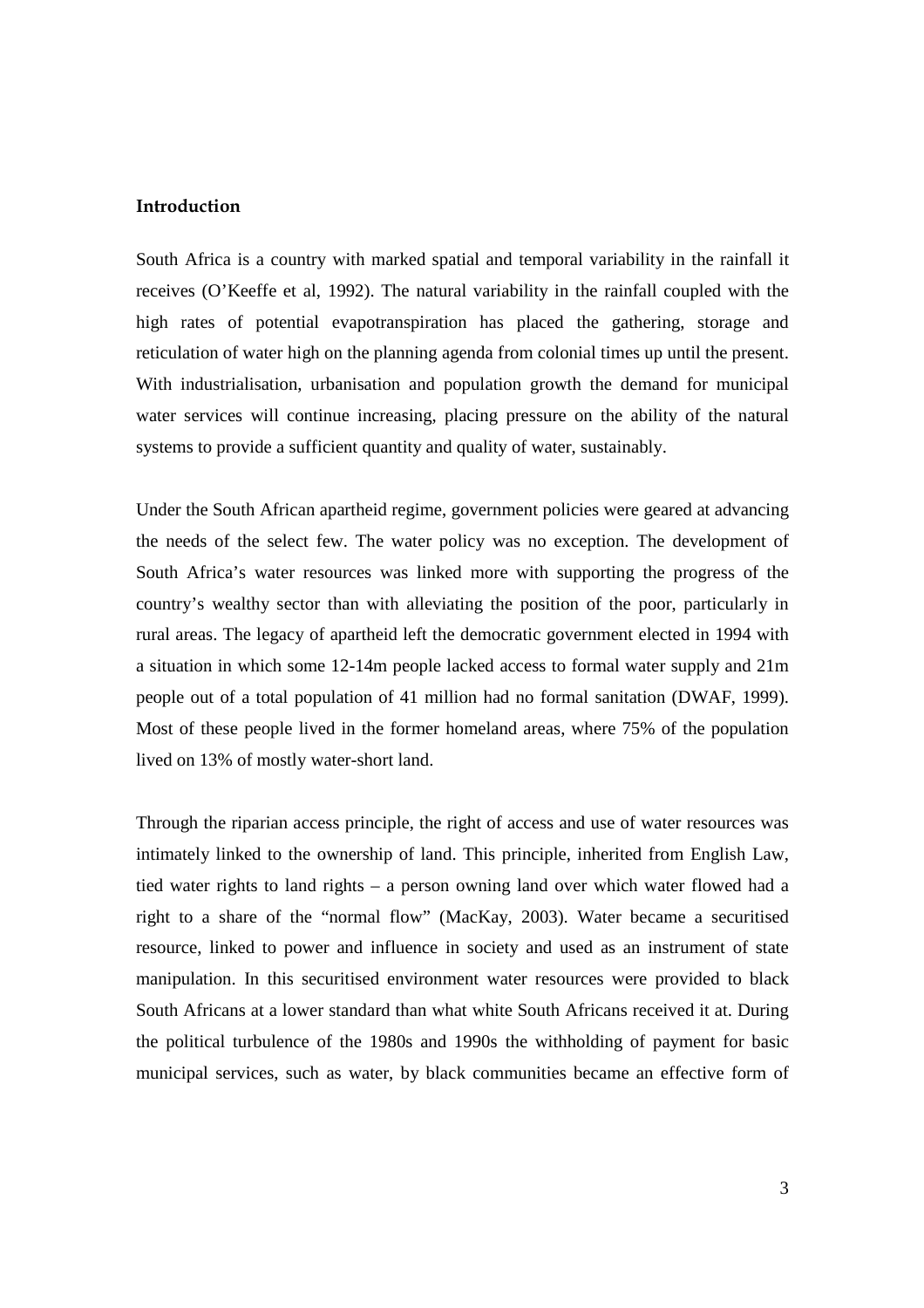protest (McDonald 2002b). The government carried on providing services in an effort to prevent further destabilisation.

With the dawn of democracy in 1994 the government emphasis shifted toward water services being made available to a greater section of the South African population, in order to improve their standard of living. This desire to achieve universal access to water services in the country has been placed in a politicised environment where environmental sustainability and economic efficiency guide national-level water policy. There has been a shift from developing new water resources and towards the efficient management of current ones through water demand management. Water is recognised as having an economic value and is increasingly being priced at a rate which reflects its value and scarcity. The need to extend water services to all has come into conflict with the cost recovery principle, with the issue compounded by the legacy of the rates boycotts which took place prior to 1994.

This study seeks to describe these contending issues in the context of the normalisation of the general South African political environment in the post-apartheid era. A case study on the impact of pre-payment water meters in the Soweto suburb of Phiri provides an example of the politically charged atmosphere surrounding service delivery in the modern South African context. It is found that for some stakeholders opposition to the introduction of water meters is an issue of principle, while for others it is an issue of process (which was followed in their introduction). While many respondent in the case study are opposed to pre-paid meters it was found that the majority feel that "people should pay for water". One of the respondents expressed this ambivalence towards the meters eloquently, stating "*I can say yes and I can say no at the same time. Yes because every 1st day of the month 6000 litres of water is free. But I can say no because these meters are quick to finish the water".*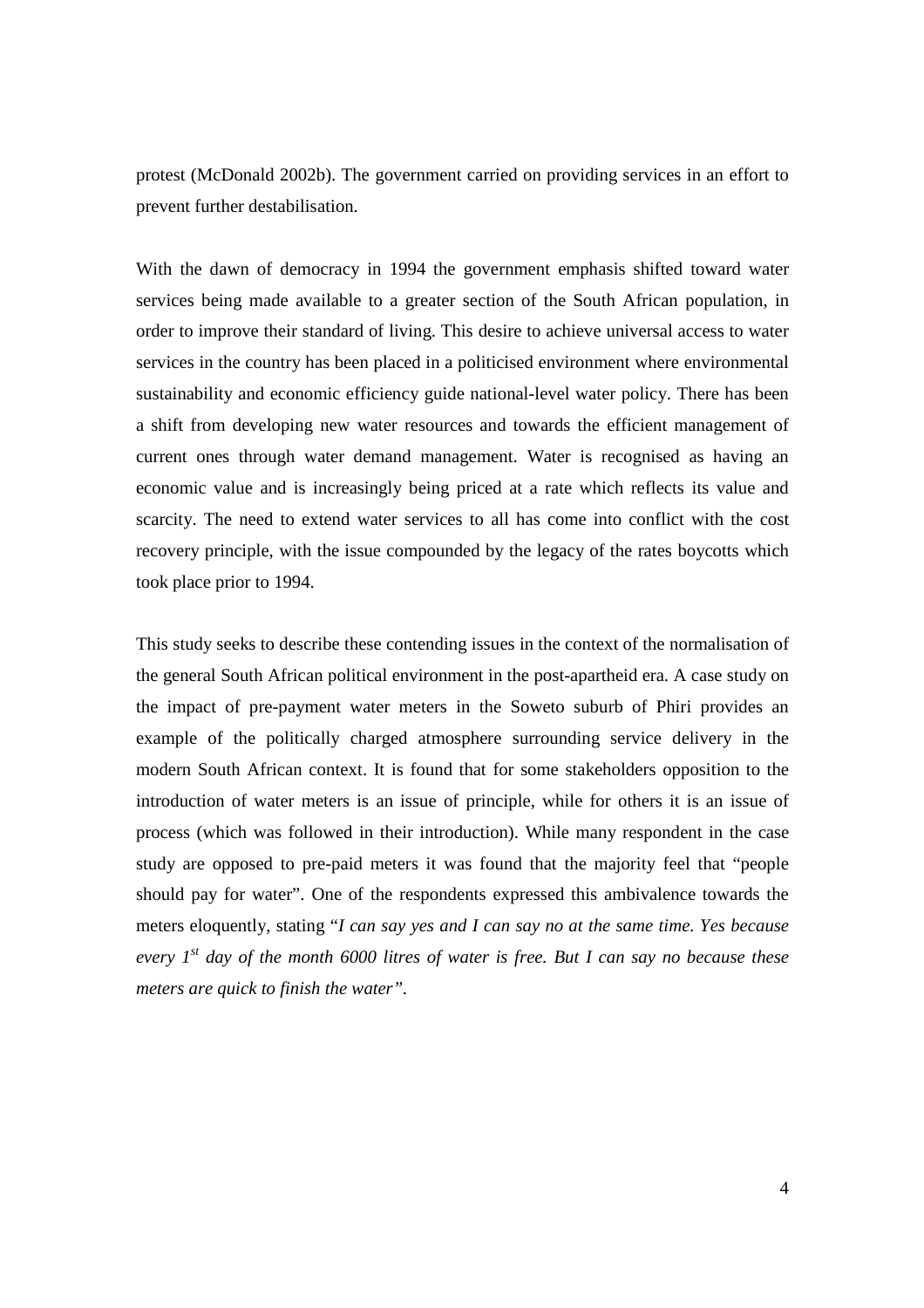#### **Water Services in the Pre-democracy Era**

Prior to the end of Apartheid in 1994, government policies were geared at advancing the needs of the select few, mostly the white population group. The water policy was no exception. According to DWAF (1994), the development of South Africa's water resources was linked more with supporting the progress of the country's wealthy sector than with alleviating the position of the poor, particularly in rural areas. Water was a tool for stimulating economic development through the agricultural sector, as well as being a necessary input to the mining sector – the mainstay of the South African economy for much of the 20<sup>th</sup> century. Access to water was dependant on access to land, which was politically controlled. The provision of water services became dependant on political patronage and allegiance to the state. In this context water can be viewed as a *securitised* resource with its allocation and management controlled by the state for the higher purpose of national security, overriding the conventional political processes (Turton and Earle, 2005).

The southern African climate is characterised by variability and change (Ashton  $\&$ Turton, 2004). This natural state is impacted through the effects of human-induced climate change, with greater aridity likely (Scholes & Biggs, 2004). The average annual rainfall of 495 millimetres per year is well below the 800 millimetres per year considered necessary for rainfed agriculture (FAOAquastat, 2005). Rainfall and water resources are also unevenly distributed in both space and time. There are few years of average rainfall or river flows, with extremes of drought or floods being the norm. This variability is coupled with one of the lowest conversions of rainfall to runoff in the world (O'Keeffe et al, 1992). Typically around 20 to 30 percent of rainfall is converted to runoff (see Figure 1)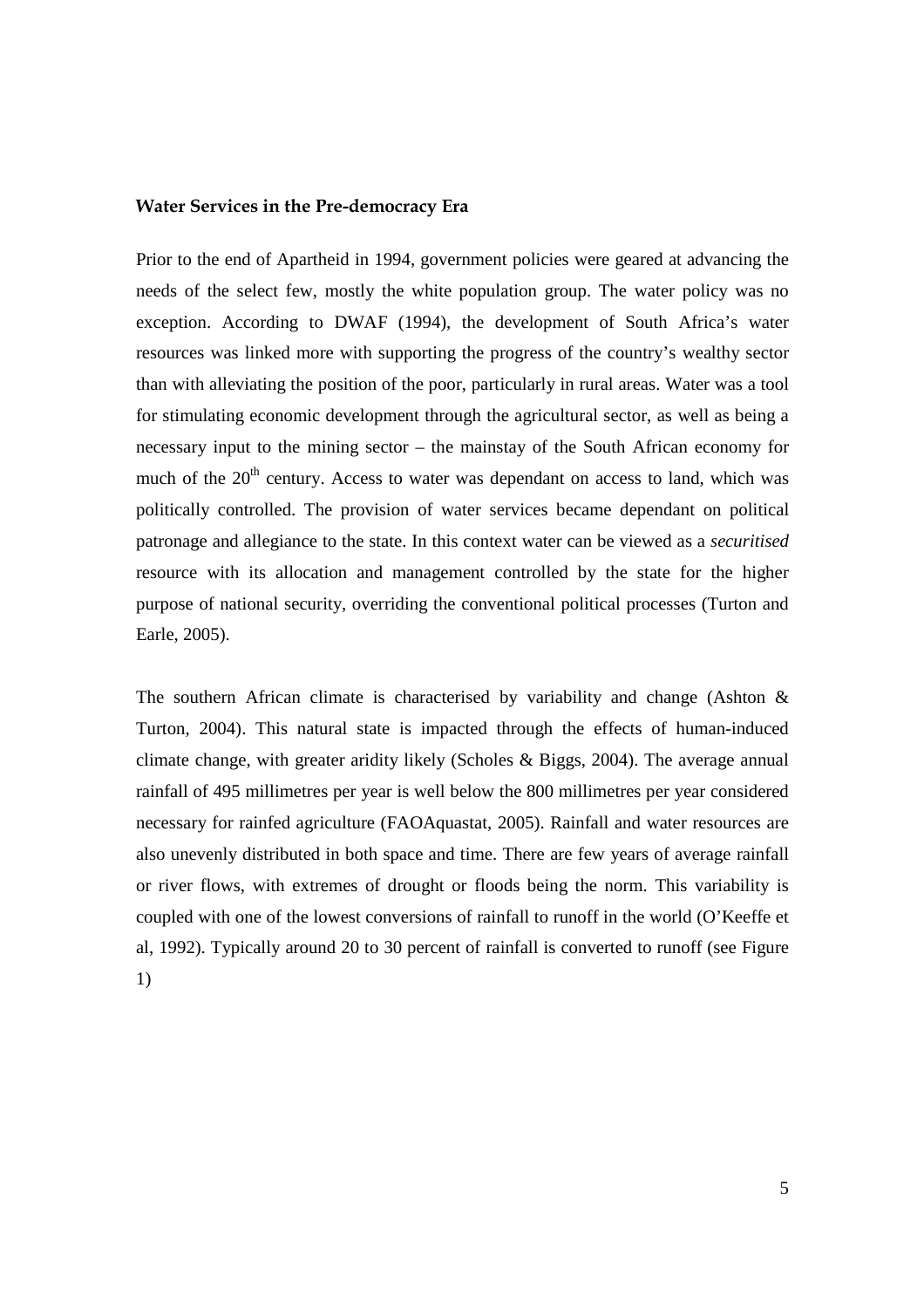

**Figure 1: Conversion of rainfall to runoff in South Africa is amongst the lowest in the world (O'Keeffe et al, 1992).** 

In South Africa only around 10 percent of rainfall is converted to runoff, largely due to the high rates of evaporation experienced in the country. Potential evaporation rates of  $2,000 - 3,000$  millimetres par year are common in parts of the country – many times higher than the average rainfall. The development of water infrastructure has thus enjoyed a prominent place on the South African planning agenda from colonial times to the present day (Turton et al, 2004).

Water security is the product of two factors – physical water resources and social resources. Physical scarcity of water can be overcome through mobilising high levels of economic and political power and making use of the education and skills of the population. Thus a country which is water scarce is not necessarily water insecure (the converse of course also holds true). Many countries in the world overcome their lack of physical water resources through applying social resources to construct water transfer and storage infrastructure or to apply principles of water demand management (WDM) – see Figure 2.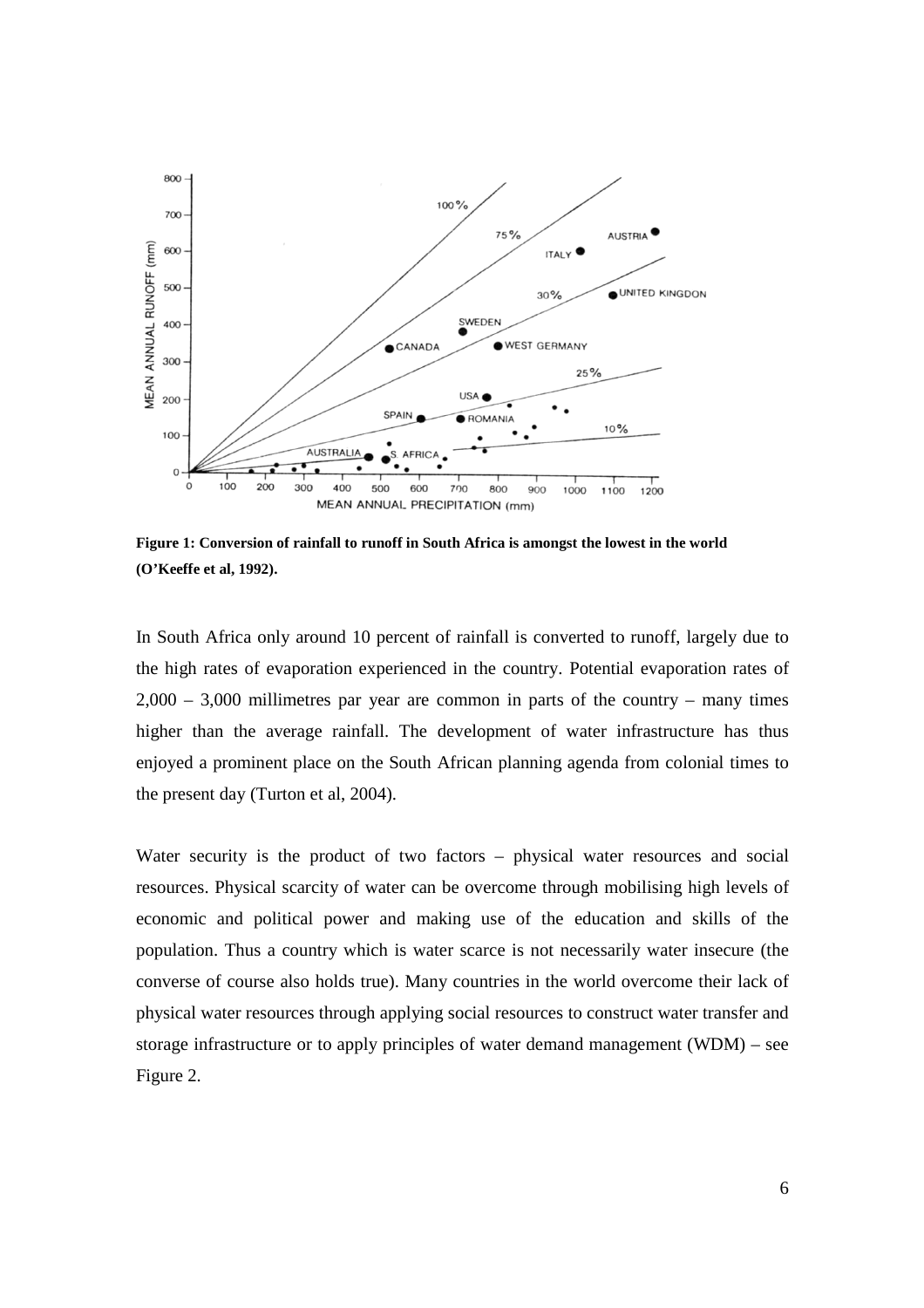

**Figure 2: Water security is dependant on physical water availability as well as on social resources, here measured by the UNDP's Human Development Index (Earle & Turton, 2003)** 

South Africa used its well developed social resources to engineer itself a degree of water security. This involved the construction of large-scale water transfer schemes such as the Orange-Fish Sundays river transfer of the 1950s and the Lesotho Highlands Water Project started in 1986.

The first water legislation to be enacted after the formation of the Union of South Africa in 1910 was the Irrigation and Conservation of Water Act 8 of 1912, the main emphasis of which was irrigation for agricultural development. This paved the way for the rapid agricultural and industrial development which South Africa went through in the 1920's. The growth of the economy was mainly due to the discovery of new diamond fields, the protection of the agricultural industry, and the promotion of local industries (Turton et al, 2004). As a new country it was important that South Africa develop local manufacturing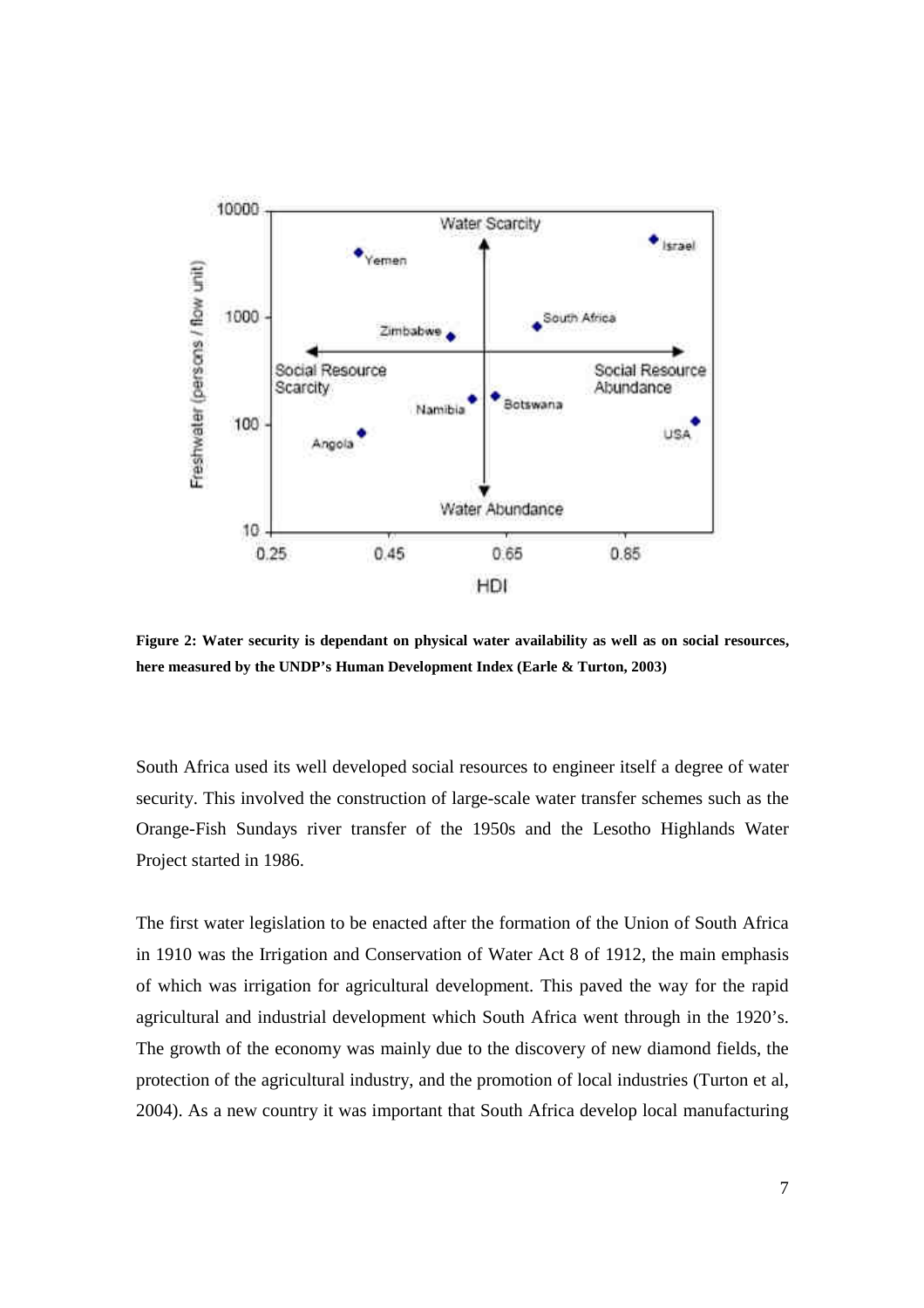capacity as well as attaining food security through the promotion of food self reliance, prompting the government to protect the local industrial and agricultural sectors. This increase in local production of agricultural and industrial products, as well as the continued growth of the mining sector all placed more stress on the water resources of the country. Additionally, in the wake of the South African War and the First World War there were large groups of unemployed former soldiers in the cities. They were referred to as "poor whites" and became the direct beneficiaries of several large infrastructure development projects (Turton et al, 2004).

The Great Depression of the 1930s intensified this need for large-scale infrastructure development projects. During the 1930s large-scale water infrastructure projects such as the Vaal Dam south of Johannesburg and the Vaalhartz Government Water Scheme were developed to provide water to industries and farms (DWAF, 2005).

Act 8 of 1912 was the first legal codification of water law in the Union of South Africa and as mentioned above, its main emphasis was irrigation. By the 1950s Act 8 of 1912 "had outlived its usefulness" (Barnard, 1999) with the emphasis on irrigation proving to be inadequate for the new water requirements of an expanding industrial base (DWAF, 1994). This led to the subsequent passing of a new Water Act in 1956 (Act 54 of 1956). According to Gildenhuys (1997:59), this Act also placed a major emphasis on irrigation, although other water uses received greater recognition than in the past. The Act intended to ensure an equitable distribution of water for industrial and other competing users, as well as authorise strict control over the abstraction, use, supply, distribution and pollution of water, artificial atmospheric precipitation and the treatment and discharge of effluent (DWAF, 1994:04). This reflected the change in the South African economic structure over time. In the period prior to the Second World War the economy was still primarily an agriculture-mining based one. After the war this shifted to becoming a more sophisticated economy, based on agriculture-mining-manufacturing. Thus the 1956 Act attempted to allocate water between these competing consumers.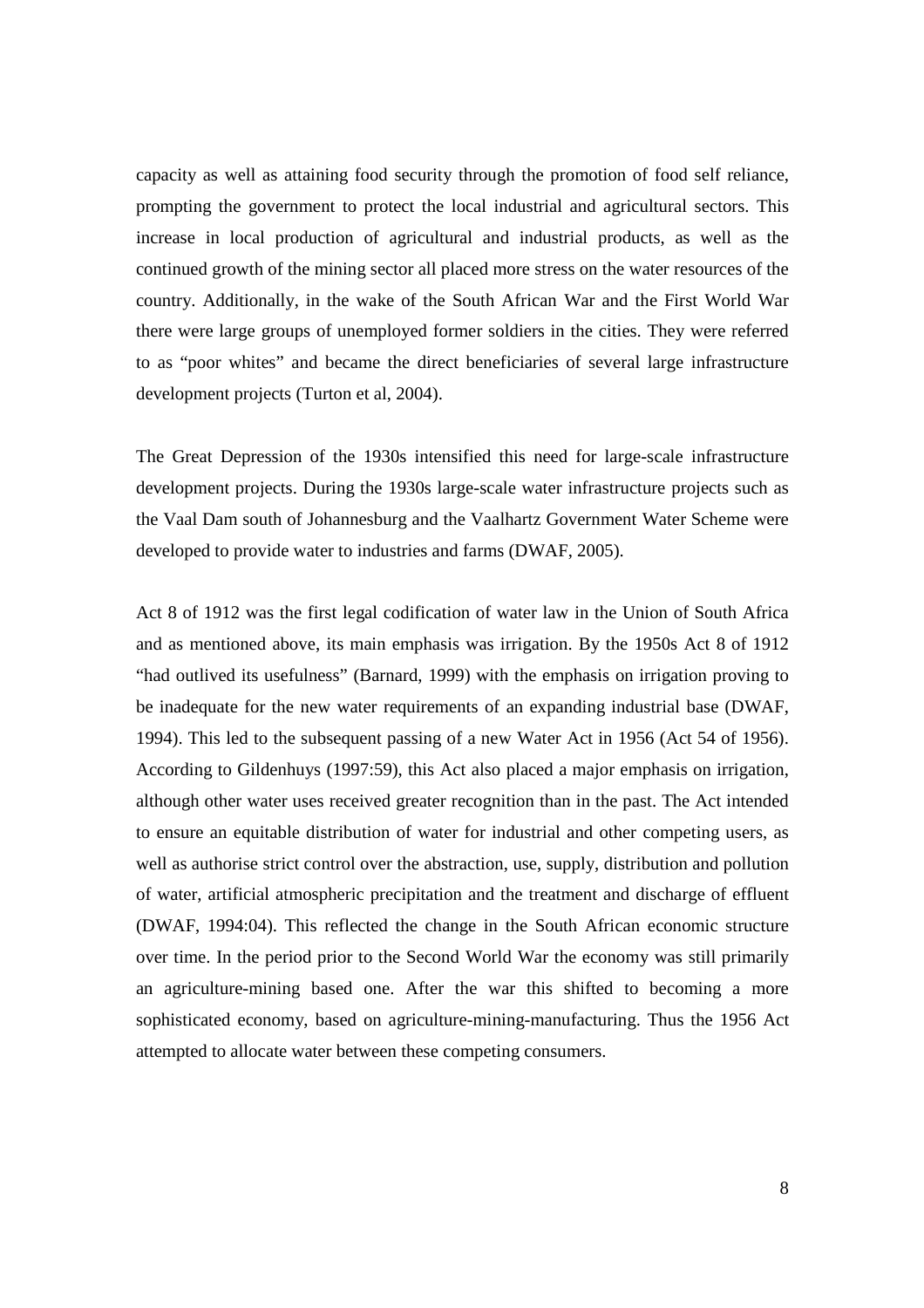Of particular importance, the 1956 Act made an ambiguous distinction between public and private water and streams, with private water being water which naturally rises, falls, drains or is led onto land but which is not capable of common use for irrigation purposes and public water being a natural stream of water which flows in a known and defined channel, if such water can be used for irrigation on two or more pieces of riparian land (O'Keeffe, Uys and Bruton, 1992:295). Gildenhuys (1997) also states that the 1956 Water Act made it possible for the Minister of Water Affairs, through the declaration of Government Water Control Areas, to obtain wide powers of administrative control over major water resources.

According to Barnard (1999:262) a major principle of the 1956 Act was that ownership of riparian properties conferred water rights, with the sole and exclusive use and enjoyment of private water belonging to the person on whose land it rose and fell. This meant that owners of riparian land could take as much surplus water as they could use beneficially and if they could afford it, they could impound all the surface water (MacKay, 2003). This method of water allocation, called the riparian principle, afforded unfair privileges to a small category of persons, mostly white, to control the country's water resources.

The impact of the riparian principle of water rights needs to be viewed in the context of the shift in the ownership of land which was taking place in South Africa over that time. The first attempted implementation of segregation after the establishment of the Union and regarding rural areas, which had been alienated into farms for white owners, was the Natives 47 Land Act of 1913. This Act established a clear distinction between African Reserves and white farming areas. Under the Act, no land could be shifted from one category to the other. This meant that blacks were no longer allowed to purchase land within white areas. Through a series of other land related pieces of legislation 87 percent of the country's land was set aside for whites (Turton et al, 2004).

Water services provision to the black populated areas was inferior to that enjoyed by the white communities (MacKay, 2003). However – most municipalities and townships did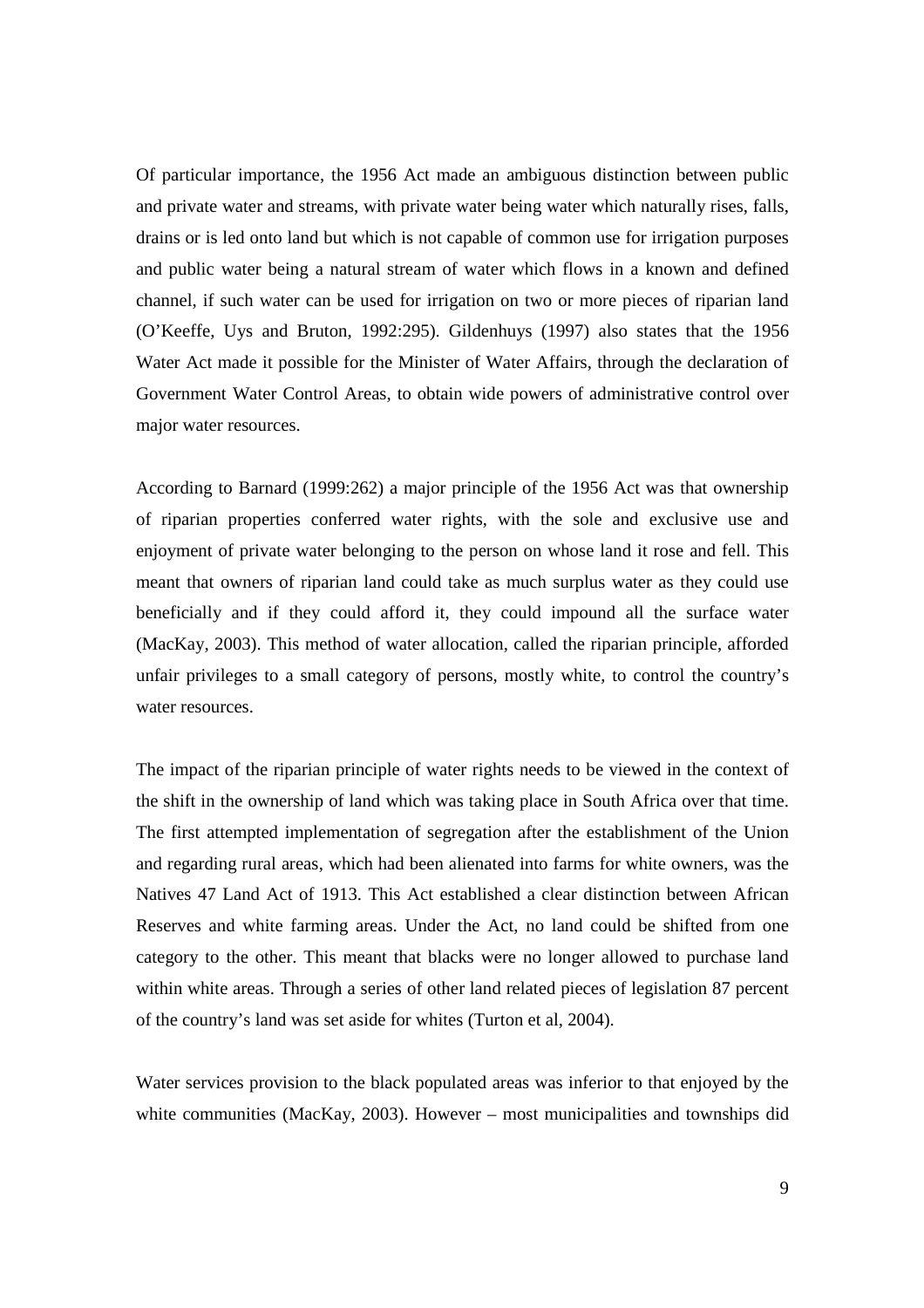offer some sort of basic level of services to residents. Water was typically provided through a standpipe in a community. Those houses which did have in-yard or in-house connections usually paid a flat monthly rate for the service they received. As the political situation of the country continued to destabilise a process of "civil disobedience" was adopted by the black majority. This involved withholding payment for municipal services such as water and electricity and was collectively referred to as a "culture of nonpayment". The government turned a blind eye to the lack of payment and generally carried on providing the basic services in an effort to prevent political tensions form escalating further.

Water had, in effect, become a securitised resource, placing its management outside of the realm of political interaction. Politicisation means to make an issue appear to be open, a matter of choice, something that is decided upon and that therefore entails responsibility, in contrast to issues that either could not be different (laws of nature) or should not be put under political control (Buzan et al 1998). By contrast, securitisation is a speech act legitimising extreme measures by calling on existential threats, as 'so important that it should not be exposed to the normal haggling of politics' (Buzan et al 1998). Through the securitisation of the debate around water resources successive pre-1994 South African governments were able to place the bulk of the country's water resources under the control of a minority of the population.

## **Post 1994 Transition to Democracy**

By the late 1980s the political situation was becoming unsustainable for the government – the war in Angola was draining resources and proving impossible to win and the townships locally were becoming more unstable by the day. In this volatile situation change, when it finally came, happened fast. The story from the initial un-banning of political organisations by the National Party government under FW de Klerk in February 1990, leading to the release of political prisoners and culminating in the first democratic elections held in April 1994 is well known. Behind the scenes a lot had to happen to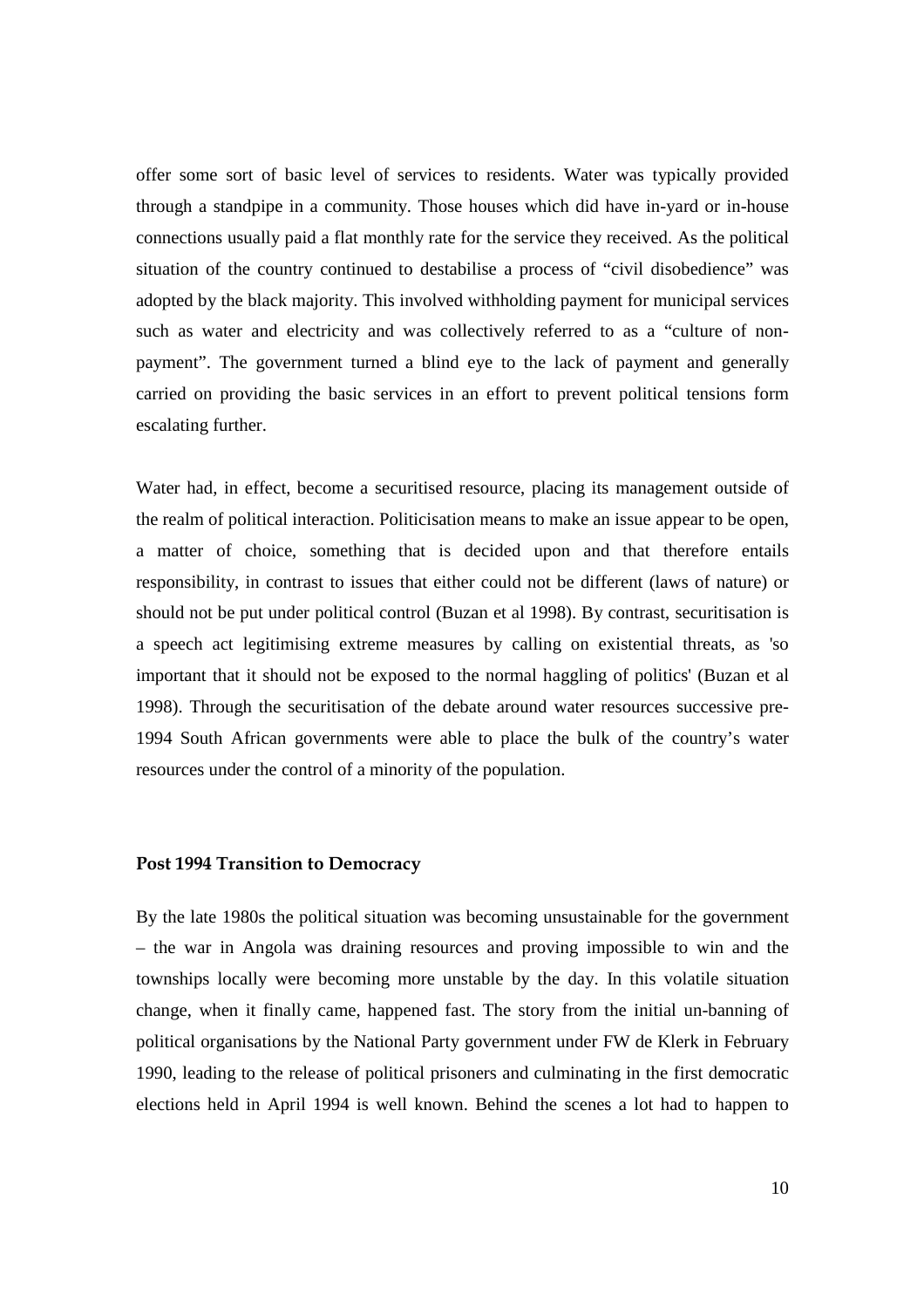make the experience of democracy a reality for the mass of the South African citizens expecting change. The provision of water supply and sanitation to all citizens based on the principles of equity and sustainability were placed near the top of the political agenda (MacKay, 2003).

The 1956 Water Act, based as it was on providing water for the economic growth of South Africa without specific regard for the environment or social equity issues would need to be replaced. An extensive public participation process was embarked on by the Department of Water Affairs and Forestry (DWAF), resulting in the Water Law Principles being approved by Cabinet in 1996 (MacKay, 2003). The most significant of these from a socio-economic and political point of view were:

- Principles 3 & 4, leading to the abolition of water rights and the private ownership of water,
- Principle 7 establishing "environmentally sustainable social and economic benefit" as a key criterion for water resources management and allocation decisions,
- Principle 16 providing for the use of economic instruments in the management and control of pollution; and
- Principle 24 stating that the beneficiaries of a water management system should contribute to the cost of its establishment and maintenance (MacKay, 2003).

These Principles are largely in accordance with the Dublin Principles on Water Management:

- Principle No. 1 Fresh water is a finite and vulnerable resource, essential to sustain life, development and the environment
- Principle No. 2 Water development and management should be based on a participatory approach, involving users, planners and policy-makers at all levels
- Principle No. 3 Women play a central part in the provision, management and safeguarding of water
- Principle No. 4 Water has an economic value in all its competing uses and should be recognized as an economic good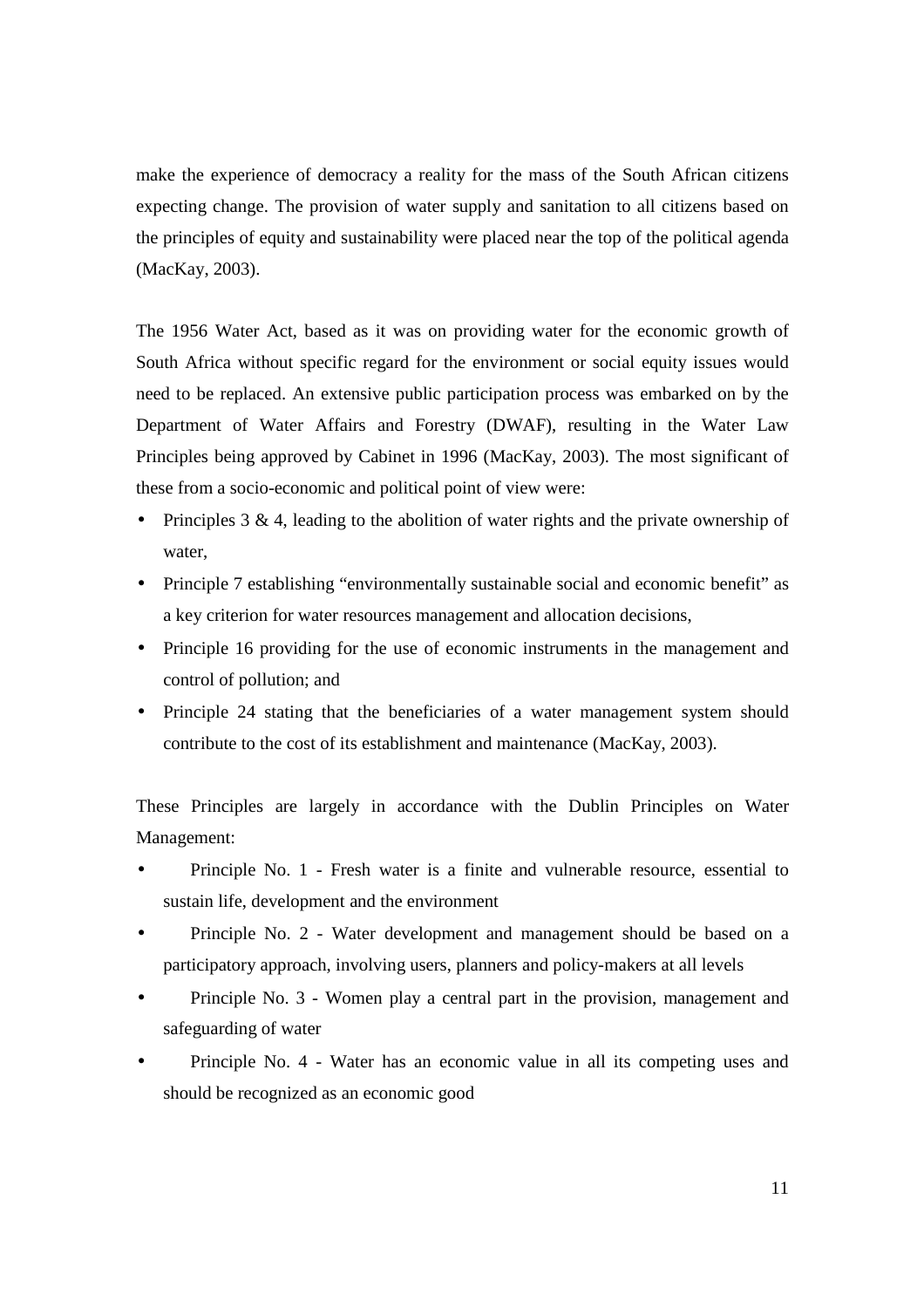Both sets of principles were summed up by the succinct slogan adopted by the DWAF in the post 1994 years – "Some for all for ever" embodying the equity as well as the sustainability components of the principles.

Prior to 1994 access to water was dependant on access to land and the management and allocation of the resource was highly securitised. Water was supplied to those with political and economic power or in return for political patronage. In effect citizens are viewed as *patrons* of the state. In the Post 1994 era the only right to water is the Reserve – the basic human subsistence amount and the needs of the environment (NWA, 1998). Water management is based on the *subsidiarity* principle – management takes place at the lowest practical level in a politicised environment. Citizens are, increasingly, viewed as *consumers,* with rights as well as obligations.

Based on the Water Law Principles the Water Services Act (Act 108 of 1997) and the National Water Act (Act 36 of 1998) were drawn up and adopted.

The National Water Act of 1998 repealed the 1956 Water Act and all related legislation. Of great importance this Act placed "virtually all water" under the trusteeship of the national government. Section 3 (1) of the Act reads, "As the public trustee of the nation's water resources the National Government, acting through the Minister, must ensure that it is protected, used, developed, conserved, managed and controlled in a sustainable and equitable manner, for the benefit of all persons and in accordance with its constitutional mandate" (RSA, 1994).

The National Water Act 1998 dedicates a chapter (chapter 4) to the use of water (NWA, 1998). It clearly stipulates that the National Government has the overall responsibility for and authority over water resources management, including the equitable allocation and beneficial use of water in the public interest. Based on this argument, all uses of water became subject to recognition as "permissible" under the Act. There are to be no "rights" to water – only authorisations (except for the Reserve – the basic human consumption amount and ecological requirements).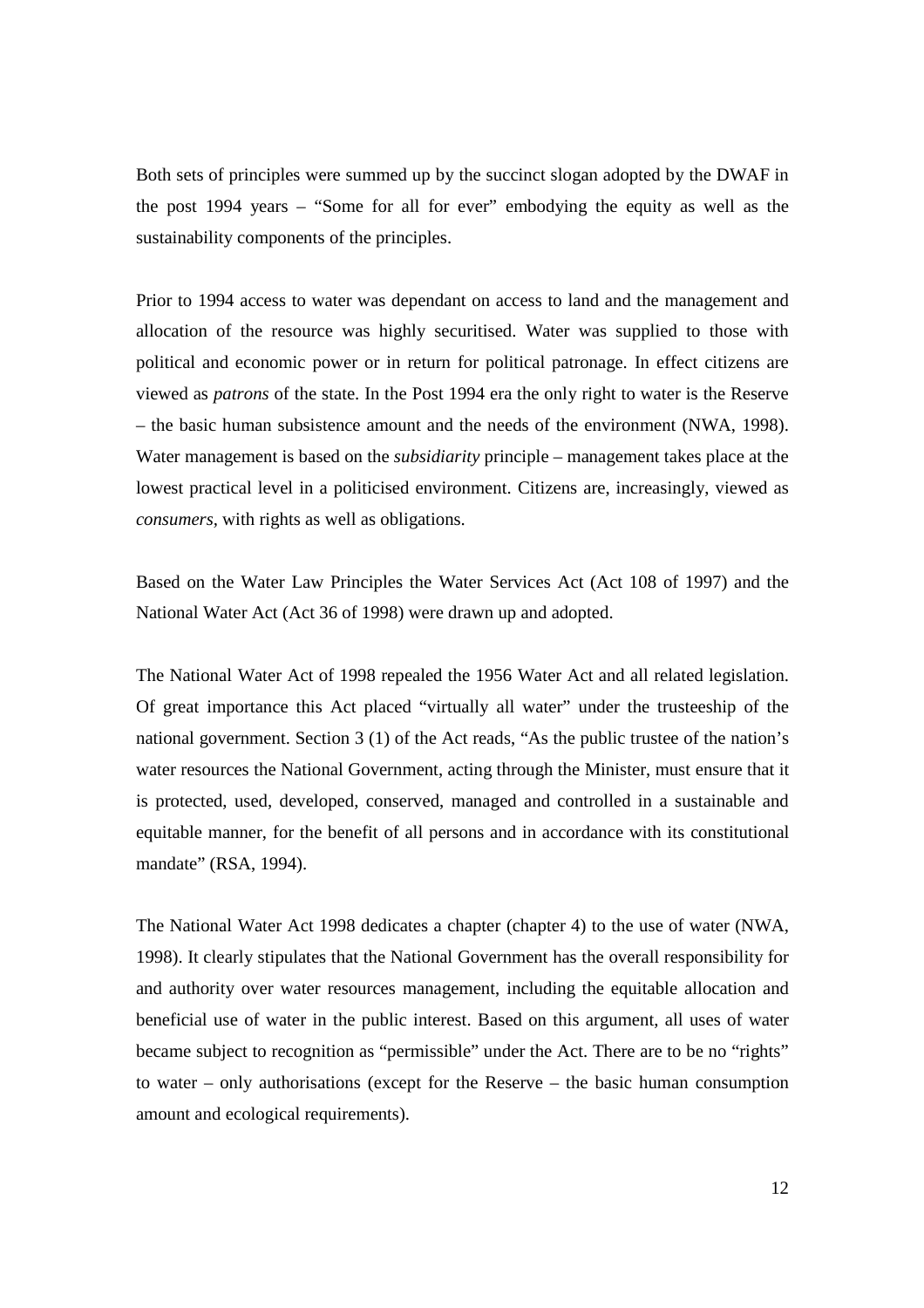Three types of water use authorisations can be granted:

- 1. Schedule 1: These are non-commercial uses of water including domestic use, small-scale gardening & the watering of livestock. Such a use will not attract any charges or tariffs for the water and the water will be supplied to water service providers free of charge.
- 2. A general authorisation can be granted to groups of users such as farmers who have had land returned to them.
- 3. A water use license must be applied for when water will be used for large-scale or commercial purposes.

The Water Services Act of 1997 (No. 108 of 1997), Section 3(1) states "everyone has a right of access to basic water supply and basic sanitation". According to De Visser, Cottle and Mettler (2003:34) "basic water supply" is the "prescribed minimum standard of water supply services necessary for the reliable supply of a sufficient quantity and quality of water to households, including informal households, to support life and personal hygiene". The 1997 Act sets out the rights and duties of consumers and places emphasis on ensuring the financial viability of water service providers. The concept of "cost recovery" (of providing water) and private sector involvement in the provision of water is entrenched (WSA, 1997).

Three common themes can be seen emerging from the above principles and acts:

- First there is an element of equity in compensation for the past differences between communities in service access. This encompasses the social component of water use – where water is an instrument of social development.
- Second the element of sustainability is introduced, recognising the environmental need for water (as well as that of downstream users including neighbouring states).
- Third elements of economic efficiency, cost recovery, user-pays and private sector involvement are introduced. Water is seen as an economic good, to be used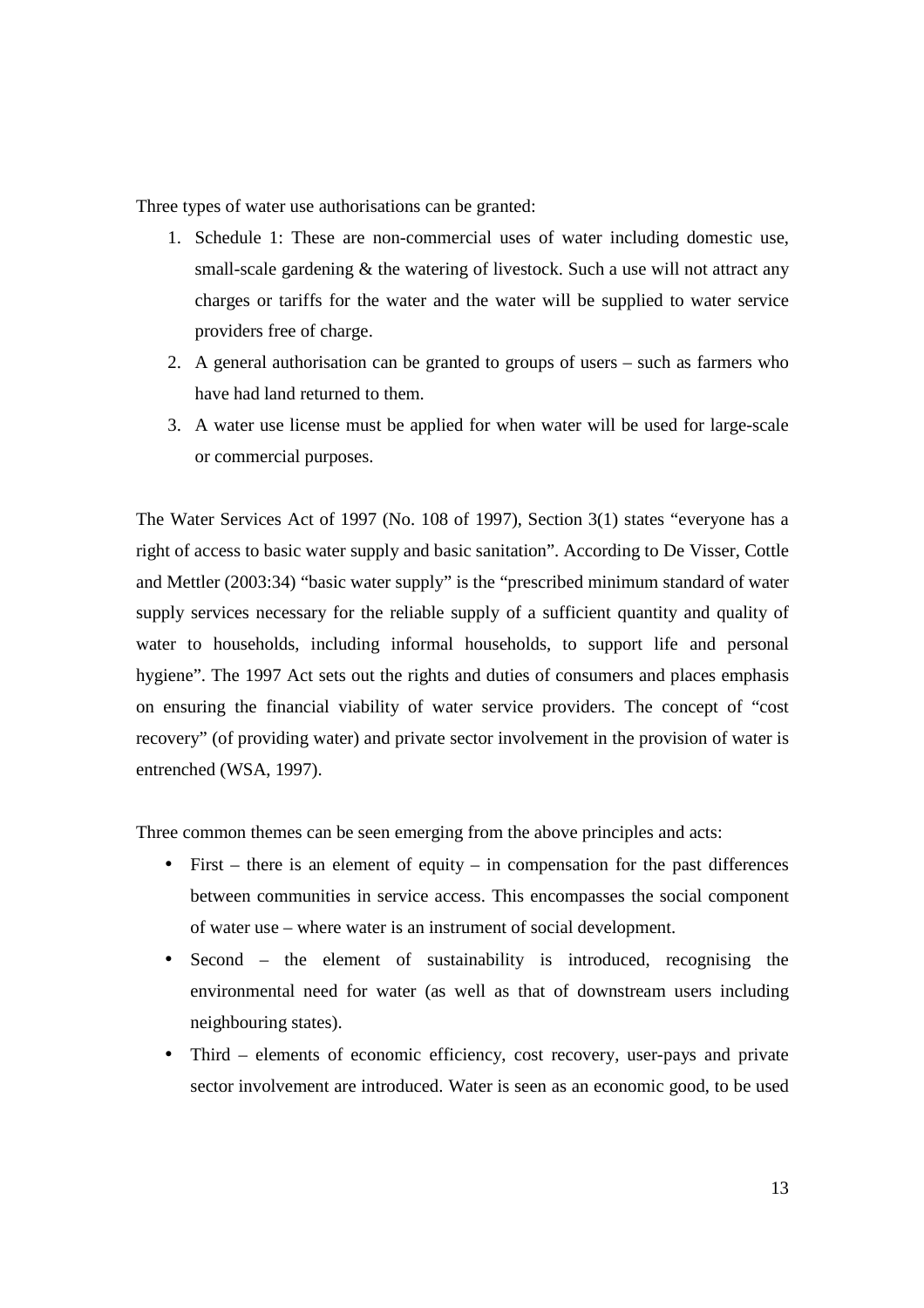in the most efficient setting possible to promote the overall economic development of the country.

These three forces are set in competition with each other, with each vying with the others for legitimisation (see Figure 3). The *social, environmental* and *economic* sectors have different needs – some of which overlap, but others are, potentially, in opposition with each other. Their zone of interaction is the political debate prevalent in a democracy such as modern South Africa. Allocation of the shares of a finite pie imply that there will need to be compromises reached between the various sectors and that not all needs can be met. At times alliances between the groups may form – such as between environmental groups and community based groups in the form of action campaigns, pressure groups, civil society organisations or political parties.



**Figure 3: Different sectors compete for water resources** 

The "Reserve" as defined in the 1998 National Water Act seeks to provide a basic minimum amount of water to the environment and to society for basic use. It is this right to water of society and the environment which comes up against the view of water as an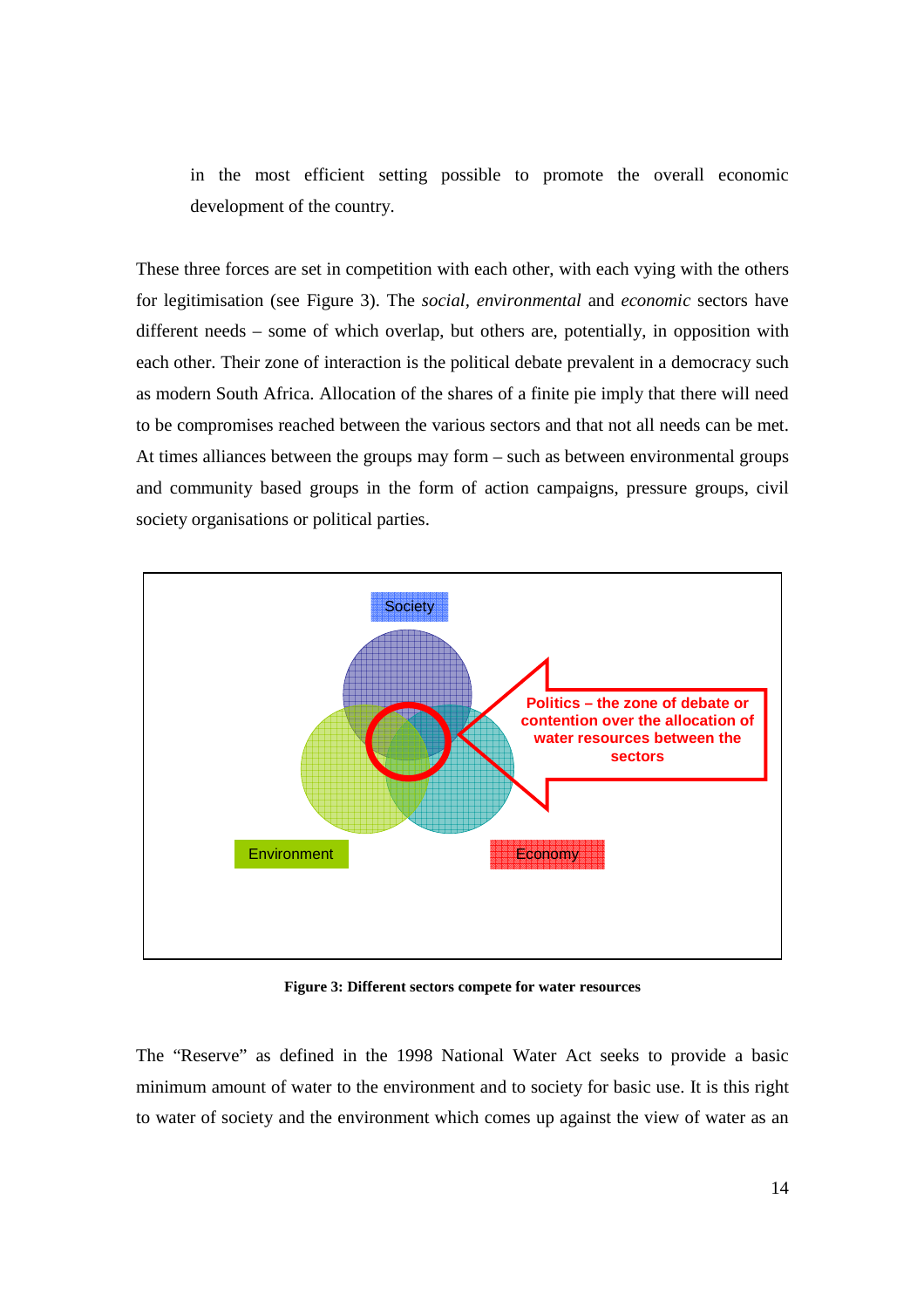economic good over which there is a high level of political debate – both within South Africa as well as internationally.

In 1996 the government adopted the most important law on which all other legislation rests, Act 108 of 1996, the constitution of the Republic of South Africa. Chapter 2 of the constitution contains the Bill of Rights, "a cornerstone of democracy" that "enshrines the rights of all people… and affirms the democratic values of human dignity, equality and freedom". Perhaps for the purposes of water, section 27 of the constitution plays a vital role because it affords everyone the right to have access to among others, sufficient food and water and puts responsibility upon the state to take reasonable legislative and other measures, within its available resources, to achieve the progressive realisation of each of these rights (RSA, 1996).

According to DWAF (1994:03) the fundamental issue to be addressed by the new government in the water sector was/is that of equity, arguing that "the line which divides those with adequate access to water from those without is the same dividing the rich from the poor, the hungry from the well fed, the line of race and privilege". The new government proclaimed that its goal was thus to ensure that all South Africans have access to essential basic water supply and sanitation services at a cost which is affordable both to the household and to the country as a whole.

Since under the previous system water ownership was tied to ownership of land, the majority of South Africans were "condemned to a life of poverty, insecurity and contentious exposure to diseases that would otherwise be avoidable" (De Visser, Cottle and Mettler 2003:27). By the time the new government came into power, the majority of South Africans were hoping for at the minimum, access to basic water supply. De Visser, Cottle and Mettler (2003:27) argue that at nationwide public hearings on poverty in 1998, the restriction to access to water was continuously cited as one of the many obstacles in the development of many impoverished communities. The ANC's first major policy paper-the Reconstruction and Development Programme (RDP) of 1994 promised to deliver the basic services (meaning water supply and sanitation) to those without them.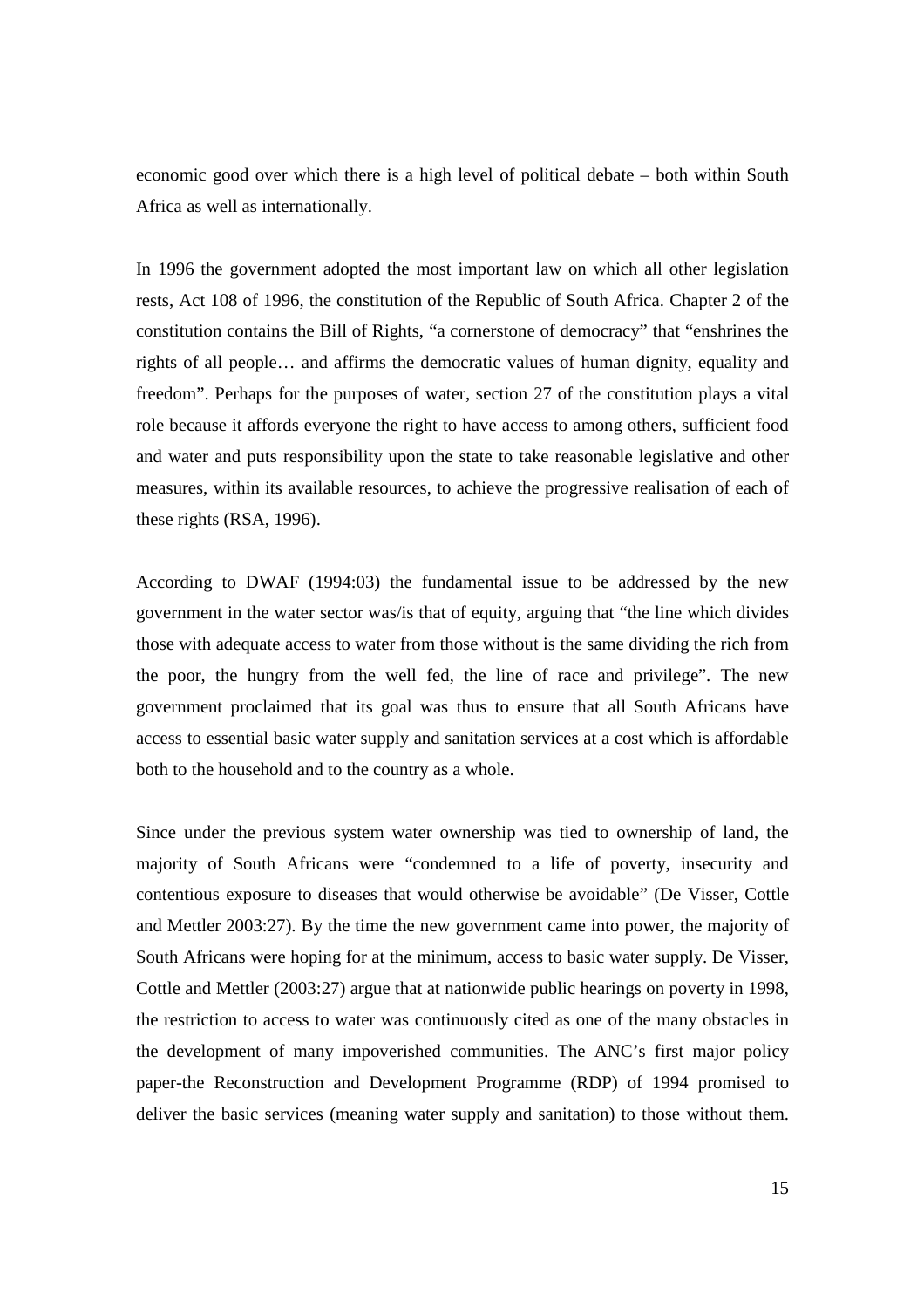The 1994 White Paper on Water Supply and Sanitation Policy (1994:06) states "the development approach which guides the policy proposed for water supply and sanitation is derived directly from the principles which underpin the Reconstruction and Development Programme, it is also informed by substantial, sobering, international experience gained during and after the international Drinking Water and Sanitation Decade of the 1980s ". The 1994 Reconstruction and Development Programme provided for a short-term target of a safe water supply of 20-30 litres per capita per day within 200 meters, an adequate/safe sanitation facility per site, and a refuse removal system to all urban households (De Visser, Cottle and Mettler, 2003:35).

#### **The human right to water & cost recovery**

There is enough literature documenting the statistics of the world population without access to the basic of services. In South Africa, some 12 million people were reported to be without adequate water and 20 million people without adequate sanitation services at the dawn of democracy (DWAF, 2002:01). Gleick (2000) argues that access to a basic water requirement is a fundamental human right implicitly supported by international law, declaration, and state practice. Gleick (2000) argues that this right could also be considered more basic and vital than some of the more explicit human rights already acknowledged by the international community.

In the South African context, basic water supply is defined as 25 litres per person per day, considered to be the minimum for direct consumption, for the preparation of food and for personal hygiene. According to De Visser, Cottle and Mettler (2003:32) the phrase "right of access" means the duty is placed on the state to provide the beneficiary with an opening to the right, arguing that the right is not automatically or immediately enforceable, and that the beneficiary is also under an obligation to use his or her own resources to fulfil this right. The 1997 White Paper on a National Water Policy for South Africa (1997:08) states that government is instructed to take reasonable legislative and other measures within its available resources to achieve the progressive realisation of theses rights. Obligations are placed on all three spheres of government- National,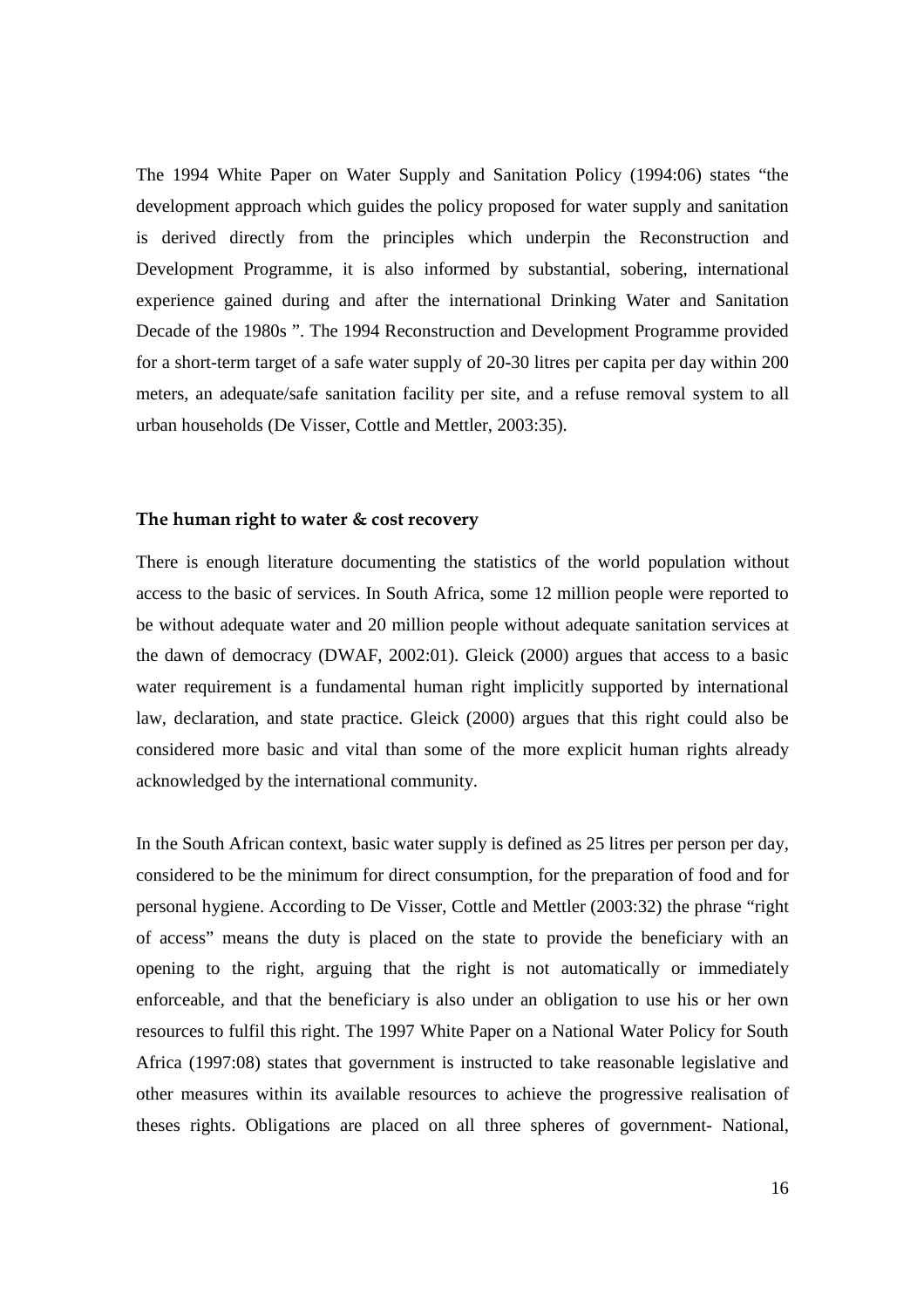Provincial and Local to promote the right of access to basic water services. The state must ensure that all people have *physical* access to water. This means that the facilities that give access to water must be within safe physical reach for all sections of the population, especially for vulnerable and marginalised groups. The state must also ensure that all people have *economic* access to water. This implies that the cost of accessing water should be pegged at a level that would ensure that all people are able to gain access to water without having to forgo access to other basic needs.

The 1994 Water Supply and Sanitation Policy White Paper produced by the DWAF introduced the concept of focussing the DWAF resources on the capital costs of extending the basic water services infrastructure, while covering operation and maintenance costs from user charges (Marah et al, 2004). The white paper states that "the basic policy of Government is that services should be self financing at a local and regional level". In this way the DWAF sought to focus its limited resources on capital development, with operation and maintenance costs covered by users at the local level. However, by the late 1990's it merged that lack of payment for water services was impacting on the expansion of basic water services. In 1998 it was admitted by the DWAF that "many of the Department's RDP water projects are proving unsustainable as cost recovery is not taking place" (Marah et al, 2004). The reasons given for this low level of cost recovery ranged from the communities being too poor to pay, to people being used to receiving the service for free previously to a lack of legitimacy of local government.

These background factors set an important context in which any cost recovery process needs to take place. Marah et al (2004) in their study on water scheme cost recovery propose four background factors which influence the success or otherwise of cost recovery initiatives:

• *Social Capital* – the presence in a community of a sense of interdependence and its ability to collectively solve problems. Trust, financial resources, education levels and governance all play a role in determining the success of water supply projects in communities. Social capital can be developed, as has been done through the Mvula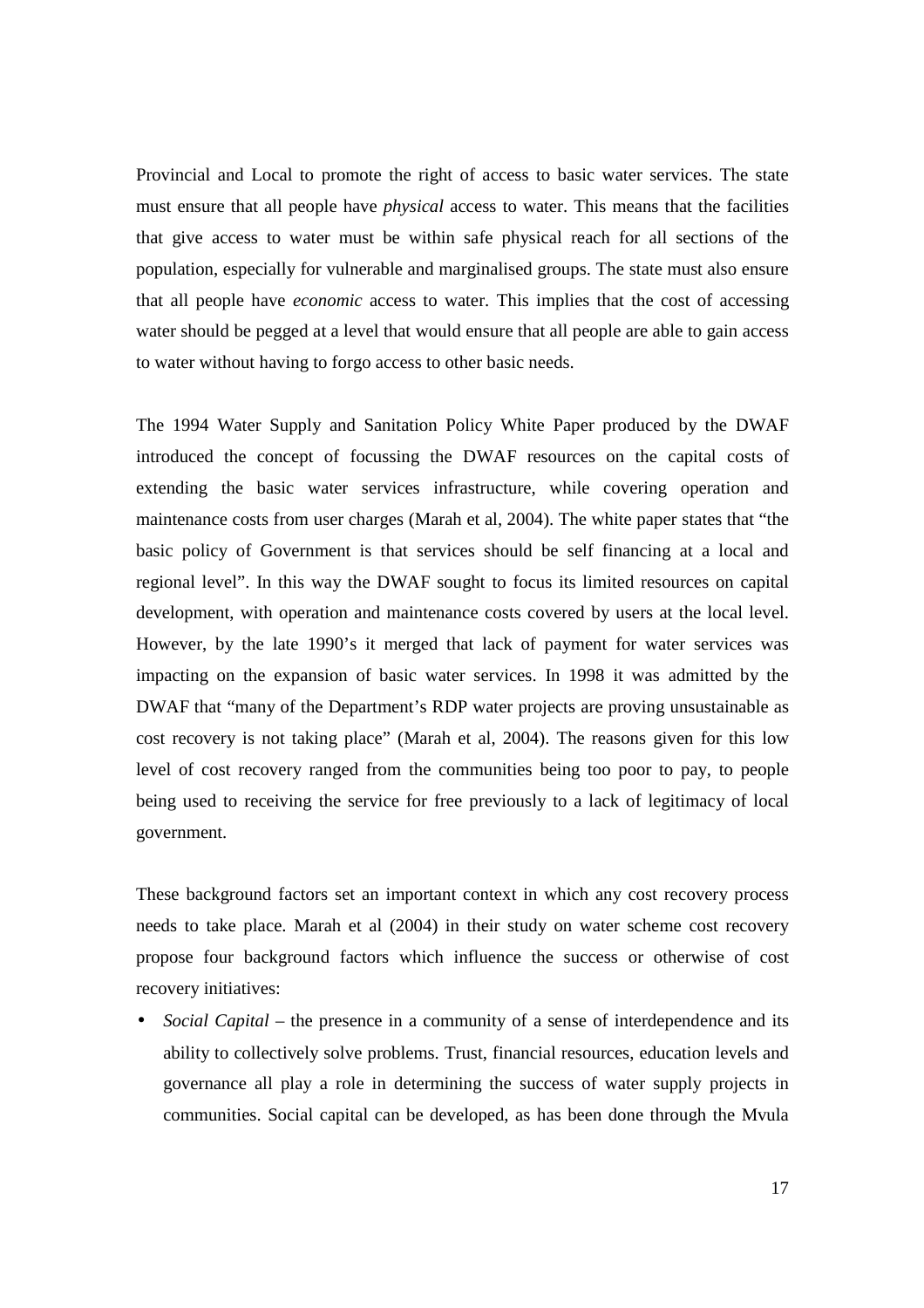Trust in generating support and trust within communities around specific water supply projects. An important part of social capital is respect for leadership – there needs to be a sense of legitimacy about the people tasked with managing a scheme.

- *Previous Cost-Recovery Regime* the nature of the cost recovery regime and the efficacy with which it was enforced had a profound effect on the way in which changes were accepted (Marah et al, 2004). There is also a direct correlation between the length of time between the initial supply of water from a scheme and cost recovery measures being introduced and the unwillingness of people to pay for water. However, the existence of a weak or ineffective system does not preclude a reversal in payment practices – there are several examples of successful turnarounds.
- *Previous Levels of Payment*  if people are not used to budgeting for water it is difficult to introduce the concept of cost recovery. Changing the behaviour of people is difficult, but not impossible. An example of a community in Klerksdorp with a "culture of non-payment" (for services) developed during the end years of apartheid through the rates boycotts shifted from 11% payment levels to around 94% shows that it can be done. Elements needed are improved service, customer education and strict enforcement.
- *Previous Standard of Service*  the level of satisfaction with the water provision system in place has an impact on people's willingness to pay for an improved service. There are several examples of old systems still being used even after new ones are introduced. Although the old system may be less convenient (requiring a long walk, or hand pumping etc) people may continue using it as it is free. In the case of people fetching water from rivers this poses a possible health risk, exposing them to a range of waterborne diseases.

According to McDonald (2002b) cost recovery has not always been the *modus operandi*  of the South African government arguing that during apartheid, many South Africans received subsidized services and infrastructure, even though these benefited the rich white suburbanites the most. He writes that there were user fees, tariffs and general property rates for services, but the most part of these charges had little relevance to the actual marginal costs of providing them, stating that this was due partly to the to the fact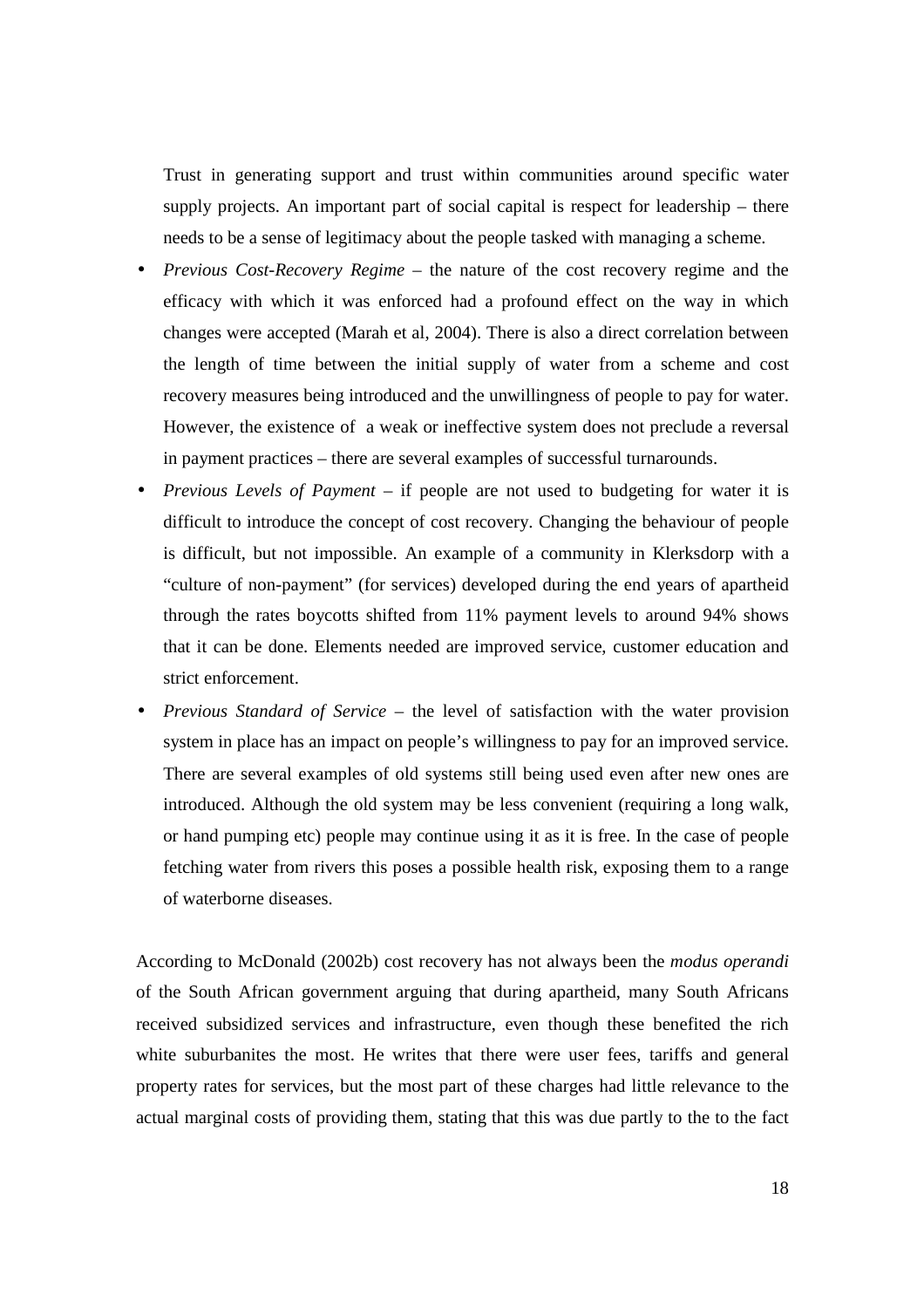that it was virtually impossible to estimate the costs of a given municipal service because apartheid local governments were so fragmented, but more importantly, there was little interest on the part of the apartheid state to pursue full cost recovery.

Water pricing, in the form of progressive block tariffs was introduced in South Africa as a cost recovery measure. The 2002 Draft White Paper on Water Services states that charging for water is essential in order to generate funds for operating, maintaining and investing in water systems. Block tariffs are geared at making the initial levels of consumption more affordable-or even free- while charging increasingly higher prices as consumption levels rise, increasing the potential benefit of curbing consumption at the top end, thereby introducing conservation incentives (McDonald, 2002a).

The key features of the 2002 Draft White Paper on Water Services are:

- Everyone is entitled to a basic supply of 25 litres of clean water per day, or 6 000 litres per household per month
- No one should be without a water supply for more than seven days per year if a public supply is interrupted for more than 24 hours, the municipality should liaise with residents and arrange for emergency supplies
- Local Government (municipalities) is responsible for the provision of water supply services
- People who cannot afford to pay for water are still entitled to a free basic water supply
- It is a criminal offence to connect to a public water supply without municipal permission
- People who are unable to pay their water bill should make arrangements with their municipality
- Municipalities may restrict people to the free basic amount, but may not withhold the basic supply
- Municipalities must inform people before they discontinue their services and must also have a consumer service where people can lodge complaints.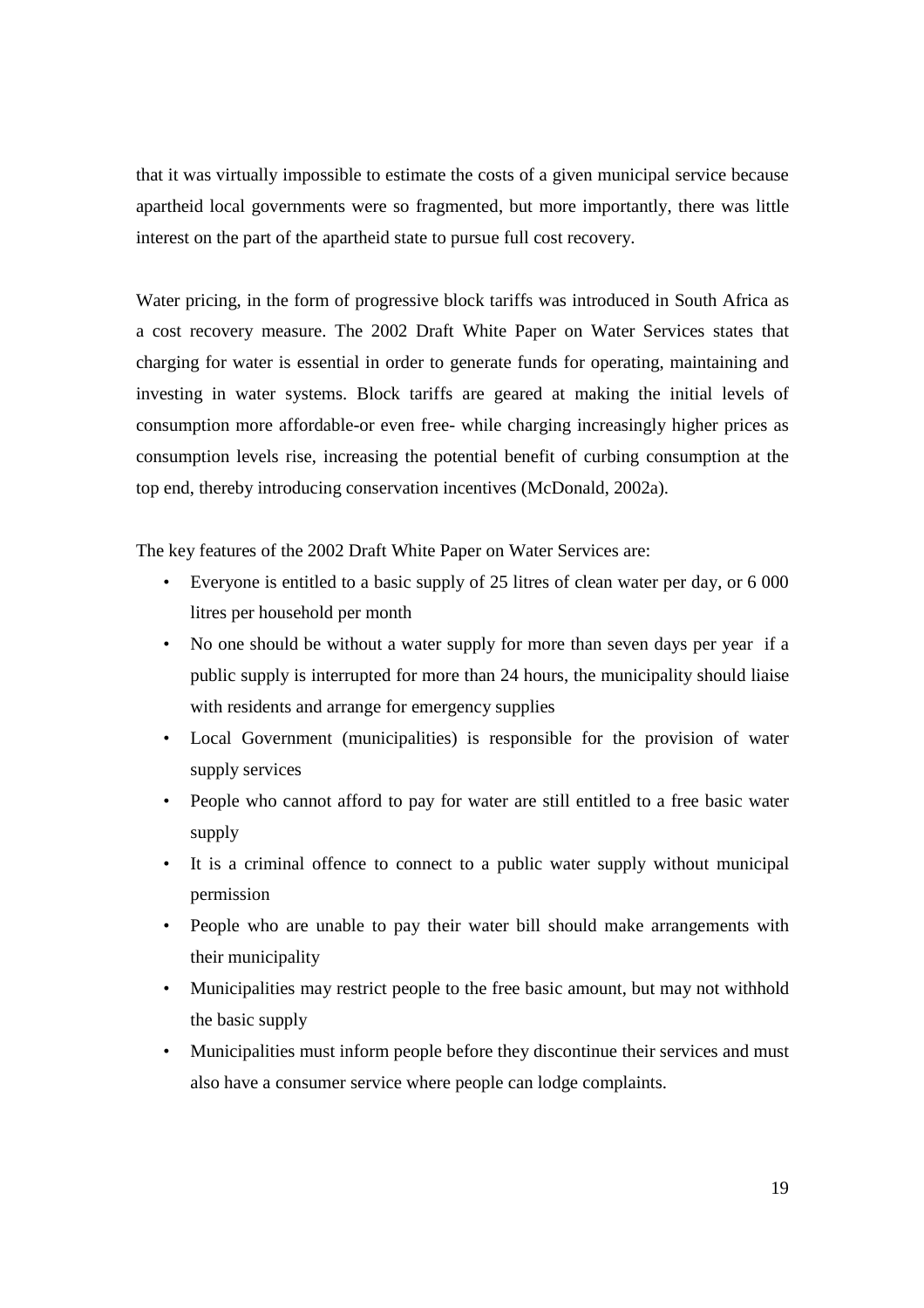The South African Constitution allows national government (DWAF) to decentralise its power and attendant responsibilities. In this way local government can assume the responsibility for the provision of water services and can contract with private companies to manage and provide water services. However – the national government "bears the ultimate responsibility to ensure compliance with the state's obligations" – as contained in the Bill of Rights (Welch, 2005). The Constitution recognises international law in the interpretation of the Bill of Rights. South Africa is a party to the International Covenant on Economic, Social and Cultural Rights of the United Nations which specifies that states must provide "sufficient, safe, acceptable, physically accessible and affordable water" to their citizens (Welch, 2005). Thus, where water management services are provided with private sector involvement, the government "is in violation of its duty to fulfil its obligation to citizens if it allows private water companies to arbitrarily disconnect water taps or to adopt discriminatory or unaffordable increases in the price of water" (Welch, 2005).

#### **Free basic water**

In an effort to remove the economic inaccessibility of water for all, President Thabo Mbeki in 2000 announced a policy to provide free basic water – providing a bridge between the need for equity and redress and the goal of economic efficiency. Free Basic Water (FBW) is funded using a combination of the equitable share of local government revenue and internal cross-subsidies from appropriately structured water tariffs (De Visser, Cottle and Mettler, 2003:37). According to the Draft White Paper on Water Services (DWAF, 2002) the right to basic water services is not an absolute right, but subject to the state taking reasonable legislative and other measures, within its available resources, to achieve the progressive realisation of these rights. The White Paper also states that this right is subject to specific obligations such as the payment for services (over and above the basic amount) and the limitation and disconnection of the service in certain circumstances. It is also specifically stated that the basic water amount cannot be withheld due to non-payment of past accounts in accordance with the international provisions referred to above.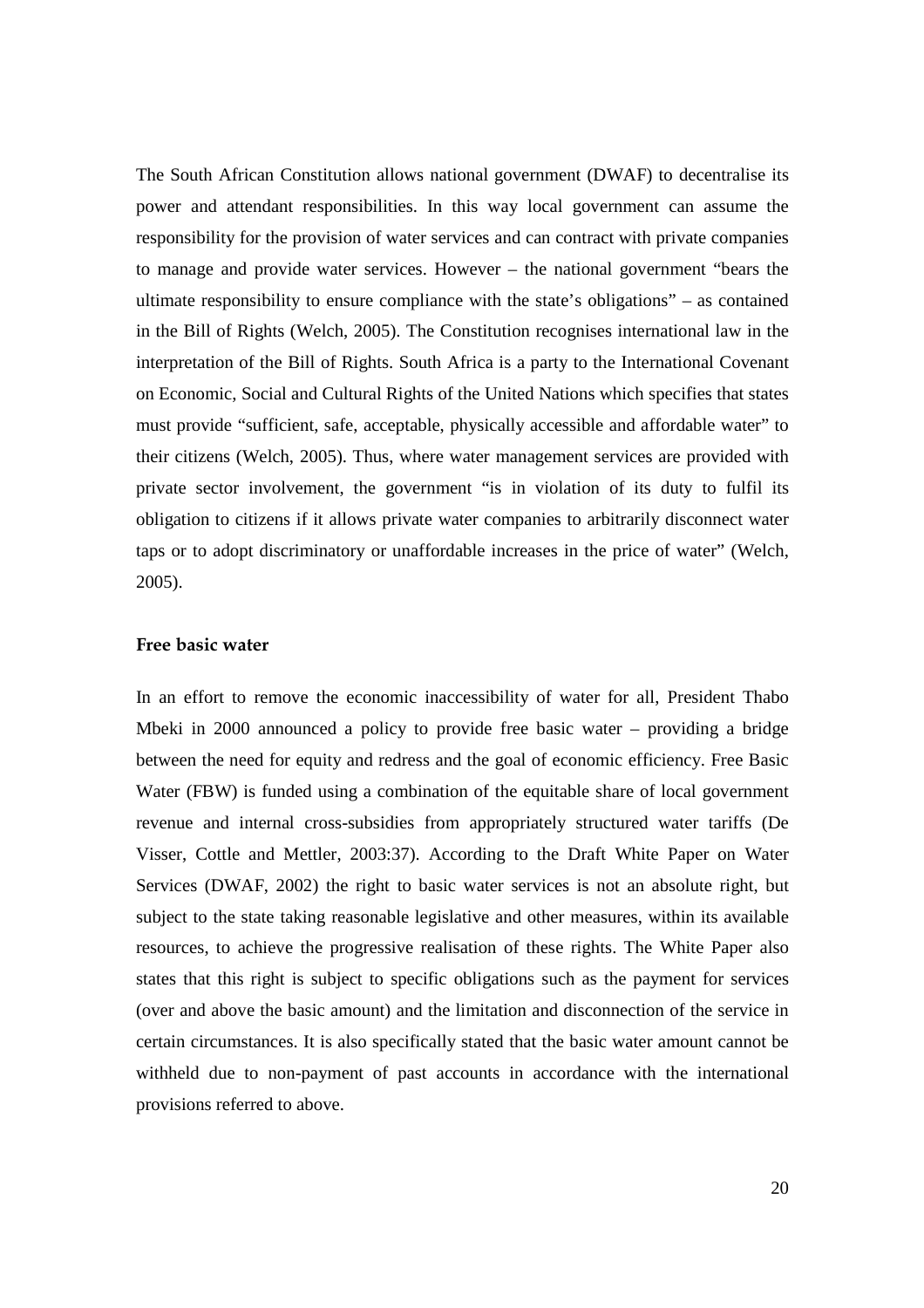The Draft White Paper referred to above however states that in terms of the free basic water policy, the provision of the first 6 kilolitres consumed by a household per month is free of charge. It also states that the cost associated with providing fee basic water services to poor households is not large for a country of South Africa's economic size and strength with the total cost estimated to be some R1.5 billion per annum, which is equivalent to 0.15% of GDP. This policy was particularly meant to benefit those who need it the most, households in remote rural areas, especially those served by small local systems (DWAF, 2002:34).

The free basic water policy has been the centre of some controversy, with analysts like David McDonald (2002a) arguing that the promise of 6 kilolitres of water per household per month offers little respite as many low-income households use considerably more than 6 kilolitres due to relatively high average numbers of occupants per household and also because of old and leaky apartheid-era infrastructure. The 6 kilolitre provision is an extrapolation of the basic amount of 25 litres per person per day. This is just above the amount considered by the World Health Organisation (WHO) to be "basic access" see Table 1). It should be noted however that this level of access from a communal standpipe less than one kilometre from the home is considered by the WHO to pose a "High" level of health concern (Howard & Bartram, 2003). Thus 25 litres per person a day is the minimum, while 50 litres a day per person with an in-yard connection should at least be aimed for. Considering that the majority of South African households have between eight and ten member the 6 kilolitres a month is in some cases far from adequate. In addition, the rapid tariff increases after this free block can mean that poor families end up paying more, not less, for water than they did under old tariff structures (McDonald, 2002a).

#### Table 1 **Summary of requirement for water service level to promote health**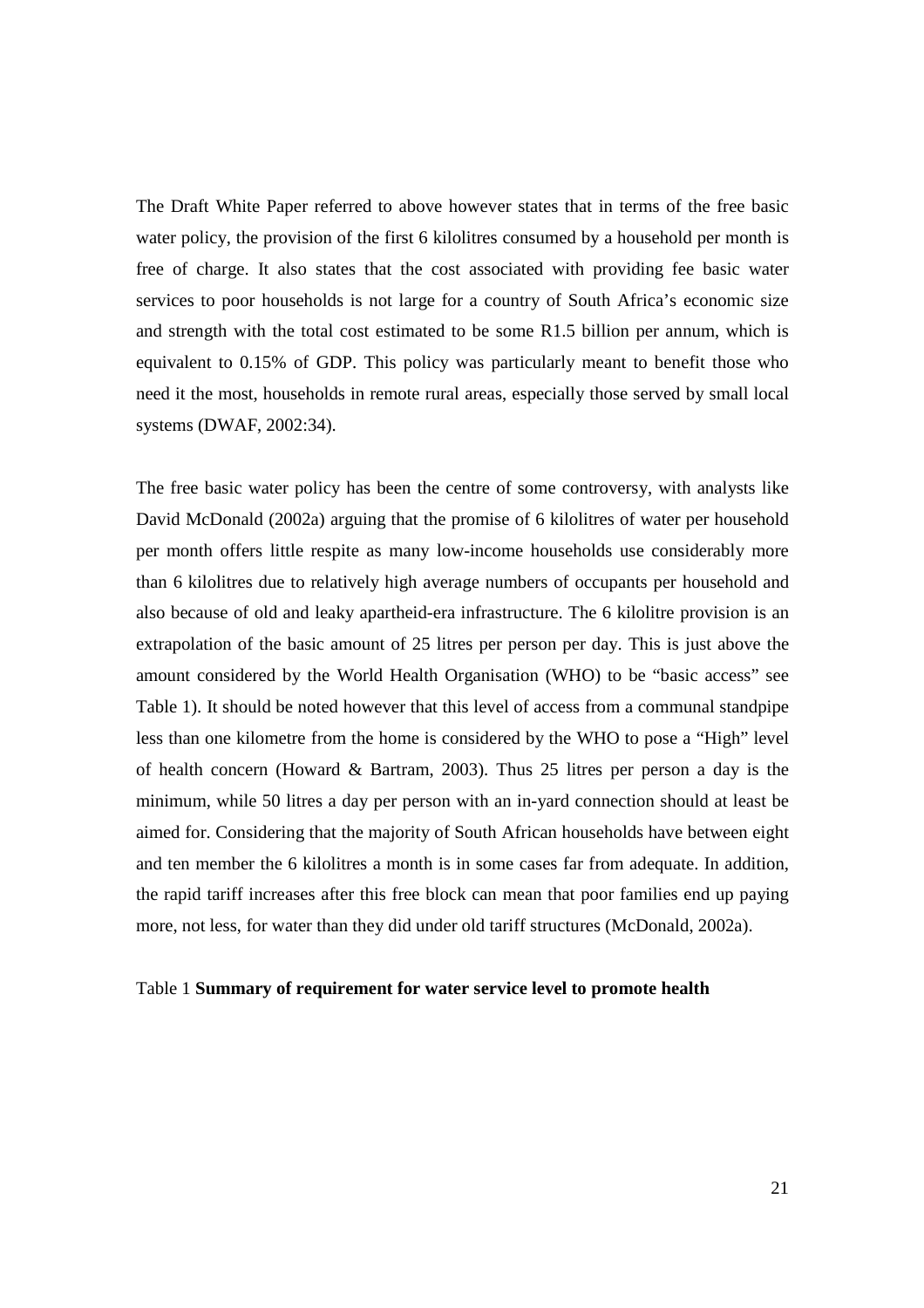| Service level                                                           | Access measure                                                                                          | Needs met                                                                                                                                                                | Level of health<br>concern |
|-------------------------------------------------------------------------|---------------------------------------------------------------------------------------------------------|--------------------------------------------------------------------------------------------------------------------------------------------------------------------------|----------------------------|
| No access (quantity<br>collected often<br>below 5 $1/c/d$ )             | More than 1000m or<br>30 minutes total<br>collection time                                               | Consumption - cannot be assured<br>Hygiene – not possible (unless<br>practised at source)                                                                                | Very high                  |
| Basic access<br>(average quantity)<br>unlikely to exceed<br>$20$ I/c/d) | Between 100 and<br>1000m or 5 to 30<br>minutes total<br>collection time                                 | Consumption – should be assured<br>Hygiene – hand-washing and basic<br>food<br>hygiene possible; laundry/<br>bathing difficult to assure unless<br>carried out at source | High                       |
| Intermediate access<br>(average quantity<br>about 50 l/c/d)             | Water delivered<br>through one tap on plot<br>(or within 100m<br>or 5 minutes total<br>collection time) | Consumption – assured<br>Hygiene – all basic personal and<br>food<br>hygiene assured; laundry and<br>bathing<br>should also be assured                                   | l ow                       |
| Optimal access<br>(average quantity<br>100 $I/c/d$ and<br>above)        | Water supplied<br>through multiple taps<br>continuously                                                 | Consumption – all needs met<br>Hygiene – all needs should be met                                                                                                         | Very low                   |

According to the Draft White Paper on Water Services the responsibility of delivering services rests with the local government – in line with the Constitutional provision to do so (DWAF 2002). De Visser, Cottle and Mettler (2003:29) note that the role of local government is, however, performed in partnership with the other spheres of government. Section 154 (1) of the Constitution directs the national and provincial governments to support and strengthen the capacity of municipalities to perform their functions. The service delivery functions of the local government were regulated through the Municipal Systems Act. DWAF (2002:03) reports that after the 2000 local government elections, local government would assume full responsibility for water and sanitation services as provided for in the Constitution. The Municipal Systems Act instructs municipalities to among others ensure a reflection of the principles of a municipality's tariff policy in executing all its duties of service provision. Among these, the element of cost recovery is stressed (De Visser, Cottle and Mettler, 2003). These state that section 74(2)(b) stipulates that the amount individual users pay should generally be in proportion to their use, with section  $74(2)(d)$  stating that tariffs must reflect the costs associated with rendering the service and 74(2)(e) establishing financial sustainability as a principle for tariff policy.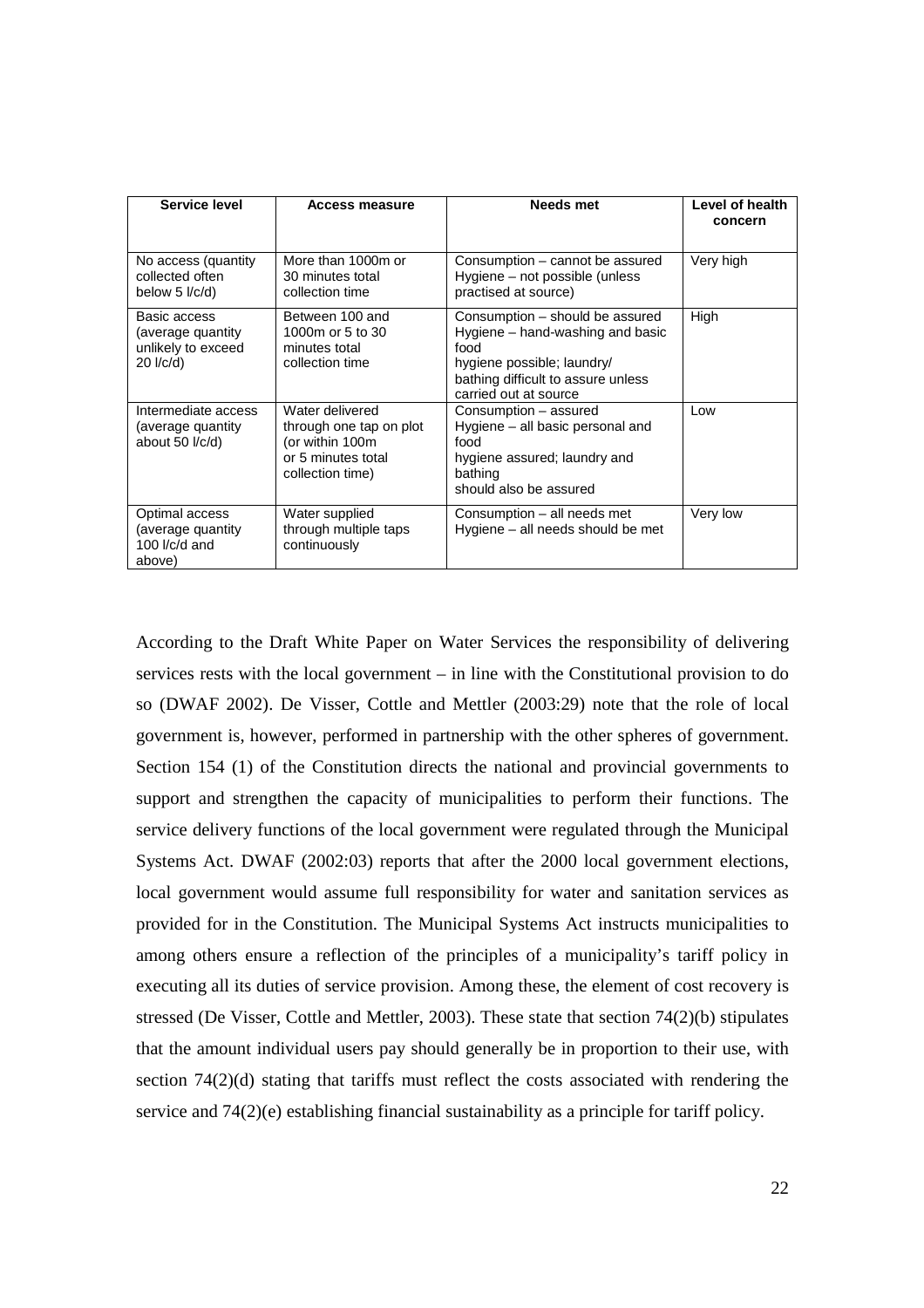The introduction of cost recovery measures has stirred a lot of unhappiness among the previously disadvantaged communities. According to McDonald (2002b) it means services that used to be provided for free or at a highly subsidized price are now charged according to the full (or near full) costs of delivering them.

McDonald (2002a) does not suggest that cost recovery should not be implemented, he posits that the problem with cost recovery in South Africa is that it has been counterproductive to the goals of equity and environmental sustainability and threatens to undermine post-apartheid reconstruction and development efforts in the country. De Visser, Cottle and Mettler, (2003:40) also argue that it is not unreasonable to expect beneficiaries to pay for water and sanitation services provided to them, but that problems such as high unemployment and dependency on seasonal income sharply influence the 'reasonableness' of the user pays principle. In a country such as South Africa with a large portion of the population living in poverty there needs to be subsidisation of the provision of water services – the market alone will not ensure equitable access to water services.

According to the DWAF there are three main ways to approach the subsidies needed to provide FBW:

· *Rising block tariffs* are an effective approach to subsidies. For example, if the rates for the first block up to 6 000 litres per month is set at R0/kl then all consumers who keep their consumption below this level get the service at zero tariff. This approach could be described as a 'free basic water for all' policy as every domestic consumer gets the first block at a zero tariff. The system only works if there are sufficient high income consumers in the highest tariff block using relatively large amounts of water and paying more than the cost of supply. These higher tariffs pay for the 6 000 litres free (and for the 6 000 litres to the poor). This system requires that consumers using less than 6 000 litres do not pay a basic fixed charge. An additional advantage of this system is that it can be used to support water conservation.

· *Credits to the poor*: If it is possible to identify the poor, they can be allocated a credit on their water accounts to cover the price of purchasing the first 6 000 litres per month.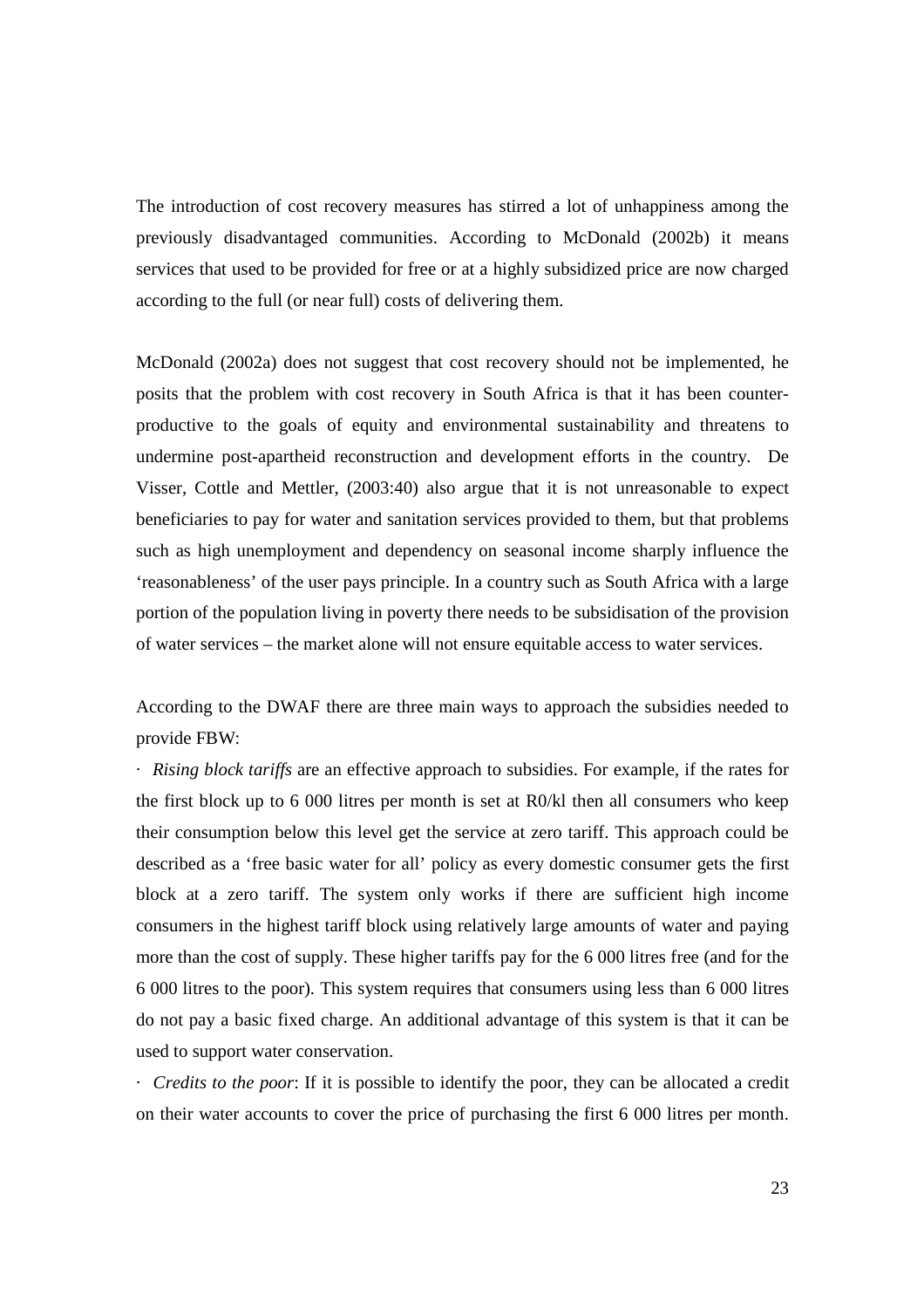Identifying who is poor is sometimes difficult and costly. However, many local authorities in South Africa have done it effectively and the process can be used to target subsidies on other services as well. There are ways of applying 'credits' in situations where consumers are not billed. For examples, vouchers or coupons can be issued or prepayment systems can be set up to provide water at a zero tariff.

· *Targeting through service level*: It is possible to provide water free only through a particular type of service that restricts supply to basic levels. This can be arranged so that everyone is offered the basic service level supply, and only those who show that they can afford it get higher service levels -- typically a metered supply. In other words the poorer households will 'self-target' by only upgrading when they can afford to.

While going some way to reconciling the need for equity and redress and the need for economic efficiency there are still problems being encountered in ensuring sustainable access to water supply country wide. The three methods of providing FBW mentioned above have their limitations. The most common method used – that of rising block tariffs – only works in municipalities with a large enough number of high volume users to make cross subsidisation feasible. In many areas, such as those predominantly comprised of townships or in rural parts of the country there simply are not enough high volume users of water to make the approach effective. In addition the problem of non-payment can lead to low levels of cost recovery in some areas. The use of targeted credits has now become possible through the provision of the equitable share grant from the national treasury to the municipalities. However – many municipalities lack the human resources to implement the scheme, creating backlogs. Service level targeting runs the risk of relegating the poor to an inferior service level. Whatever approach is adopted the success of the FBW scheme is reliant on the implementation of effective metering, monitoring, leakage detection and control, billing and credit control. All of these presume a high degree of capacity within municipalities – capacity which is frequently lacking.

#### **Private Sector Involvement in Water Services Provision**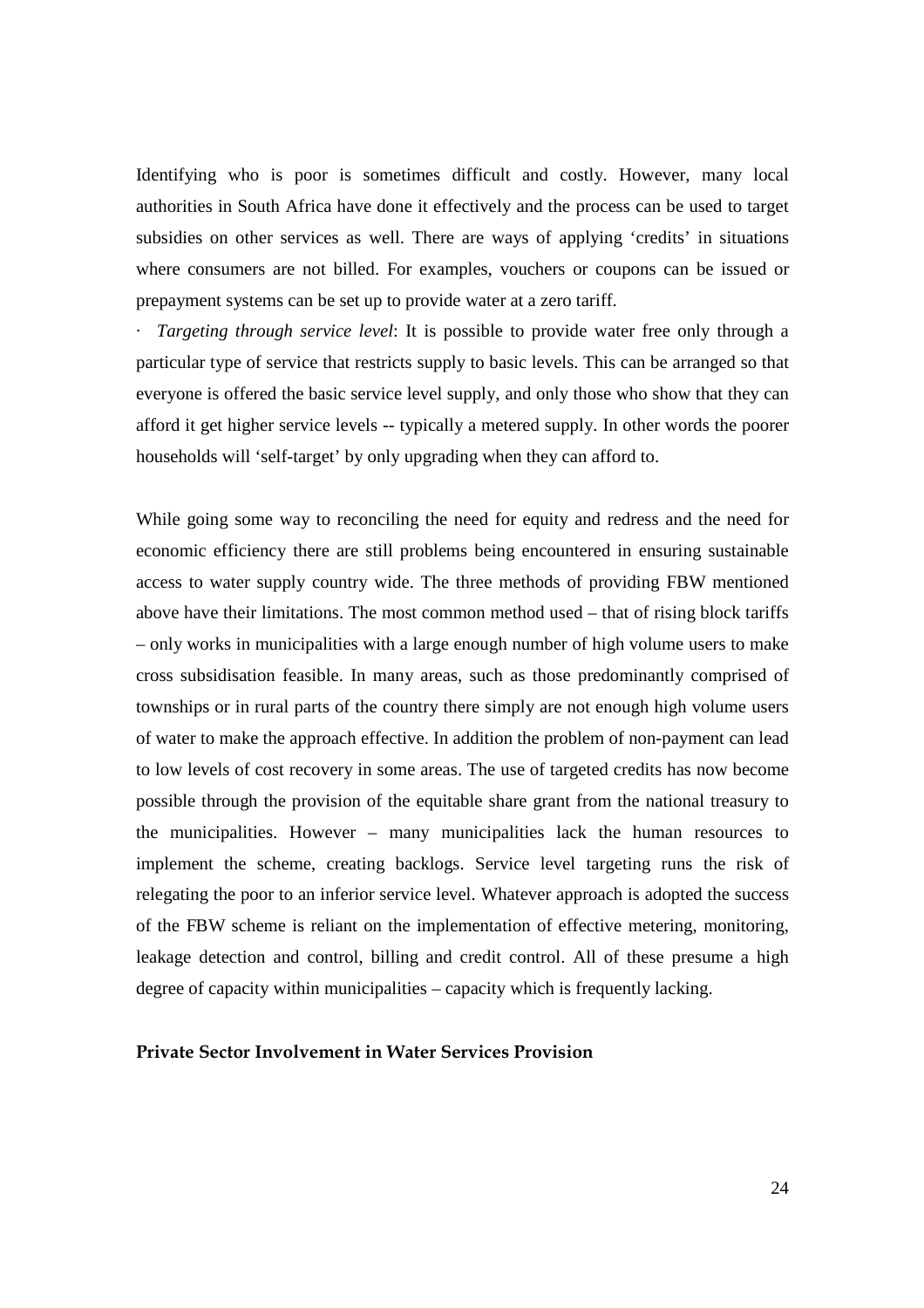In an effort to fulfil their constitutional mandate of providing water services to the population while treating water as a scarce resource many municipalities and their water service providers have entered into partnerships with private companies. For instance, the City of Johannesburg formed the Johannesburg Water Company (JOWCO). While still maintaining formal public ownership of JOWCO, the Johannesburg City Council outsourced the day-to-day management and running of JOWCO to French water multinational, Suez through its Johannesburg Water Management (JOWAM) company. JOWAM has attracted much criticism for the introduction of its Operation Gcin'amanzi ('conserve water'). According to JOWAM the objective of the Operation Gcin'amanzi' is to "substantially reduce water wastage both on private properties and within the municipal water network. This will lead to savings of up to R158 million a year to the city of Johannesburg as well as a drastically reduced water and sanitation bill to individual households. "Ordinary consumers will, in future, pay less than a third of what they are currently billed for each month," says the Managing Director of Johannesburg Water, Mr Greg Segoneco" (JOWAM, 2004). Much of the apartheid-era infrastructure in the poorer areas of the city, such as Soweto, is in need of replacing. According to some estimates over 70% of all water entering the township is lost to leaks – either underground or in people's homes and businesses. As the City of Johannesburg has to pay bulk water supplier Rand Water for the water it supplies to the city there is a strong incentive to bring down wastage and leakage losses. The operation involves replacing leaking infrastructure, by JOWAM at their cost, and installing pre-paid water meters in households.

The introduction of these water meters has led to much controversy and criticism, as they automatically shut-off the supply of water after the initial 6,000 litres per month has been delivered, unless a payment is made. Organisations such as the Anti Privatisation Forum (APF), Soweto Electricity Crisis Committee (SECC) and the Orange Farm Water Crisis Committee (OFWCC) claim that the introduction of the meters and their ability to cut-off the water supply at will infringe on the provision under the South African Constitutions' Bill of Rights that "everyone has the right to have access to sufficient water". This, they claim, has led to a form of neo-apartheid – separating those who can afford to pay for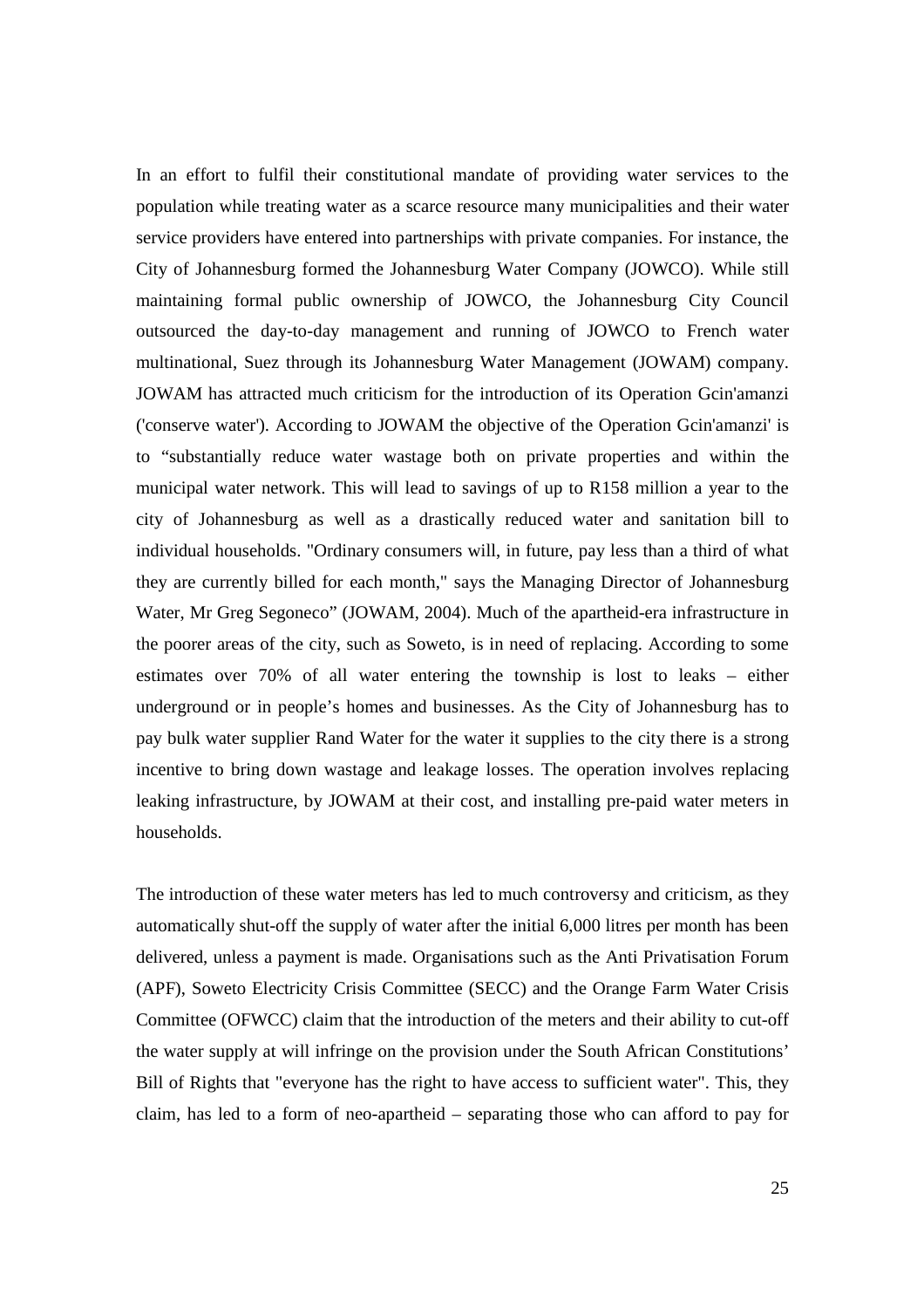water services from those who can't. Richer households, who usually have fewer members, thus receive a proportionally greater benefit under the FBW system than the poorest do – exactly the reverse of what is intended. Most poorer households simply cannot afford to pay for the extra water they consume – the result being that many start using other sources of water such as wells and rivers. In 2001 this led to a well publicised case in Kwa-Zulu Natal where residents of Ngwelezane had their water cut-ff by the Umgeni Water board for non payment of accounts. Over 200 residents died after contracting Cholera from a nearby polluted river.

The APF and partners are in the process of challenging JOWCO through the court system, as well as launching a campaign of mass action - Operation Vulamanzi ('water for all'). This action has included the destruction and bypassing of water meters and other water infrastructure as well as protests at the offices of JOWAM and the Johannesburg City Council. Several protestors have been arrested and, according to the APF, handed inordinately heavy fines and had their right to freedom of expression and dissent curtailed. In effect the APF fear a re-securitisation of water resources, where their management is not open to political debate.

The opposition to the installation of the pre-paid water meter system from the APF has started attracting attention locally and internationally. What is emerging is that there are a complex set of interconnected issues, many not related to water, which are impacting on and driving the debate. It is thus instructive to look at the situation on the ground in more detail. As part of this overview an empirical study was conducted in two areas which have been test sites for the introduction of these meters (see Appendix 1 for a complete report on the study). Fieldwork was conducted in Phiri and in Extension Four of Orange Farm during the early weeks of November 2004. The quantitative field component involved the administration of 50 standardised questionnaires to respondents in the two communities, a total of 100 questionnaires in all. A qualitative field component involving face-to-face semi-structured interviews with key stakeholders in both communities, provided an in-depth understanding of the attitudes of residents to pre-paid meters. Additionally interviews were held with members of the APF as well as with senior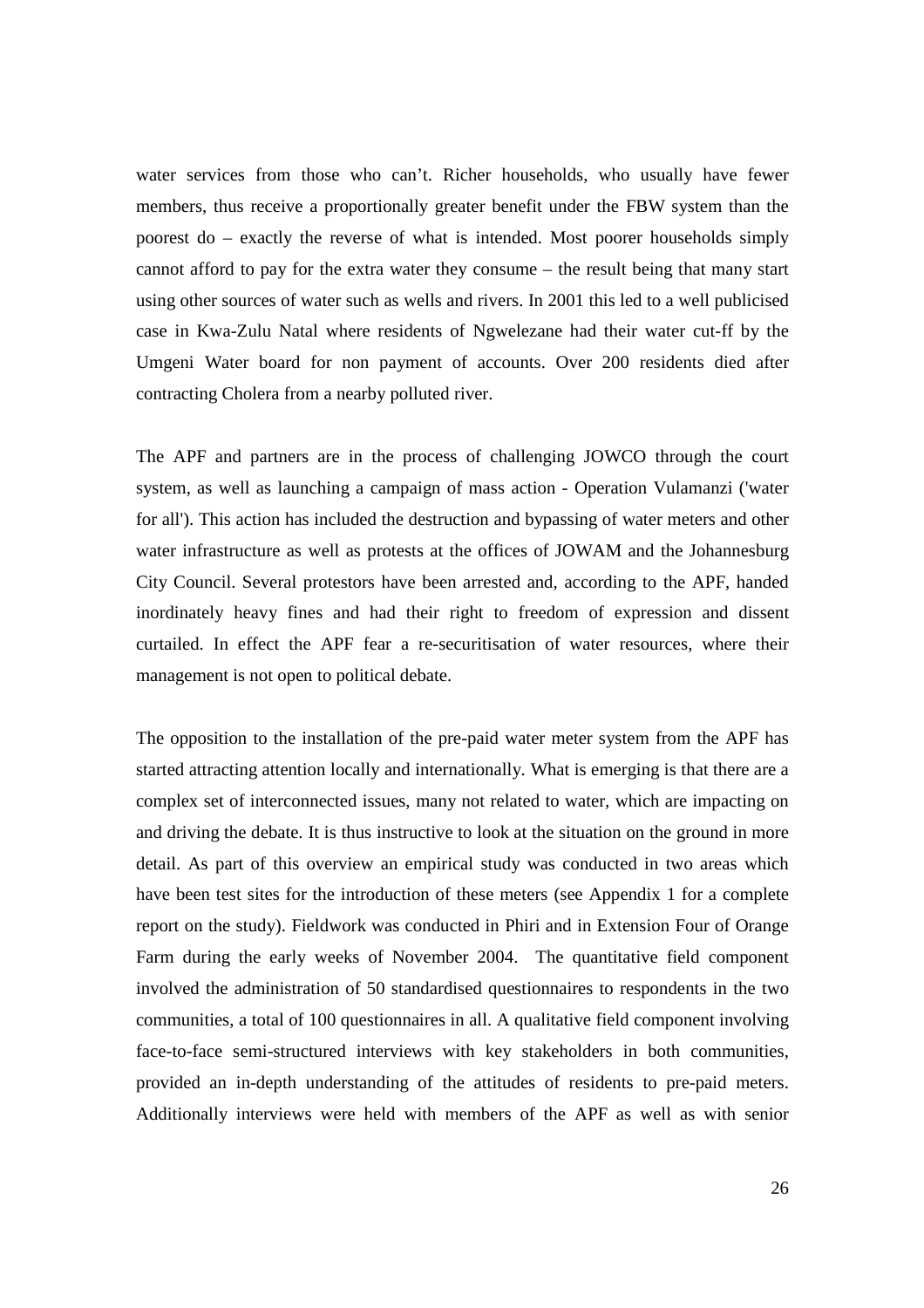managers at Johannesburg Water and JOWAM. A range of views and issues are presented in Table 2.

|        |  | Table 2: Range of views expressed by the various actors (not necessarily in direct response to each |
|--------|--|-----------------------------------------------------------------------------------------------------|
| other) |  |                                                                                                     |

| Issue          | <b>Johannesburg Water</b>             | <b>Community members</b>              | <b>APF</b> (and affiliates) |
|----------------|---------------------------------------|---------------------------------------|-----------------------------|
| Process        | People in Orange Farm are             | There was not sufficient              | Only the "usual             |
|                | ignorant. There are brochures all     | involvement of the community in       | suspects" were              |
|                | over the place and everyone should    | the implementation of the             | consulted                   |
|                | have a clear picture of how prepaid   | programme                             |                             |
|                | meters work.                          |                                       |                             |
| <b>Process</b> | Every household with a meter gets     | Sometimes the meter breaks -          | There is a charge of        |
|                | 6000 litres free & the meter is       | then we have no water. We are         | R600 to install the         |
|                | installed free                        | charged for installing the meter      | meter.                      |
| <b>Process</b> | Why does the community complain       |                                       | JHB Water does not          |
|                | to outsiders and not contact us       |                                       | want to enter into          |
|                | instead                               |                                       | discussions                 |
| Process        | It is at the early stage but          | It (the Gcin'amanzi project) suits    | The process is being        |
|                | communities & other actors are        | politicians, not us                   | pushed by neo-liberal       |
|                | making it difficult                   |                                       | economic policy             |
| <b>Process</b> | People choose to get the meters       | We found the letters sent to us       | People are not given        |
|                | installed - no one pushes them to     | to be threatening in tone (see        | a choice                    |
|                | do so.                                | Appendix 2 for a copy of the          |                             |
|                |                                       | letter)                               |                             |
| Principle      | Those who do install meters usually   | We cannot afford to pay what          | Economic exclusion          |
|                | land up paying substantially less for | they ask                              | creates a new               |
|                | their water than before               |                                       | apartheid                   |
| Principle      | The purpose of installing meters is   | I do not think it is right to have to | Water is a human            |
|                | not primarily for the revenue         | pay for water                         | $right - not an$            |
|                | generated, but rather to cut the cost |                                       | economic commodity          |
|                | of bulk water which JHB Water has     |                                       |                             |
|                | to pay Rand Water                     |                                       |                             |
| Process        | The bidding process is fair and       | There is a lack of transparency       |                             |
|                | transparent with an emphasis on       | in the allocation of contracts -      |                             |
|                | using local contractors               | with possible                         |                             |
|                |                                       | nepotism/corruption suspected         |                             |
| <b>Process</b> | 6000 litres is the amount decided on  | 6000 litres a month is not            | 6000 litres a month is      |
| &              | by the City of Johannesburg - we      | enough                                | not nearly enough for       |
| Principle      | have no control over that. We can     |                                       | a healthy productive        |
|                | supply more but would then need       |                                       | $life - see WHO$            |
|                | more cross subsidisation              |                                       |                             |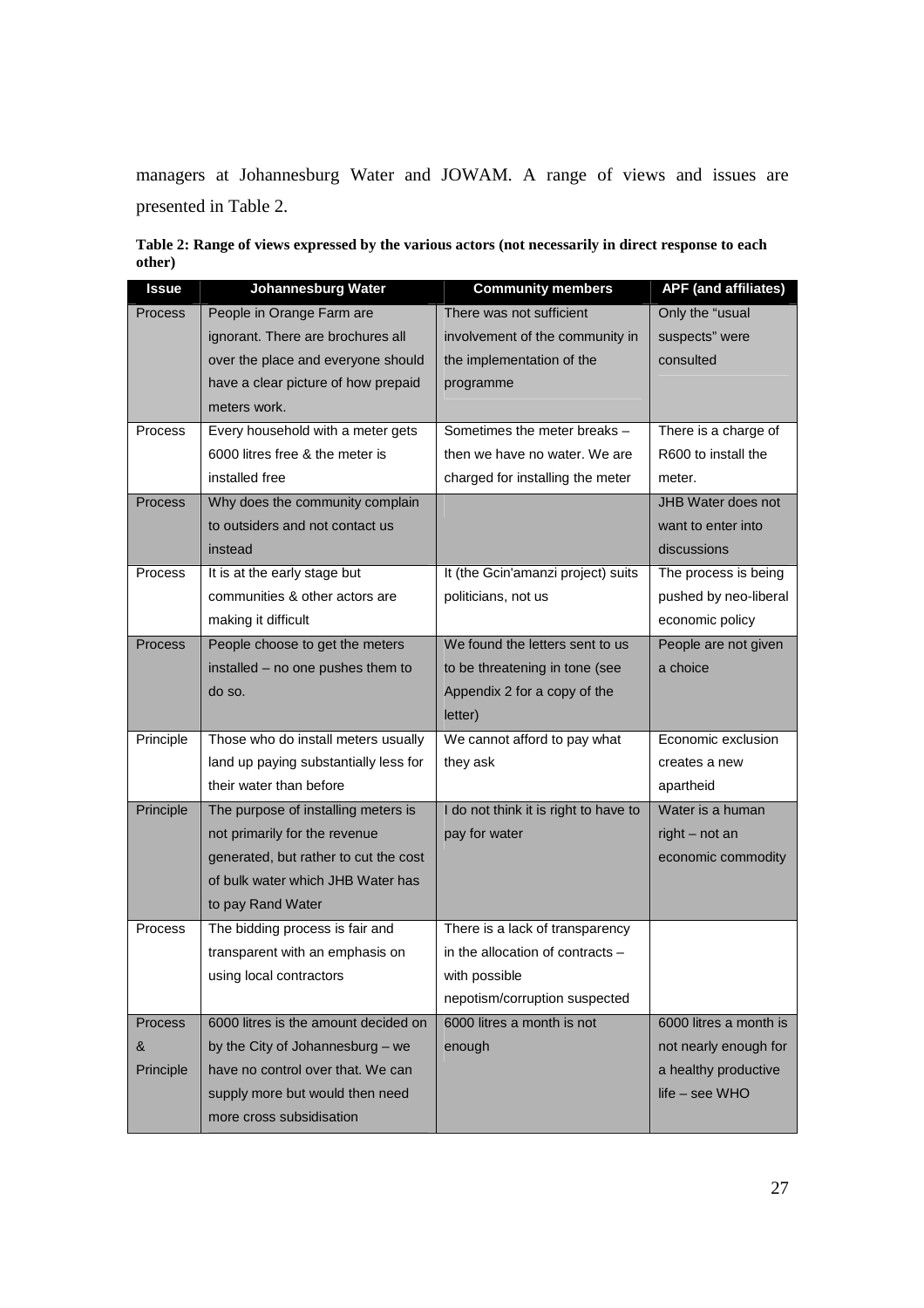As can be seen from Table 2 most of the issues are around the process followed, rather than the principle behind the action. The points related to specific principles are about the general concept of paying for water, about the inability of people to pay due to poverty and the quantity of 6000 litres a month being too low (although this last point could be considered an issue of process). The issues of process are easier to solve. Johannesburg Water & JOWAM indicated that they would continually seek to improve their stakeholder participation process as well as the technical functioning of their meters. This last point includes the ease with which consumers can buy the tokens needed for recharging the meters. JOWAM also reiterates that for the trial phases (that taking place in Phiri and Orange Farm) there has been no charge for the installation of the meter and the fixing of leaks on the property. However this would be charged for in the future as the scheme spread to other areas. The aim of installing the meters is not for the revenue collected – this is minimal. Rather, it is to improve the transmission infrastructure and bring down overall water use (by eliminating leaks & dropping the quantity of water used), so that less water has to be bought from Rand Water. The payment which JOWAM receives form the City of Johannesburg is tied to its ability to meet targets in reducing these bulk water costs.

Johannesburg Water and JOWAM believe they did all they could to involve stakeholders in the process (see Appendix 3 for a brief overview of the stakeholder participation process followed in Soweto – as supplied by JHB Water). When asked whether they would have approached things differently if they had to do it over again the answer was "no, as it would not have made a difference".

Overall the opinion of Johannesburg Water & JOWAM management is that the conflict over the installation of the meters boils down to two fundamentally different world views – one where people should receive genuine total free access to water and other services and another which involves some level of cost recovery and the ability for private companies to turn a profit.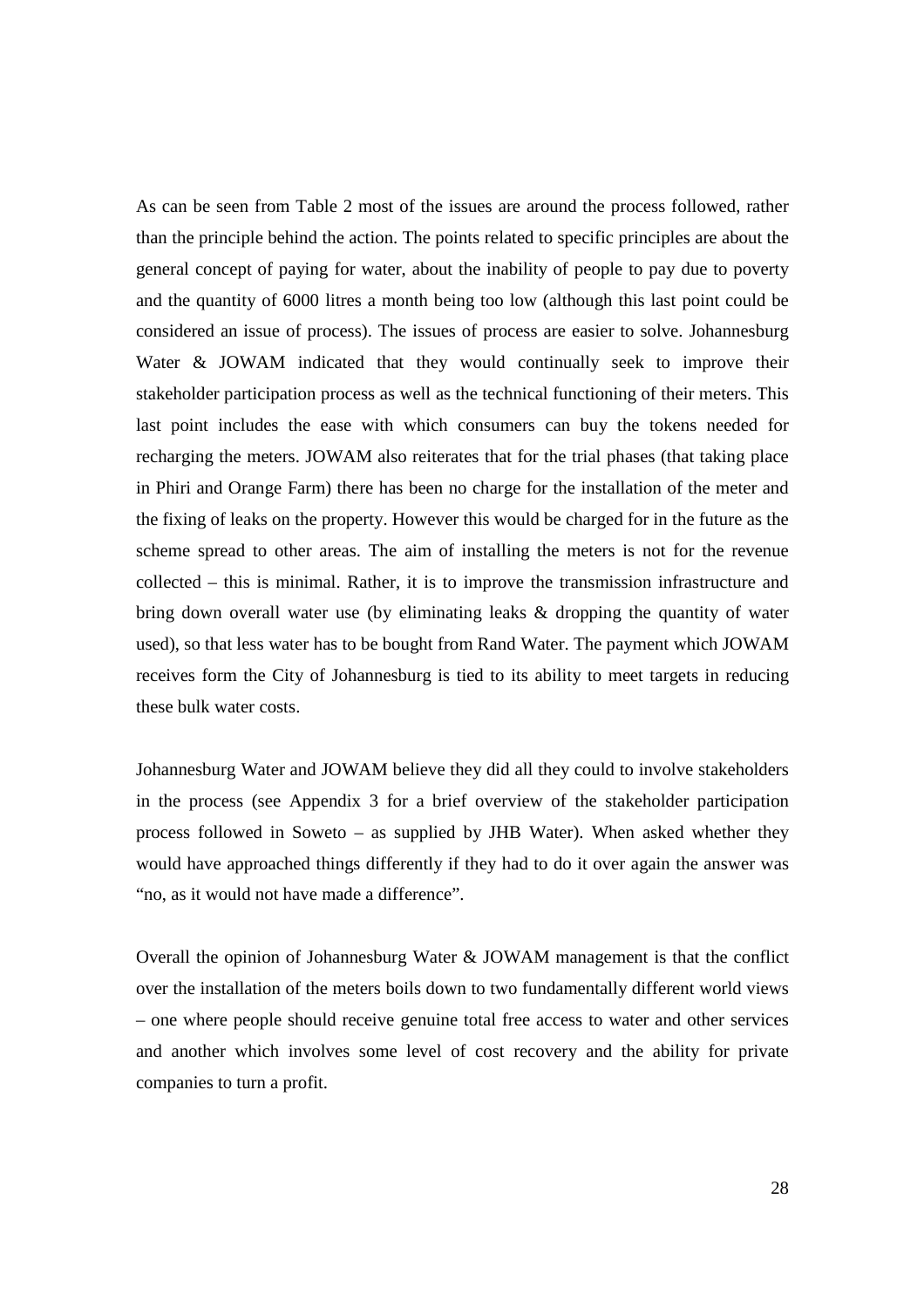The community members who responded to the questionnaire or who were interviewed provided a range of responses, most of which had to do with the process of the installation of the meters. Fundamentally, a majority of respondents felt that water should be paid for. However there was a marked geographic difference, with 87% of Phiri respondents agreeing that water has to be paid for, but only 45% of Orange Farm respondent believing the same. This could be due to the lower level of poverty in Phiri – more of the respondents were employed & also tended to be better educated and live in permanent houses, not shacks. The respondents also had a good knowledge of the FBW policy, most of them knowing that the free amount is 6,000 litres per household a month. When asked if the FBW policy meant that everyone could have as much free water as they want 89% of Phiri respondent answered "no", with the corresponding figure for Orange Farm being 70%. Thus it would appear that people's complaints about FBW are not primarily about the principle, but more about the process used to implement it.

Appendix 2 contains a letter sent by Johannesburg Water to residents who had not yet opted to have the pre paid water meter installed. In it they are in danger of being left without water, should they not sign to opt for one of the two options presented. The options are to have a pre-paid meter installed which would bring water into their house or to have a yard standpipe which is un-metered. As the yard standpipe is the level of service that most respondents have been living with the last option is not that unfavourable, especially as it would be free. However people took offence at the tone of the letter, feeling it was threatening them. Generally the issue of water being cut off is an emotive one – eliciting strong reaction from respondents. Many people who believe that water should be paid for (above the 6,000 litres) also believe that water should not be cutoff in the case of non payment. In the case of Phiri 46% of respondent believe water should be cut-off if bills are not paid, while in Orange Farm only 29% agree. This represents an issue of principle – is it acceptable for a person to be cut-off from receiving more water if they are in arrears with their account? South African courts have ruled that no person can be denied the basic 6000 monthly litres – irrespective of the state of their account. The pre-paid meters are designed to "clock-over" to a new 6000 litres at the start of every month – whether there is money in them or not. Whether a person or household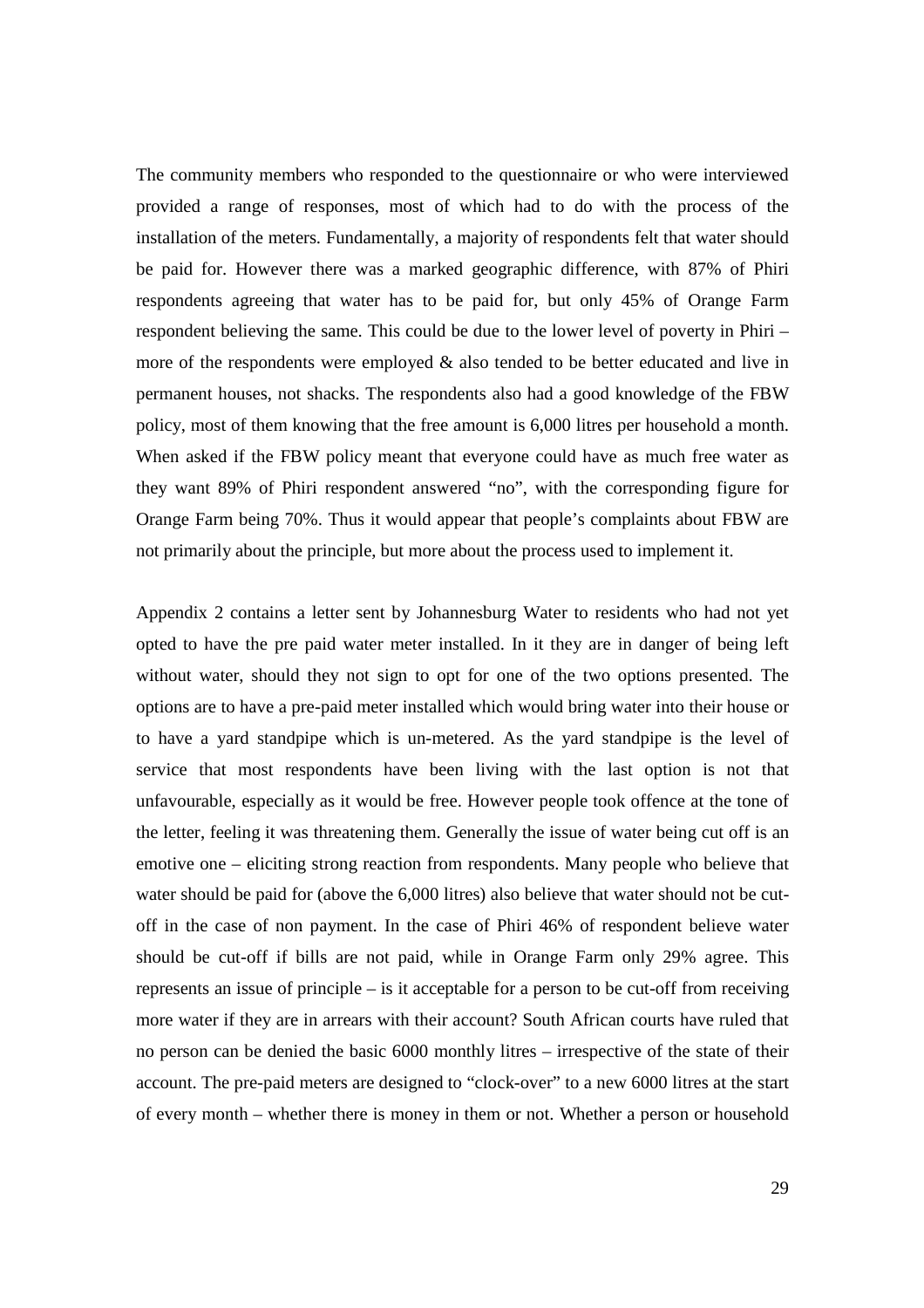who uses their monthly allocation of free water before the end of the month and cant afford to buy more water should have to live without water for the remainder of that month is question our society will have to grapple with. According to the provisions of international law as well as the South African Constitution consideration has to be taken of the availability of the resource (Welch, 2005). If resources are precious and limited it can be argued that the state is justified in "rationing" their use. The question then is whether market instruments should be used for that or rather another method, such as water restrictions. Considering that domestic water use accounts for around 12% of the total water use of the country and that only a tenth of that is used by the poorer sectors of the population (i.e. 1.2% of total national water use) it should be possible to arrive at a compromise solution (Welch, 2005). Many of the respondents in the case study proposed that an amount of 10,000 litres per household per month would be more acceptable. At just over 40 litres per person a day in a household of 40 this comes much closer to the WHO recommended standard of 50 litres. If this increase is offered only to the poorest households overall domestic water use is not likely to increase by much. Other domestic uses – such as the irrigation of gardens, filling of swimming pools and the washing of cars can be cut back on to produce great water savings. Agriculture uses over 60% of the nation's water resources, so a small drop in the water used by each farmer would easily cover the increased water use by the poorer sectors of the population. It could be argued that this increase should be granted under the Constitution as it does not negatively impact on the overall water resources of the country. What would be needed is to either fund the extra amount from an increase in cross subsidisation from rich communities to poor ones or to increase the grants from the national treasury to cover the shortfall.

## **Conclusion**

The uneasy relationship between the need for equity and the need for economic efficiency is encapsulated in the confrontation between Operation Vulamanzi and Operation Gcin'amanzi. Water and its provision has become a pawn in the battleground between goals of social equity and the interests of big business – at best of times an uneasy relationship. The challenge for the South African Government is to manage the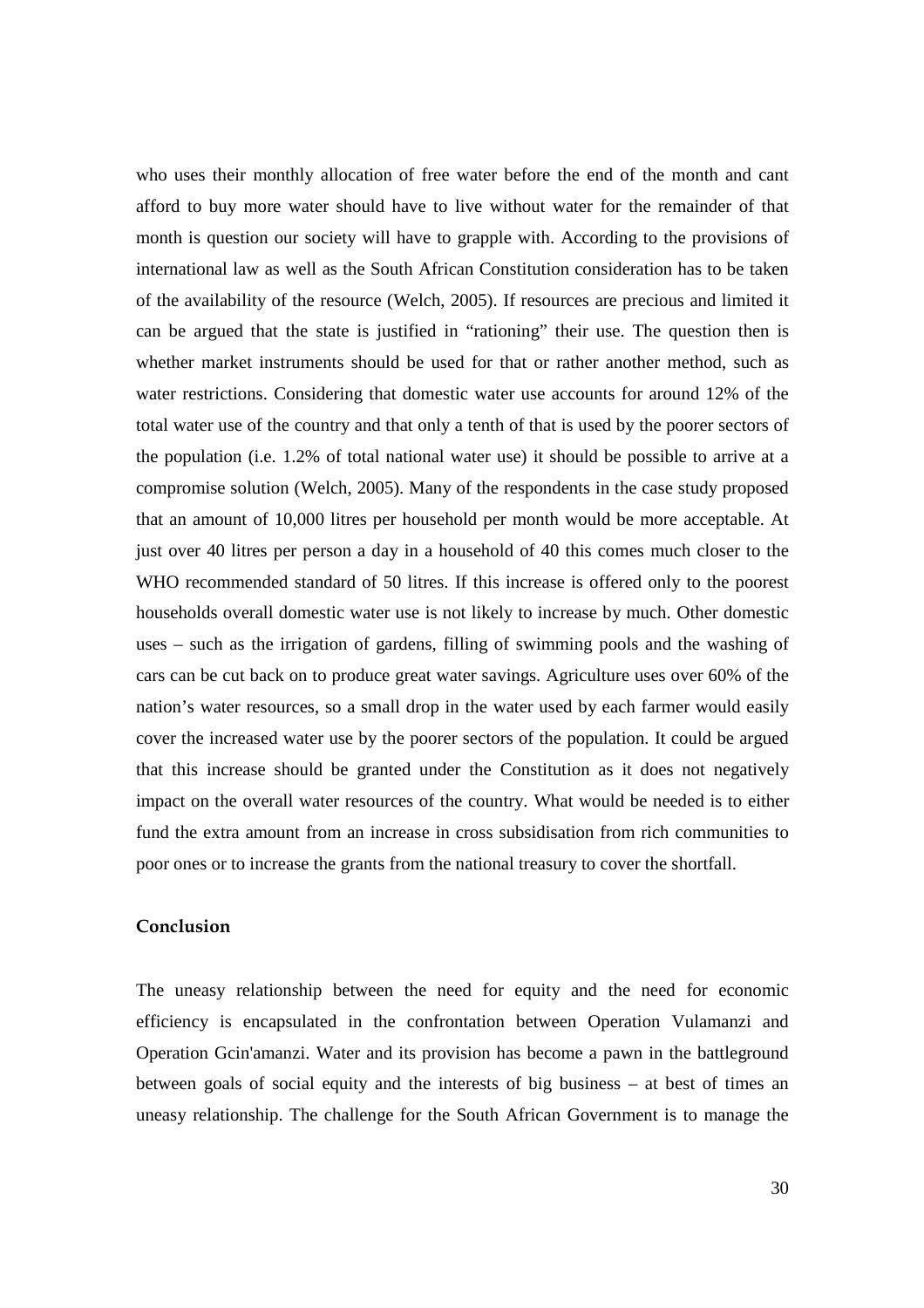balance between these two forces – not just in the field of water but in all aspects of social development – housing, education, welfare, healthcare and employment. Government has responded by increasing the money channelled to local government through the Municipal Infrastructure Grant and the equitable share allocation. This should go some way to providing water services to those in poorer communities allowing them to enjoy their right to a basic amount of water. However – capacity constraints in the municipalities could delay implementation. For people to be able to sustainably access more water than the small amount under the FBW scheme they will need to become part of the economic development of the country. The localised "water wars" between the haves and the have-nots are likely to intensify unless broad based economic development becomes a reality for all. Until that time it is likely that any water management strategy is likely to be contentious and, to some degree, ineffective – the Constitutionally guaranteed right to water being but a paper promise. This potential conflict until broad-based economic development takes place could be mitigated by an increase in the FBW quantity – to perhaps 10,000 litres a month for the poor. The small impact it would have on the country's available water resources would be outweighed by the positive contribution it could make to promoting social development amongst the poorer sectors of the population. In this way some attempt can be made of reconciling the goals of equity and efficiency.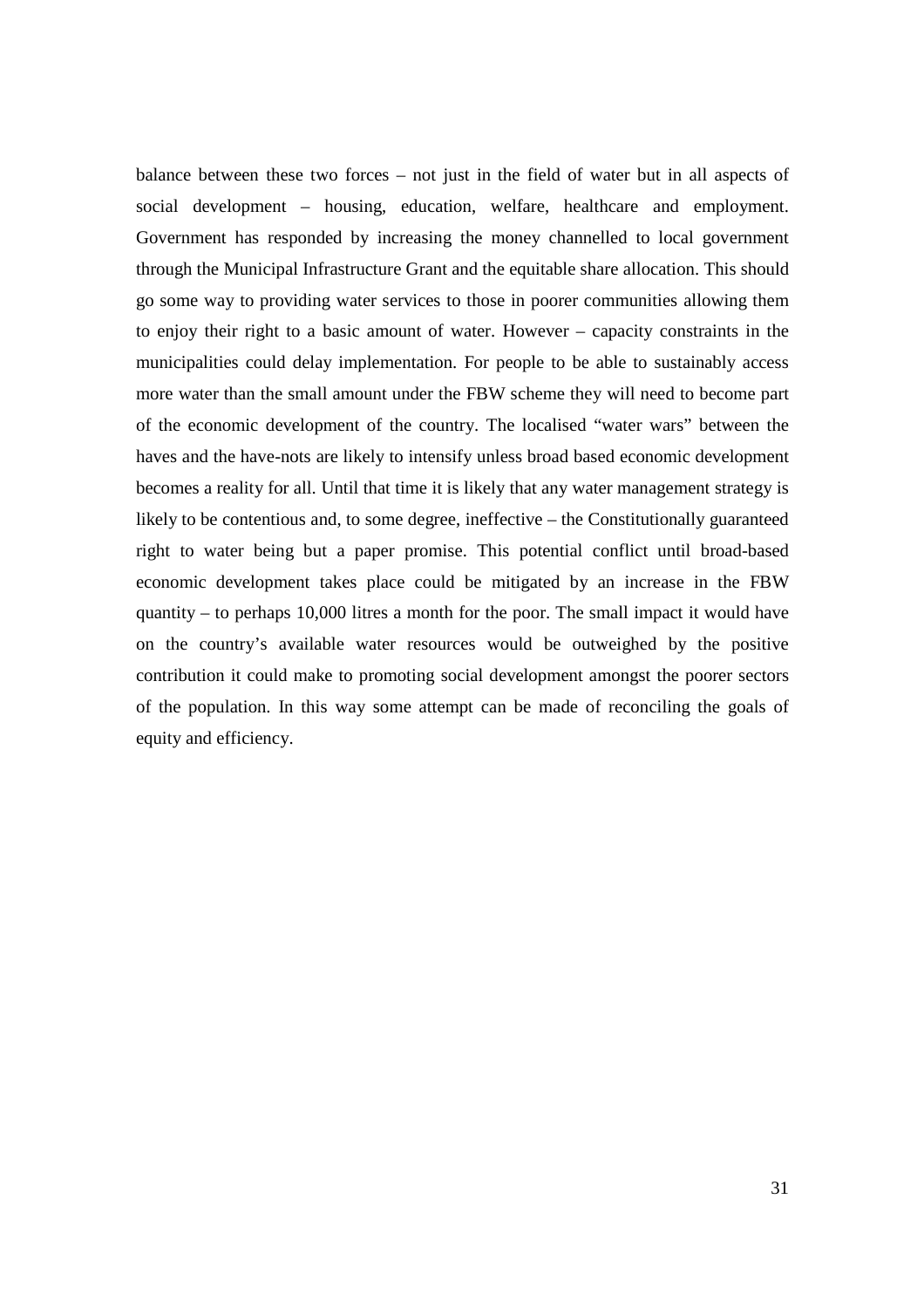## **References**

Ashton, P., & Turton, A.R. 2004. Transboundary Water Resource Management in Southern Africa: Opportunities, Challenges and Lessons Learned. Paper presented at the International Expert Workshop on Water, Development and Cooperation, Comparative Perspective: Euphrates-Tigris and Southern Africa. Bonn International Conference Centre, 1-3 March 2004.

Scholes, R.J. and R. Biggs (eds.), 2004: *Ecosystem services in southern Africa:* A regional assessment. Council for Scientific and Industrial Research, Pretoria, South Africa.

O'Keeffe, J., Uys, M. & Bruton, M.N. 1992. Freshwater Systems, in Fuggle, R.F. & Rabie, M.A. (Eds.) 1992. *Environmental Management in South Africa.* Johannesburg: Juta & Co.

Turton, A.R., R. Meissner, P.M. Mampane, & O. Seremo 2004: A Hydropolitical History Of South Africa's International River Basins. Water research Commission Report No. 1220/1/04. Pretoria

DWAF, (1994) Water Supply and Sanitation Policy: White Paper, Cape Town

Earle, A. & Turton, A.R. 2003. The Virtual Water Trade amongst Countries of the SADC. In Hoekstra, A. (Ed.) Virtual Water Trade: Proceedings of the International Experts Meeting on Virtual Water Trade. Delft, the Netherlands, 12-13 December 2002. Research Report Series No. 12. Delft: IHE. Pp. 183-200.

MacKay, H. 2003: Water Policies and Practises. Chapter in Towards A Just South Africa – The Political Economy of Natural Resources Wealth, Reed, D & m de Wit (eds). WWF and CSIR, Pretoria.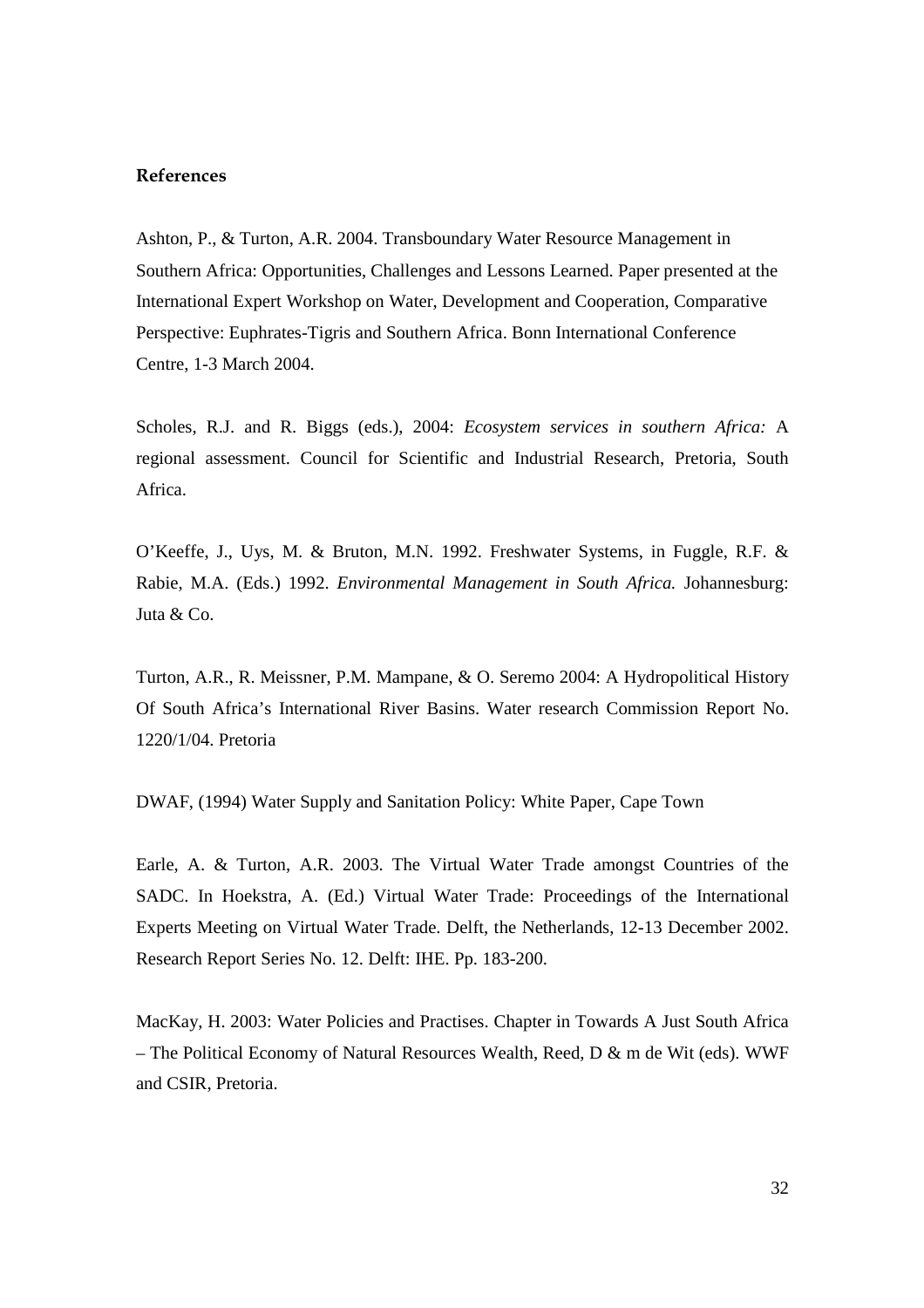Buzan, B., Waever, O., de Wilde, J., *Security – A New Framework for Analysis*, Lynne Rienner Publishers, Inc., London, UK, 1998.

DWAF (1999) Water Conservation and Demand Management National Strategy Framework. DWAF, Pretoria.

NWA (1998): Republic of South Africa NATIONAL WATER ACT Act No 36 of 1998. DWAF, Pretoria.

WSA (1997): Republic of South Africa Water Services Act No 108 of 1997. DWAF, Pretoria.

Gleick, P.H., (2000) The World's Water 2000-2001: The Biennial Report on Freshwater Resources, Island Press, Covelo

Gleick, P.H., Wolff, G., Chalecki, E.L., and Reyes, R., (2002) The New Economy of Water; The Risks and Benefits of Globalization and Privatization of Fresh Water, Pacific Institute, Oakland

Marah, L., O'Donovan, M., Martin, R. And Boberg, D., 2004: Effective Cost Recovery in a Changing Institutional and Policy Environemnt: Municiapl Demarcation, the "Free Basic Water" Policy and Financially Sustainable Service Delivery. WRC Report 1384/1/04. Pretoria.

McDonald, D.A. (2002) You Get What You Pay For: Cost Recovery and the Crisis of Service Delivery in South Africa. Presented at The 3<sup>rd</sup> Harold Wolpe Memorial Lecture, University of Natal, Durban: 1-25

McDonald, D.A., (2002) You Get What You Pay For: Cost Recovery and the Crisis of Service Delivery in South Africa, Alternatives, 28 (3)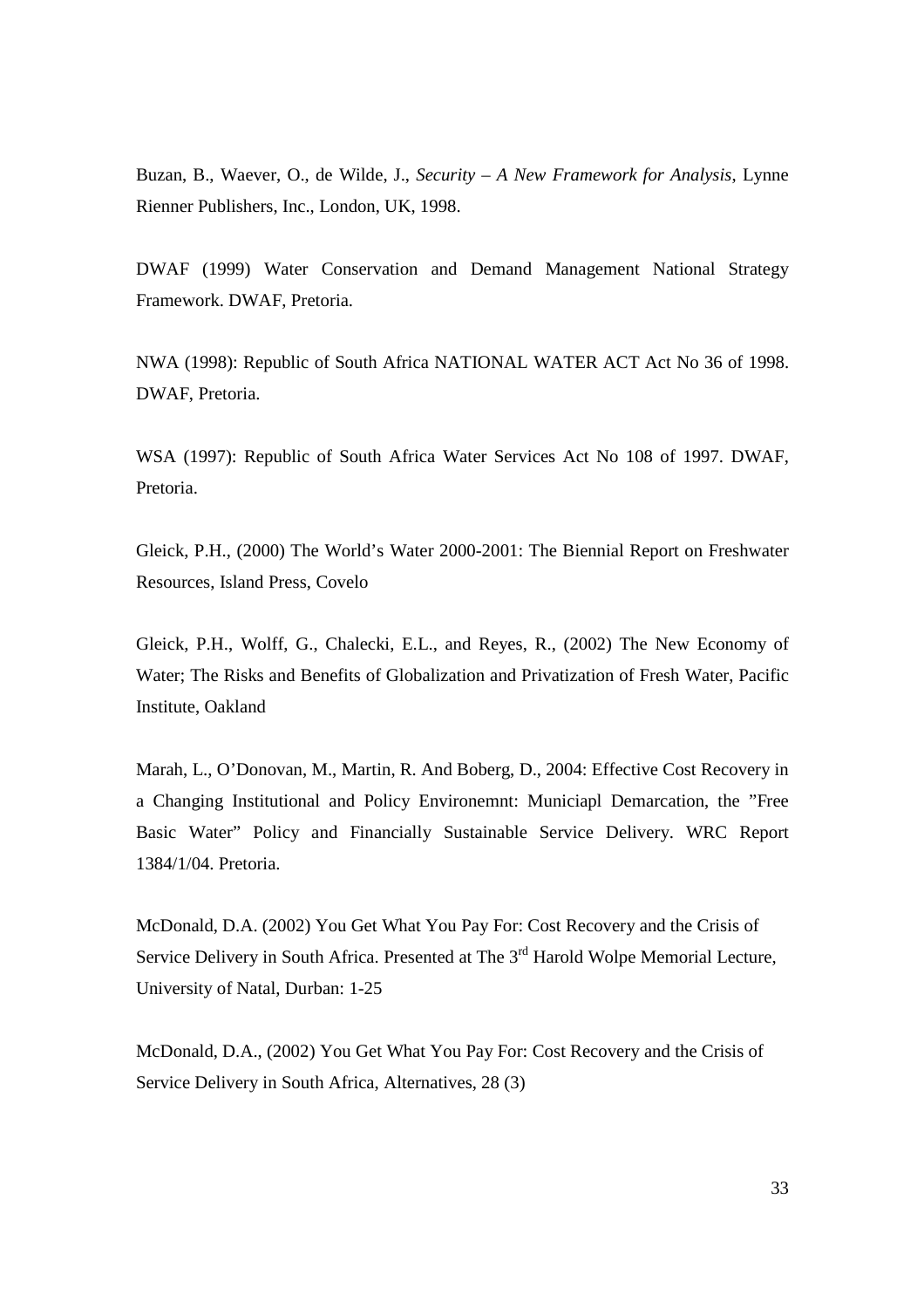Welch, A.R., (2005) Obligations of State and Non-State Actors Regarding the Human Right to Water Under the South African Constitution. Sustainable Development Law and Policy Journal Vol V, Issue 1. American University, Washington D.C.

Howard, G. and Brtram, J. (2003) Domestic Water Quantity, Service Level and Health. World Health Organisation, Geneva.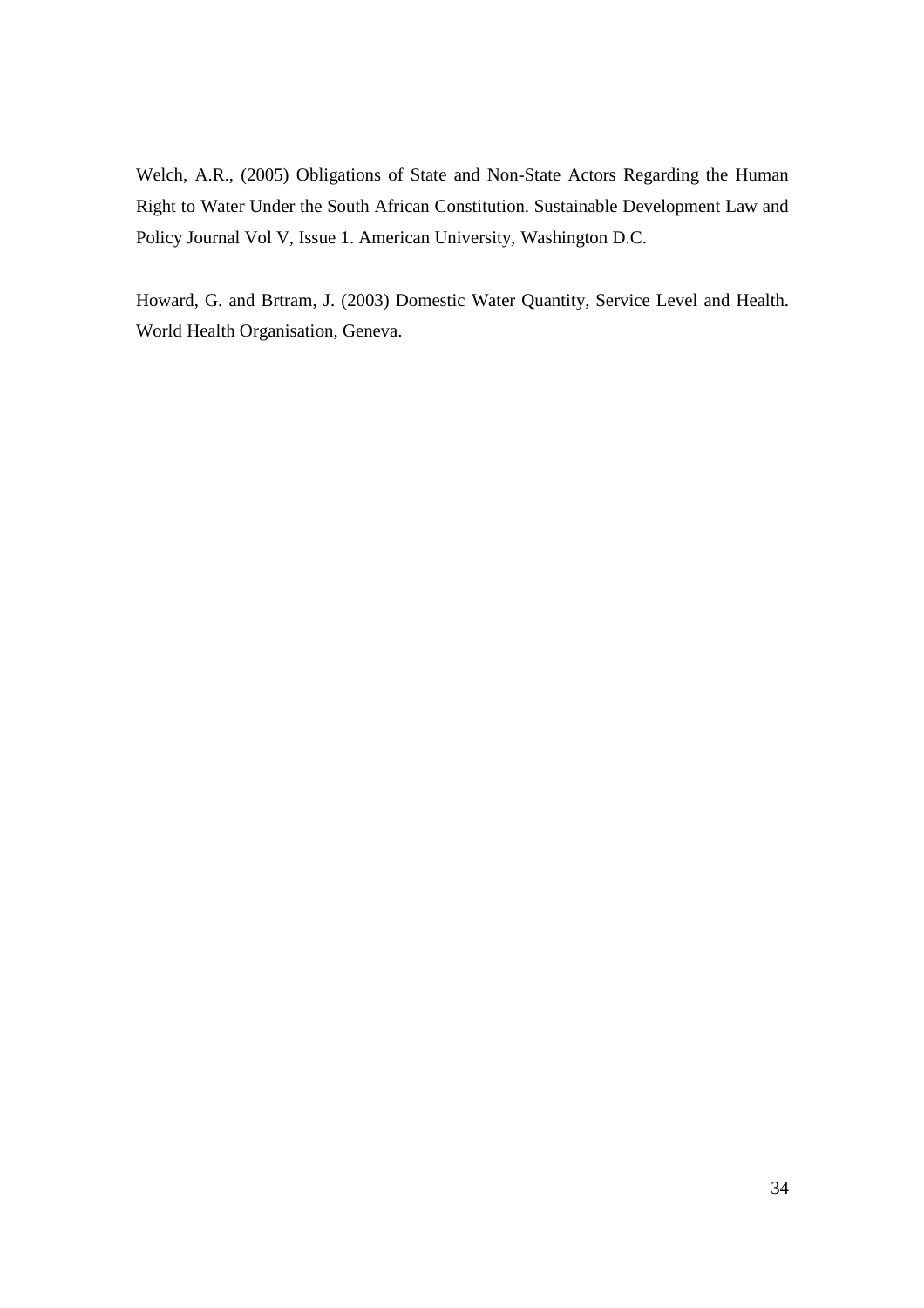#### **Appendix 1: Case Study on water meters**

# *Empirical case study of the introduction of pre-paid water meters in Orange Farm and Phiri Fieldwork conducted by Eric Mabuane*

#### *Introduction*

.

Phiri is a suburb of Soweto and Orange Farm an informal settlements near Johannesburg. Both are plagued by high unemployment and an average household income below R1000 per month, although Phiri is economically and socially more stable than Orange Farm. These two sites are the focus of this study on the installation of prepaid water meters, a contentious issue that has resulted in, at times, violent and vocal outcries from residents unwilling to accept the imposition of prepaid meters in their homes. In line with global trends where governments around the world have formed partnerships with the private sector or non governmental organisations to ensure an effective and efficient delivery of water, Johannesburg Water has formed a partnership with Suez and formed JOWAM to provide water to the residents of Johannesburg, including Phiri and Orange Farm. But the water business is fraught with ideological underpinnings which are difficult to reconcile – for on the one hand water is seen as a public good (proclaimed as such in the Free Basic Water Policy) and on the other an economic good. The core argument pivots around the claims that on the one hand citizens have a basic right to essential goods (including water) and on the other hand, a user pays approach whereby citizens are given access to resources but they pay for what they use.

The following diagram illustrates the interconnectedness between key actors involved in water delivery in Phiri and Orange Farm and the core principles that are embraced by each set of actors.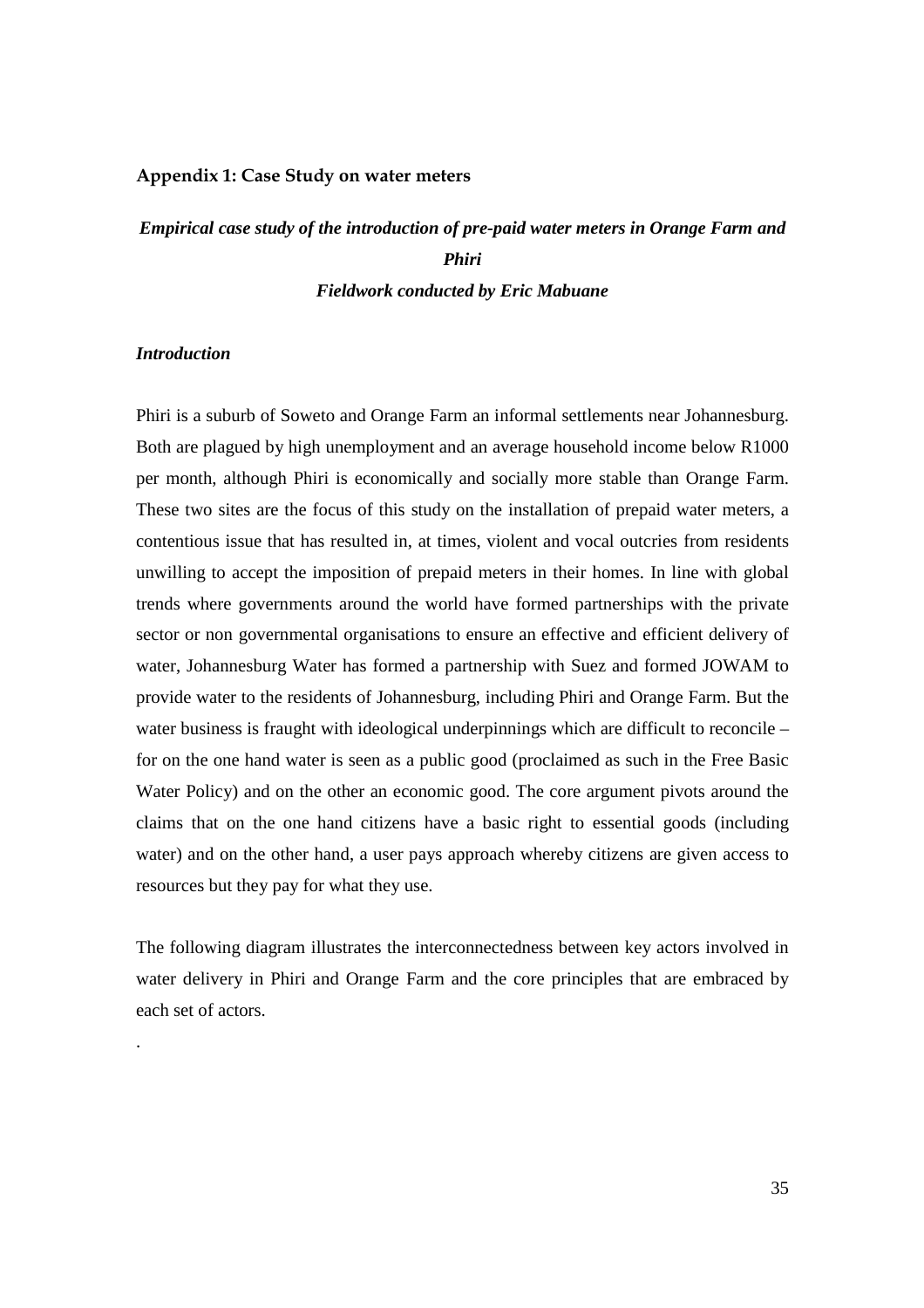

Empirical research in Phiri and Orange Farm, confirms that these seemingly irreconcilable positions divide consumers into two camps. However, in scrutinising the data that emerges from this research, the two seemingly contradictory world views are not so clearly separated and there are nuances that make divisions between the two ideological positions, less clear cut. Despite the ideological world view that water, as an essential resource for the wellbeing of people, should be freely available, there are financial costs associated with water supply such as storage, abstraction, transport, cleaning and purification, distribution and waste water treatment that make it inconceivable to deliver water at no charge at all. At the same time, it appears that Johannesburg Water, who are responsible for delivering water to households in Phiri and Orange Farm, have opted for prepaid meters as a technological solution to ensure sustainable and effective delivery to consumers. However, the installation of prepaid meters has caused contention in the two sites and for many residents in both Phiri and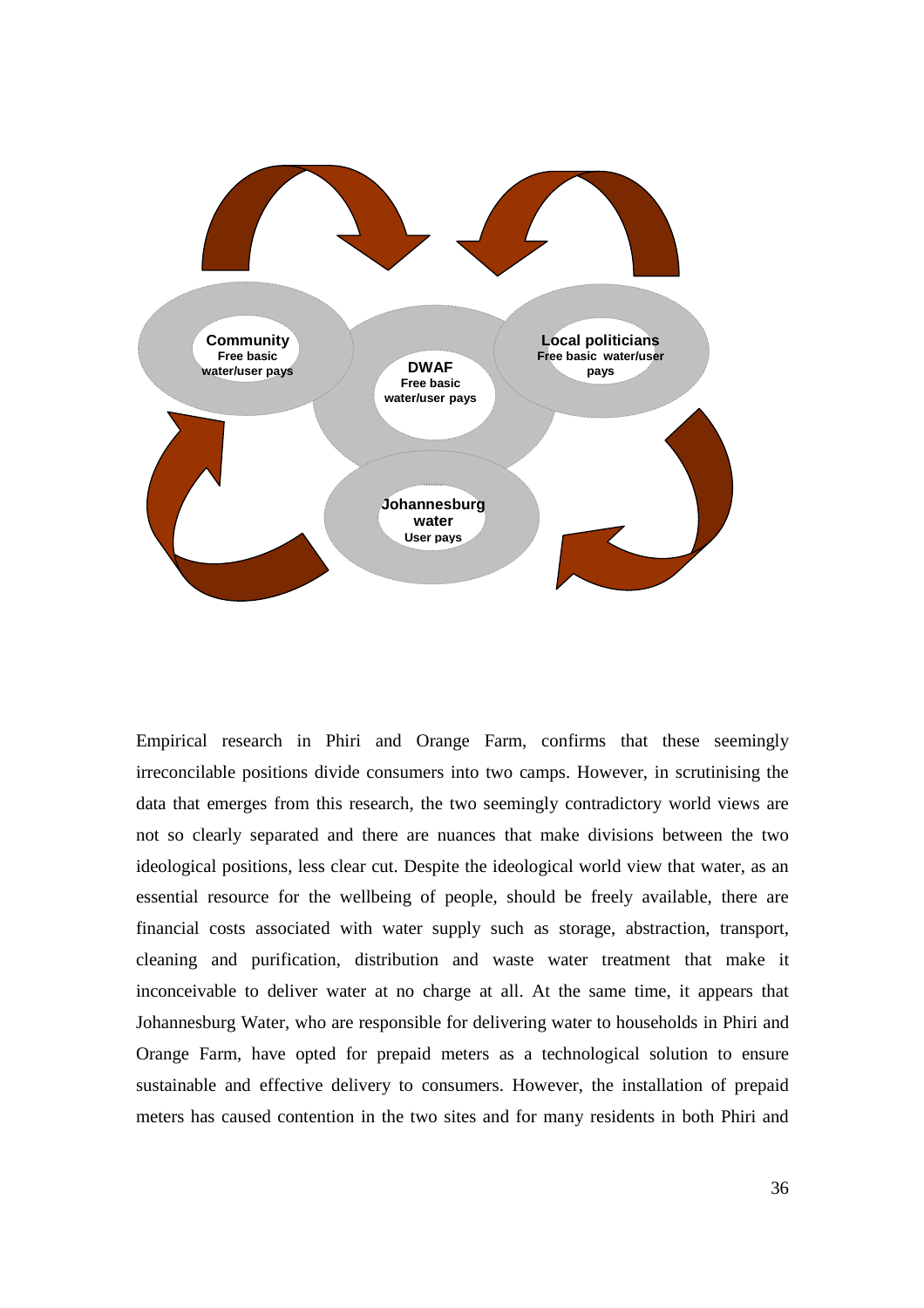Orange Farm, prepaid meters are not welcome. The problems that have been identified around the installation of prepaid meters are problems of both *process* and *principle*. For some consumers, prepaid meters are perceived to be a practical solution to water supply and the contention is not around prepaid meters themselves but rather around how the installation process was communicated (process). But for other consumers, no matter how the prepaid meters are introduced, they remain an unacceptable solution (principle).

#### *Technology as mediator*

Technological advancement, manifest in the much contested pre-paid water meter system, is seen by the supplier, Johannesburg Water, to be a practical tool that bridges the divide between water as an economic good and water as a public good. But the prepaid meter has become, for many consumers & other stakeholders, a site of contestation rather than co-operation. Residents in the two communities where the empirical data for this research project was gathered, reflect a schizoid relationship with the state, perceived as both benign benefactor and antagonist and aggressor. The state, as benign benefactor, seeks to please the consumer by supplying 6000 litres of water free of charge and the state, as aggressor, demands payment for all water consumed over and above 6000 litres.

#### *Research process*

Fieldwork was conducted in Phiri and in Extension Four of Orange Farm during the early weeks of November 2004. The quantitative field component involved the administration of 50 standardised questionnaires to respondents in the two communities, a total of 100 questionnaires in all. A qualitative field component involving face-to-face semistructured interviews with key stakeholders in both communities provided an in-depth understanding of the attitudes of residents to pre-paid meters.

### *Key findings*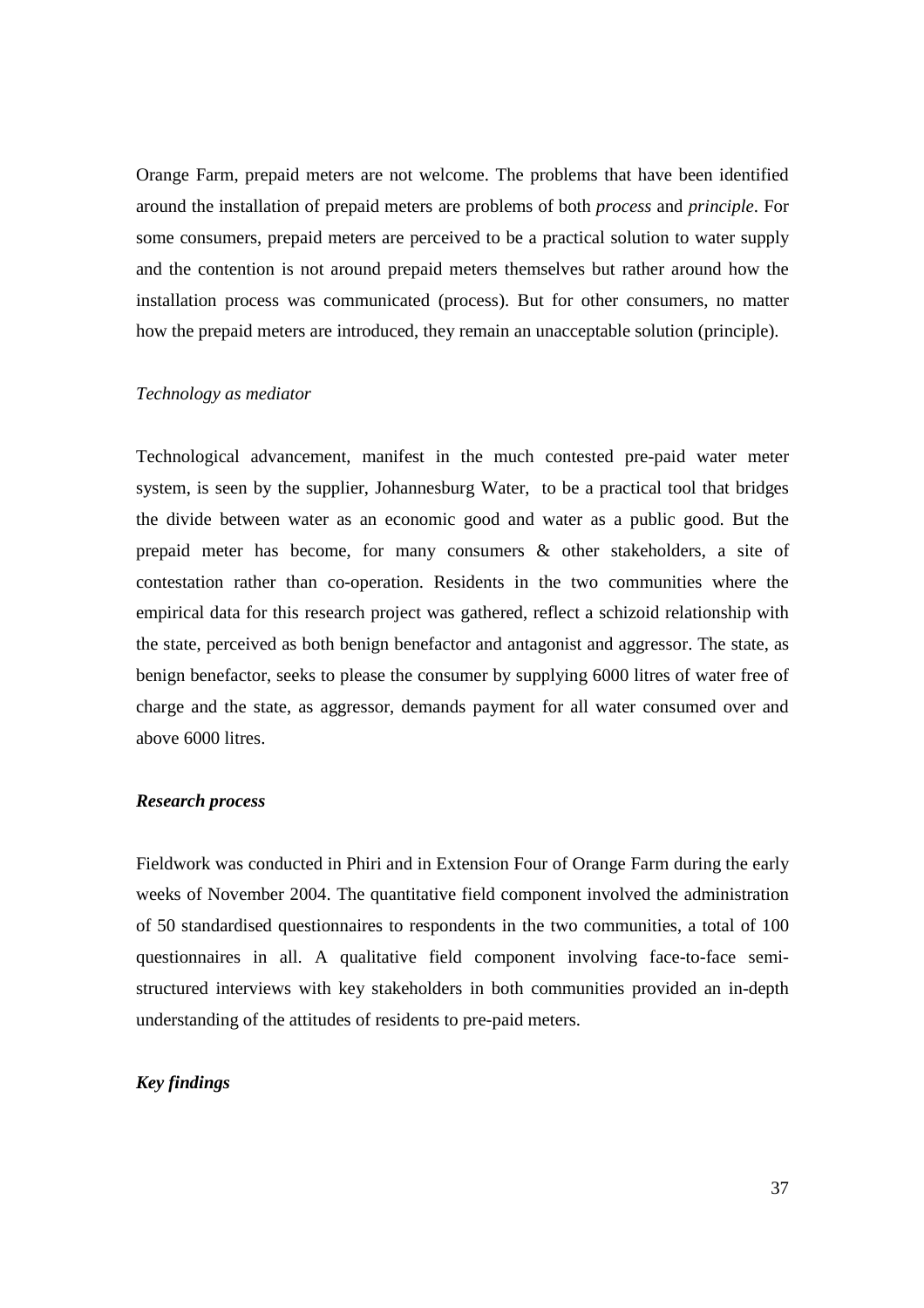#### *Unequal distribution of prepaid meters*

The Orange Farm community of Standerton (extension 4) is a 'beneficiary' of Johannesburg's pre-paid meter installation. The majority of respondents at this site consider that the consultation process between residents of Orange Farm and staff of Johannesburg Water was poor. Another area of contention around the prepaid meter system is that there are more than 8 extensions in Orange Farm and, according to respondents in Extension 4, there is no reason for Extension 4 to be subjected to prepaid meters if the other extensions in Orange Farm are not. Because unemployment rates in Orange Farm, extension 4 and elsewhere, are high, the inability rather than the unwillingness to pay, becomes evident. For many residents, it seems that the nonpayment is because of lack of funds and is not because the residents have adopted an ideological view that prepaid meters should not be allowed.

## *Local politicians and financial gains*

Residents complain about the politicisation of water and they are reluctant to accept the political deals that are drawn up between their local counsellors and Johannesburg Water. The installation of prepaid meters offers a lucrative business opportunity and there are financial gains for politicians who enter into business negotiations with their families and friends, and who are the primary beneficiaries, according to some residents, of the prepaid meter system.

#### *Unintended consequence of contention*

An unintended spin-off of the 'quarrels' around pre-paid meters is the building of social capital. Partnership and coalitions between residents from Phiri and Orange Farm where organisational affiliation between Orange Farm Water Crisis Committee (OWCC), the Soweto Electricity Crisis Committee (SECC) and the Anti-Privatisation Forum (APF) has created networks between residents and strengthened civil society bonds. These bodies have formed an alliance protesting against Johannesburg Water and the State position on prepaid water meters and that 'for those who really cannot pay, well, they know that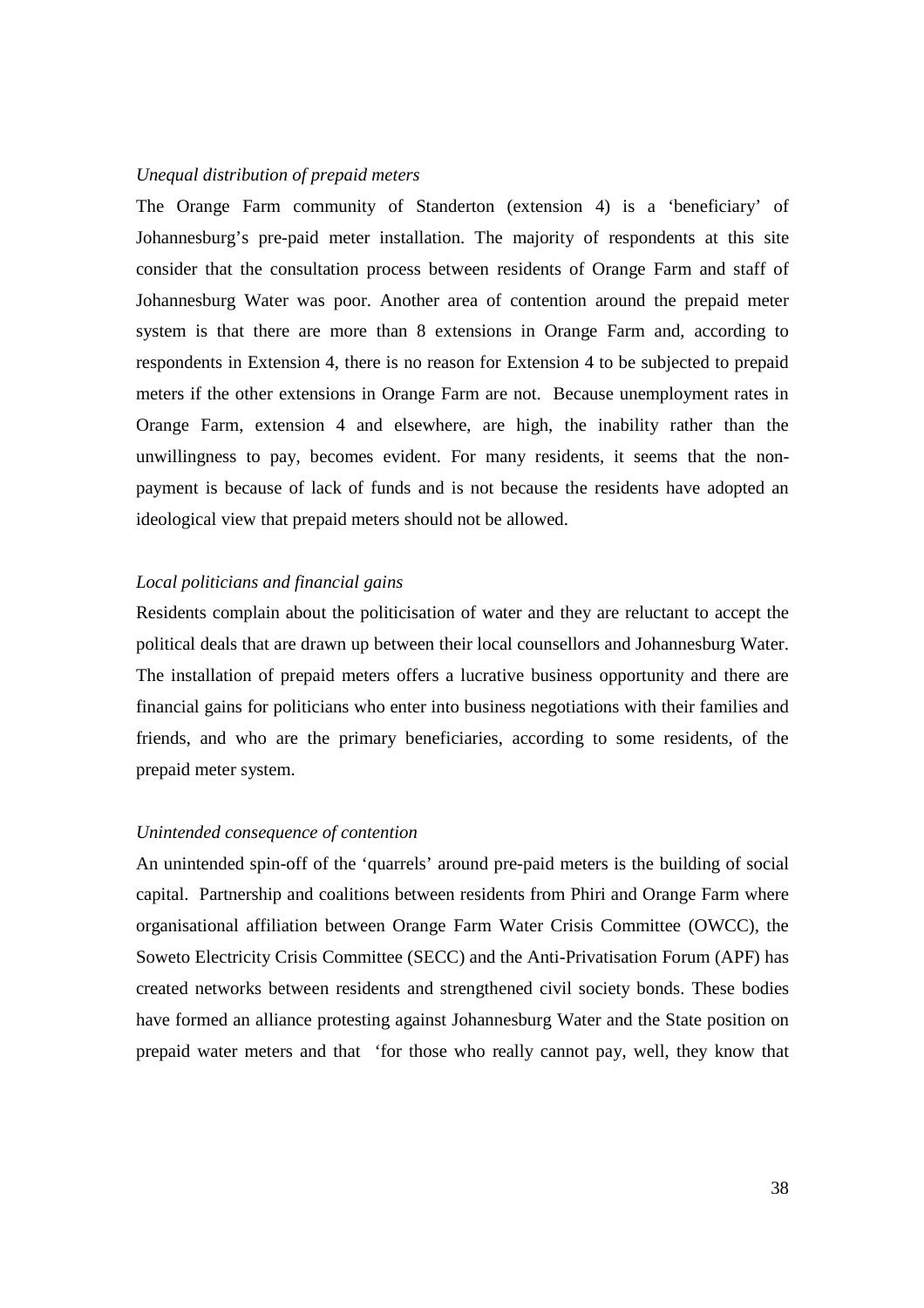there is nothing for mahala (free).<sup>1</sup> The APF – and its partners - are opposed to Johannesburg Water whose mission is to 'deliver a sustainable, affordable and cost effective service' and who have taken the position that all consumers must pay for the costs involved in production of such a service.

### *Empirical evidence*

<u>.</u>

Orange Farm has 'benefited' from prepaid meters for several years. The meters were installed by Johannesburg Water and were supposedly, well accepted by residents. An intensive awareness campaign has been, according to Johannesburg Water officials, successful and 'everyone in Orange Farm should now know about prepaid water meters'. The micro study in Orange Farm yielded alarming data to the contrary. The following statements reflect high levels of dissatisfaction of pre-paid meters, both the pre-paid meter itself and the process that was followed by Johannesburg Water to install them. This is in direct contrast to reassuring claims by Johannesburg Water officials that great care was taken to disseminate information.

*'There are constant water cut offs. Even though I buy water my water at times is cut off before I can use it to my satisfaction.* 

A higher percentage of female respondents (70%) than male respondents (57%) express anger with the government for installing pre-paid meters. The highest percentage of dissatisfied customers is in Orange Farm. Disconcertedly, the installation of pre-paid water does not in all cases appear to have increased awareness of consumption nor does it appear to have had a positive effect on consumption patterns. Seventy one percent of consumers do not know how much water the household uses despite having pre-paid meters. There is a correlation between awareness of consumption and acceptance of prepaid meters with the same percentage of respondents saying that they are unhappy with the prepaid meter system and responding that they do not know how much water their household consumes monthly. This evidence suggests that the installation of prepaid

<sup>&</sup>lt;sup>1</sup> Introduction to 'Nothing for Mahala' report by the Anti-Privatisation Forum (APF), Report 16, Centre for Civil Society Research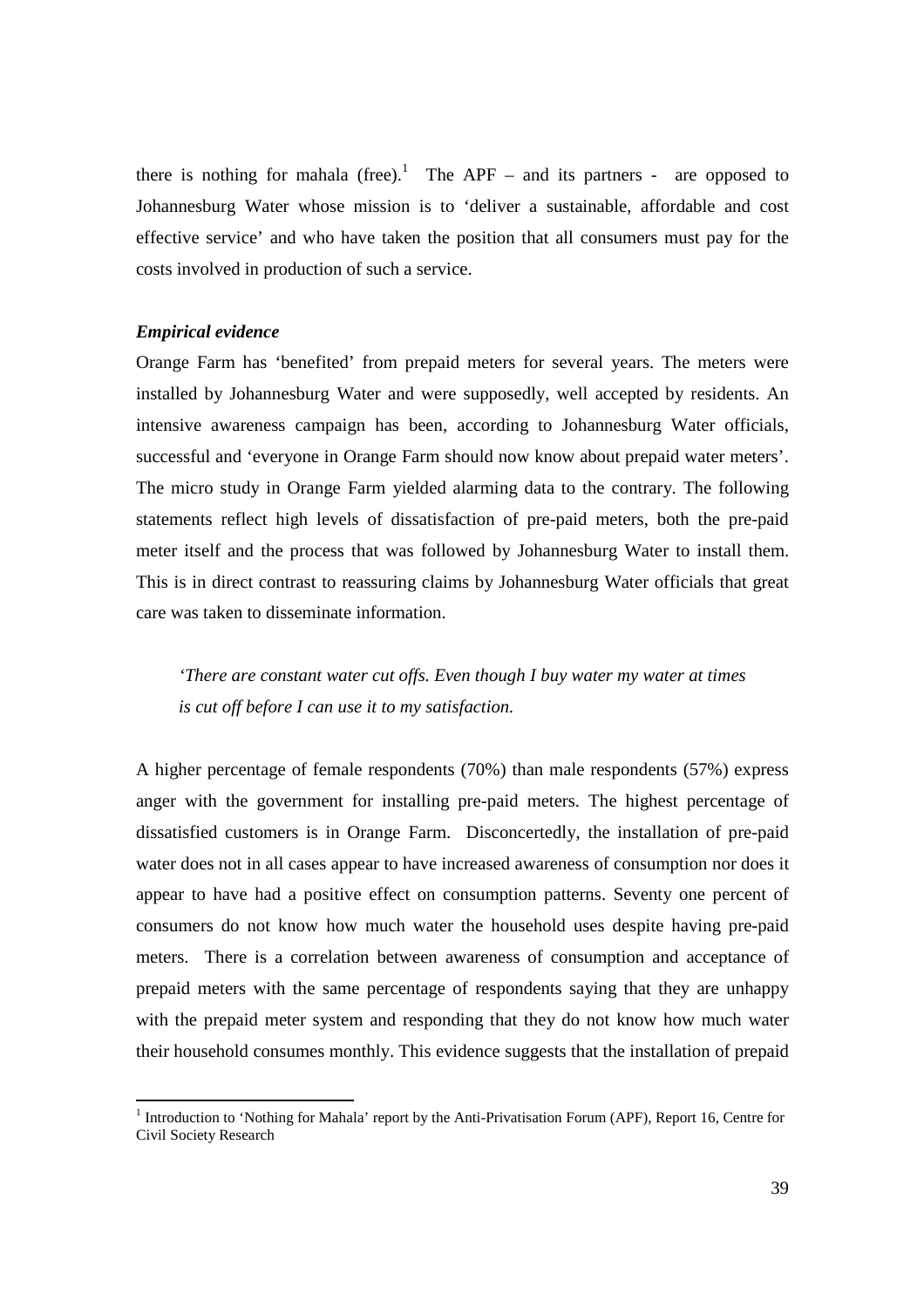meters has not yet enhanced water wise behaviour and is not contributing, as was intended, to an awareness of water consumption at the household level.

The three key concerns around prepaid water meters, that will be unpacked below are:

- 1. Water should be free for everyone
- 2. The system is inefficient, there are too many water cut-offs
- 3. 6000 litres is not enough

#### *1) Water should be free for everyone*

87% of respondents in Phiri believe that water should not be free for everyone but only 45% in Orange Farm have the same opinion. The vast majority of respondents in both places are aware that the free basic water policy does **not** imply that households can use as much water as they want without paying. In Orange Farm there are only 16% of respondents who do believe that this is true and a very low percentage, 3% in Phiri who believe this to be true. This is critical to the understanding of what the objections are about pre-paid meters and the findings are reassuring for those who are in the business of delivering water because the data suggests that residents accept and understand that water has an economic good.

On the other hand, there was a high percentage of residents, at both sites, who felt that water should not be cutoff if households do not pay for their consumption. These perceptions suggest that water is considered to be a public good and that if there is an inability to pay, water should not be cut-off. The statements, in direct contrast to one another, reflect an unresolved tension between water as a public good and water as an economic good.

#### *6000 litres is not enough: water should be free for everyone*

60% of consumers in Orange Farm feel that that water supply to their homes is inadequate and the same percentage oppose the installation of water meters. In Phiri there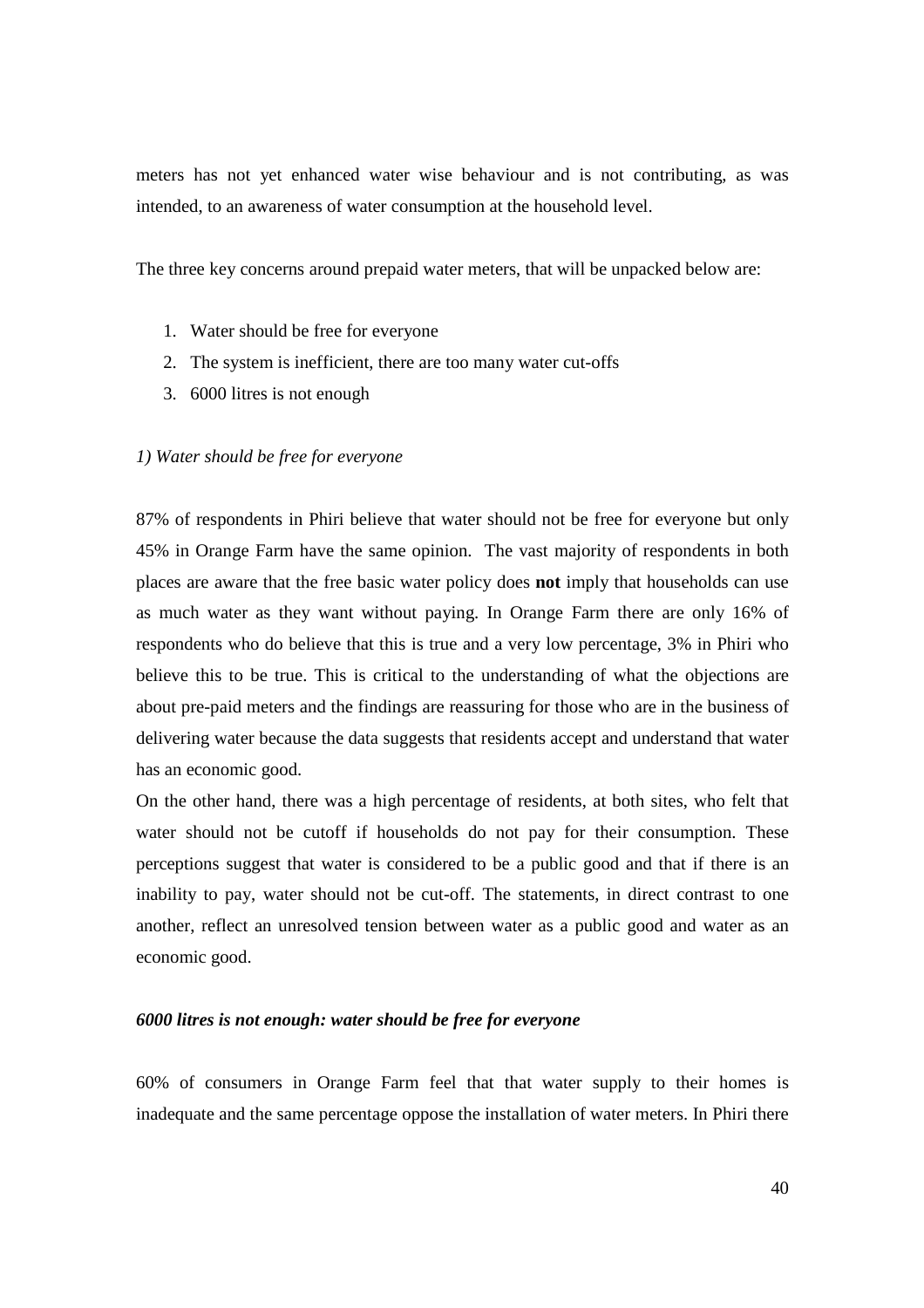are only 18% who feel that their water supply is inadequate and who oppose the installation of prepaid water meters. There are some residents in both sites who are conscious of water saving and whose consumptions patterns reflect responsible usage of water but in Phiri, more residents have a sense of the value of water. This is reflected in the following statements:

'*I have enough water and since I know how much I can afford I try to use what I can afford'*

or comments such as

'*I think the service is right, you get what you pay for. I have no problem with it*'

are in contrast to statements such as

'*lot of people try to save water since we can't afford it, we have cooking and laundry to consider and it is not enough'.* 

The difference between Phiri and Orange Farm is striking with Phiri community being more observant about a range of issues concerning water and water wise practise. A high percentage of consumers from Phiri have a good sense that because nothing is free, consumption patterns need to be carefully monitored.

The Orange Farm community manifest less 'responsible citizen' attributes and their water consumption patterns appear to be more careless, for instance, reportedly, these residents are likely to wash clean the street outside their dwelling in contrast to Phiri citizens who use a broom to sweep in front of their dwellings. The statements made by residents of Phiri and Orange Farm below speak well to the issues that emerge around prepaid water meters.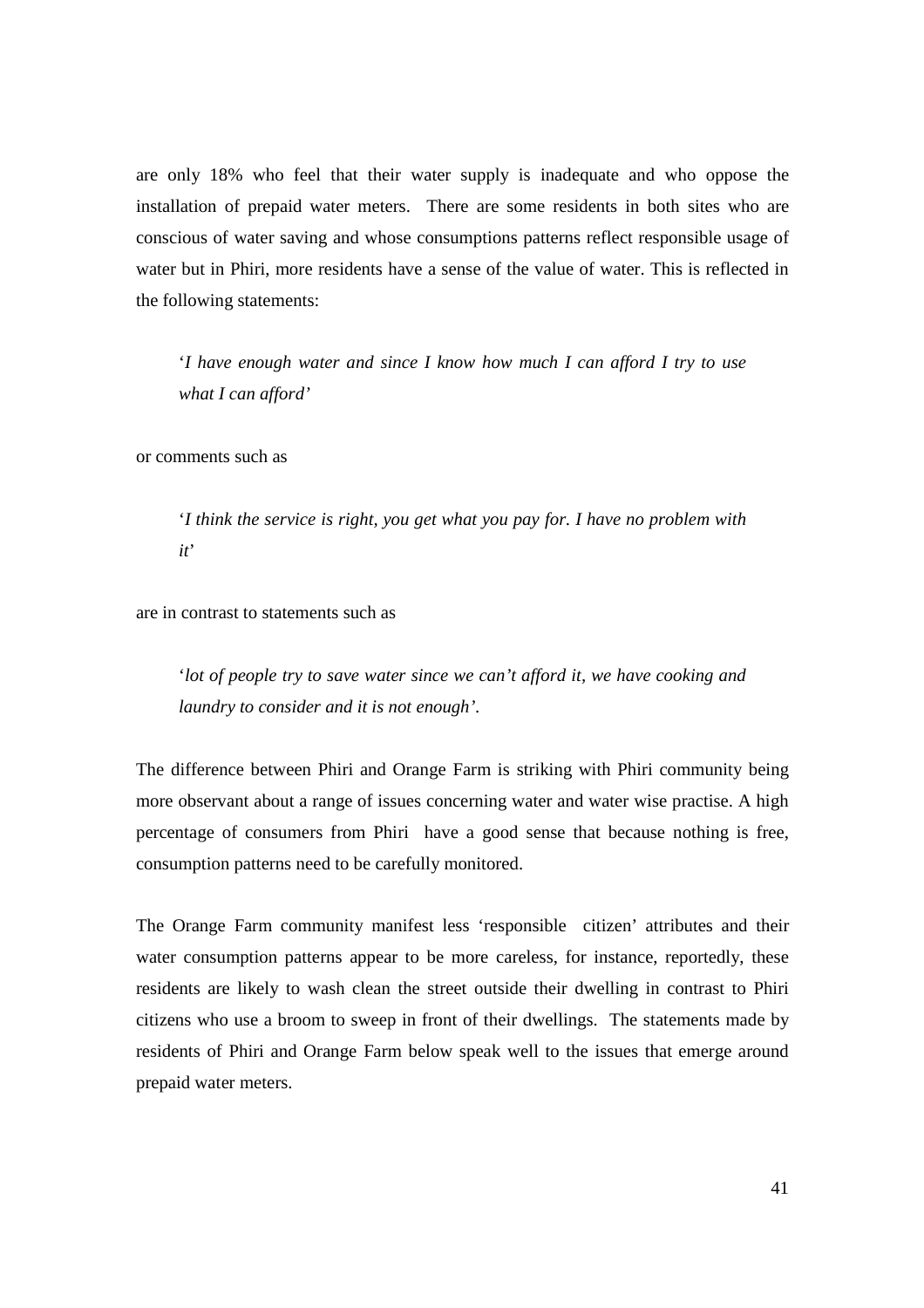In Phiri, for instance, despite efforts at saving, the water supply is inadequate:

*When I have not money to buy water, I can't use the toilet, I can't do laundry, and most importantly I can't even cook or do anything without water* 

## Or another

*I don't want to pay for water cause I am unemployed: If I don't have money, I won't have water and I can't live without water* 

## And

*I don't think it is right to buy water. I always have to wait until I have money to have some more water. So I can not see anything good about this system, I am not happy at all* 

The statement above is counteracted by the following

*I am not happy because some extensions are not paying for water and do not have the prepaid meters. Everyone should have prepaid meters*

The two issues, free basic water and the amount of free basic water appear to be conflated and the separation of these issues is problematic. It is difficult to judge whether 6000 litres is an adequate supply. For some consumers, the problem with prepaid meters is the quantity of water that is provided free of charge but for others all water that is consumed should be free, even if more than 6000 is consumed. For this set of consumers, the principle of paying for water is intolerable.

*This water gets finished just when you need it the most, If you have a large family it means your water will get quick to finish*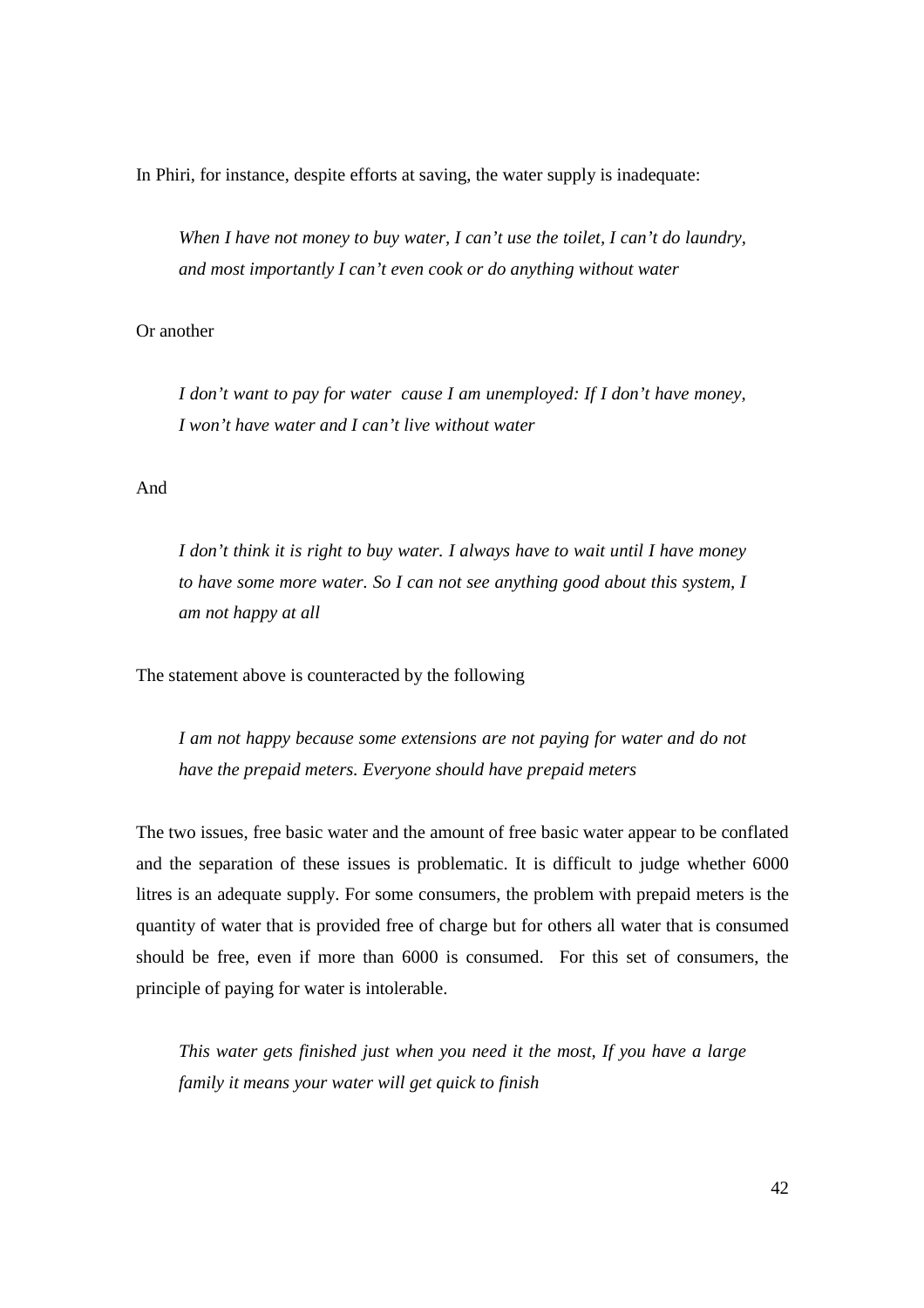But all residents are not unhappy with prepaid meters:

*What I like about these meters is that you don't see water flowing in our streets and being wasted* 

Several respondents recognised the advantage of saving water and of having a more efficient water management system in place:

*Since they installed pre-paid metres, there is no pipe leakage in the street and they fix it quickly. People don't waste water like before* 

Or again the satisfaction that water consumption is controlled effectively

*I am satisfied with 6000 free litres. If I use the water correctly, its enough for the families to consume and use and its sufficient cause we use it sparingly* 

*Or* 

*I have never had a problem with it and the service for me is a great service* 

*And* 

*I am happy now because I don't get a huge bill and I pay for what I use* 

The ambivalence about prepaid meters is eloquently expressed in the following statement

*I can say yes and I can say no at the same time. Yes because every 1st day of the month 6000 litres of water is free. But I can say no because these meters are quick to finish the water* 

The following reflects a strong position taken against water as an economic good: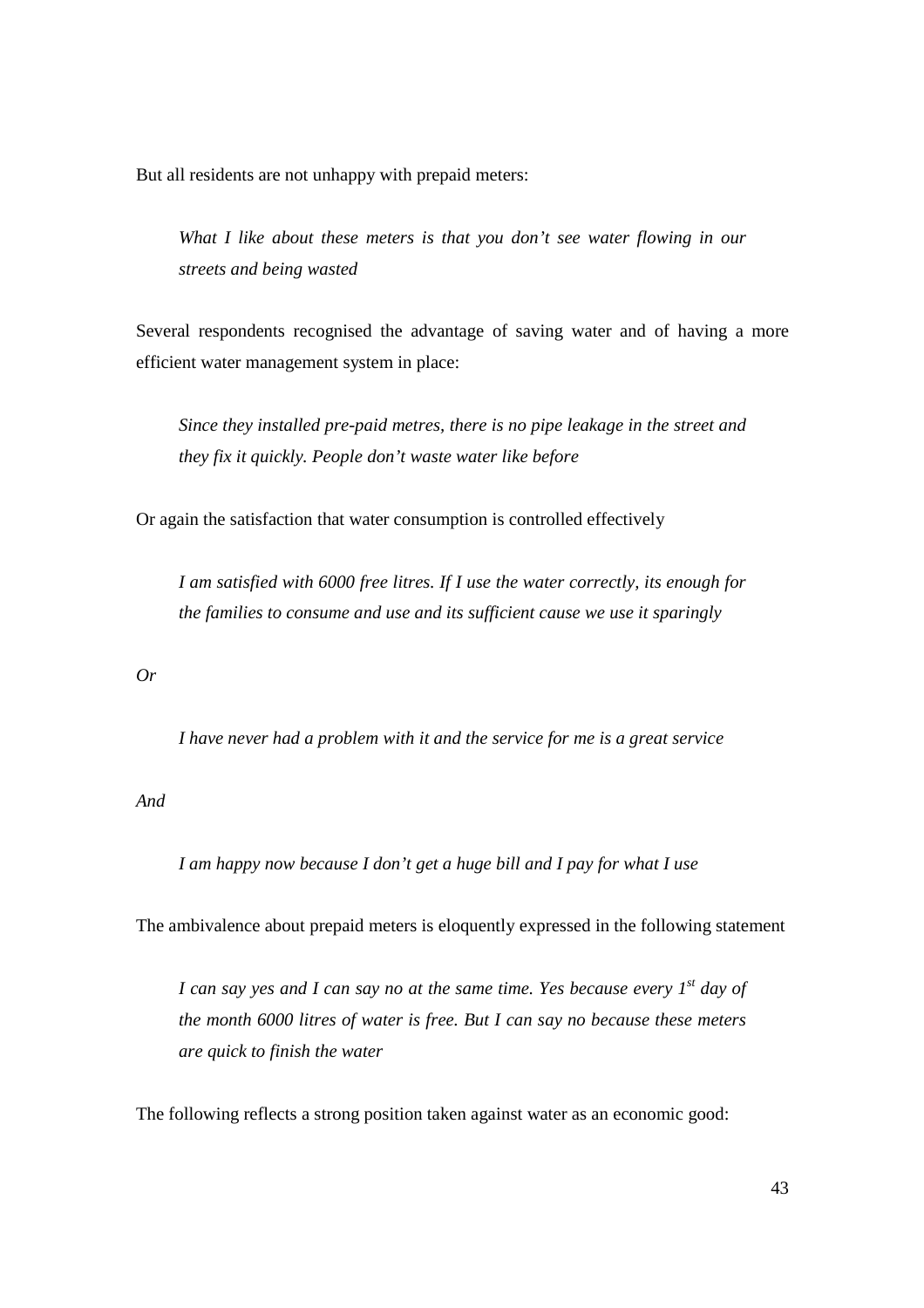*Water was not created to be sold. It is a free flowing substance* 

## Or again

*How can we pay for water, we can pay for the labour to bring it here but then it must be free for everyone* 

#### *The system is inefficient: there a number of water cut-offs*

Some consumers feel they are not beneficiaries of the  $6000$  litres on the  $1<sup>st</sup>$  day of every month as promised, for others, they feel that they are beneficiaries but that 6000 litres is inadequate. The following observations suggest that prepaid water meters are considered problematic because of inefficiency in the system:

*'even though I buy water, my water at times is cut off before I can use it to my satisfaction'* 

or again,

*there are constant water cut-offs, the more I want to use it the harder it is to get it'* 

#### and

*Remember, the water meter is only a machine. It can stop functioning at times. It cannot work like humans. When it stops I do not have water at all. So I can't say whether I have sufficient or not because sometimes I don't have any at all*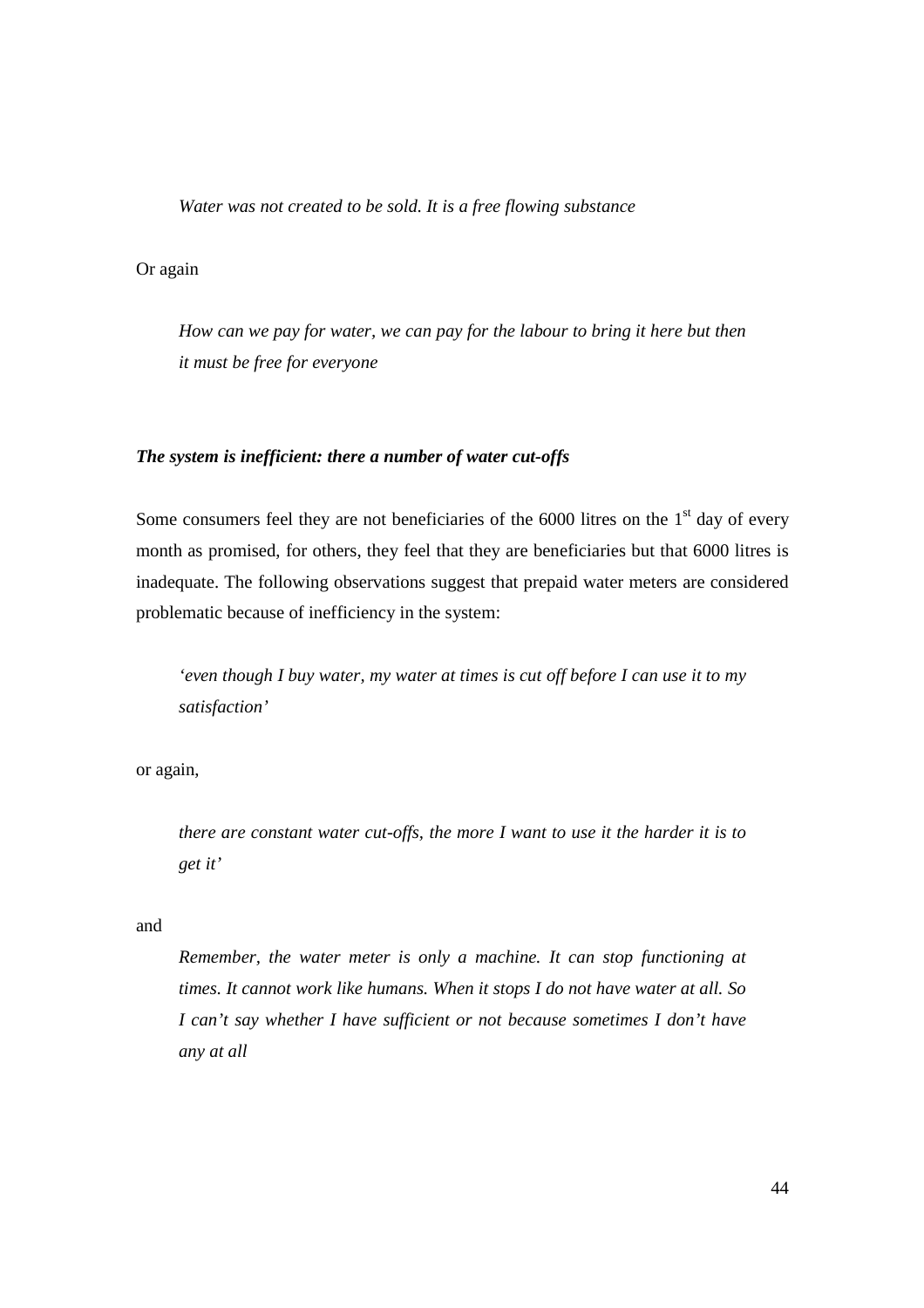The data reflected on the vulnerability of households when water is cut-off. In Phiri it appears that water cut-offs are experienced independently of whether or not a family has consumed the full quota

*Water just stops, it is cut off anytime without notification* 

Technological problems do not make the issue any easier

*The machine is not properly installed. It stops any time when you need to use it* 

It is not always clear however whether the problems are always technical or whether the source of the problem is misunderstanding how the system functions or/and unawareness of consumption patterns because the same respondent noted that

*The meter is running fast and water is too expensive* 

#### *Summative remarks*

The prepaid meter system is highly contentious and the communities in both Orange Farm and Phiri are divided around the prepaid water meter system.

Johannesburg Water officials were consulted in Orange Farm and interviews with these officials suggests that officials were despondent and felt that the residents of Orange Farm were 'very ignorant' and that '*there are brochures available for everyone'*. Johannesburg Water are also aware that the project has only just begun in Orange Farm and that the first phase of the project in Extension 4 is experiencing obstacles that should be smoothed out by the time the pre-paid meter rollout to other extensions was ready. There was some defensiveness because officials felt that residents did not bring their grievances directly to the officials but complained indirectly to others making it more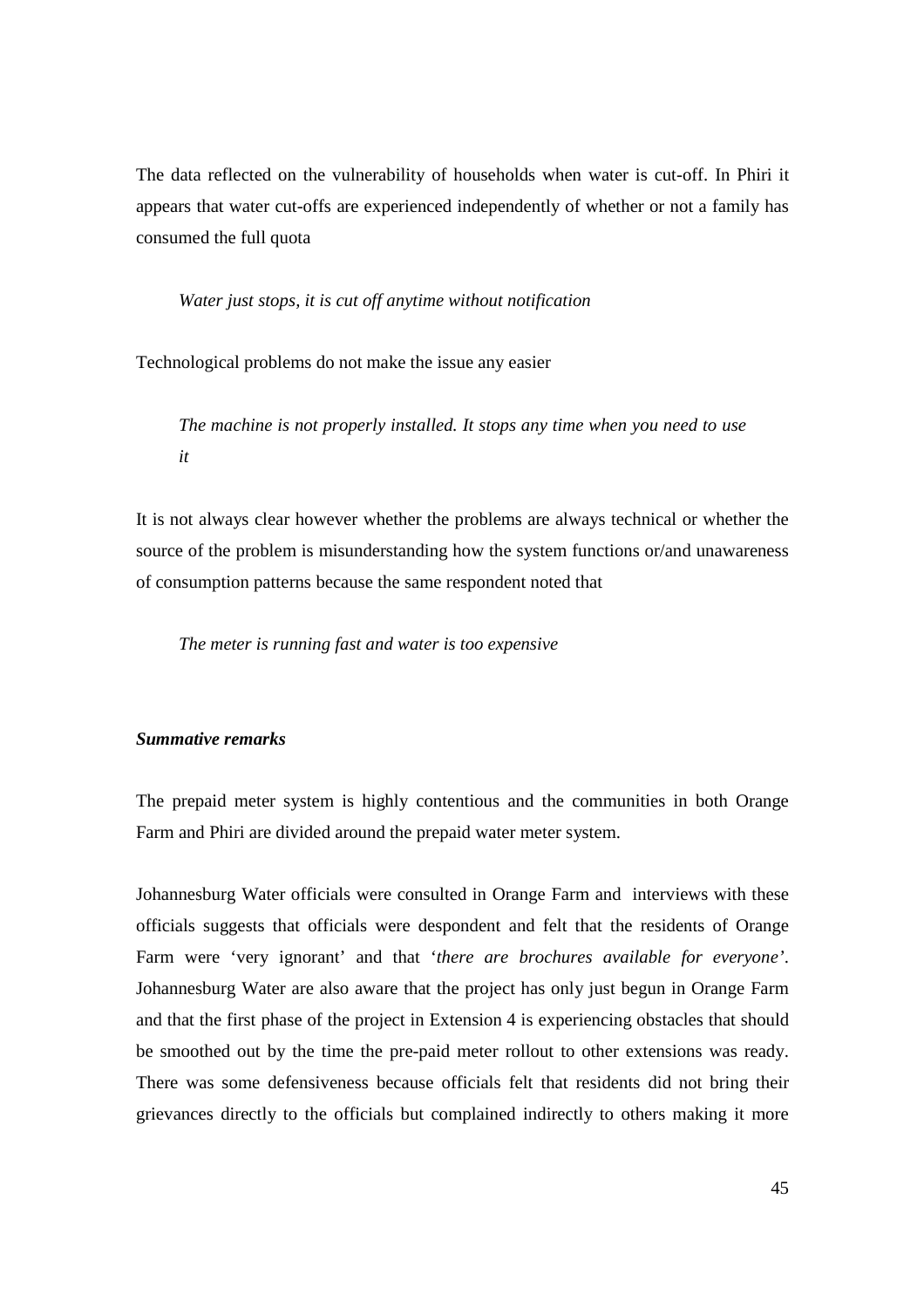difficult for Johannesburg Water to address the problems that were emerging around prepaid meters face-to-face with residents.

Interestingly, the boundaries between APF and the State (in the form of local government) are more fluid than expected and members of the APF are also members of the State, holding therefore ambivalent identities around the water issue. Contentions around water as an economic good are sometimes difficult to resolve within government and some officials retreat to the APF which serves as a platform for them to express freely views on prepaid meters that do not coincide with official government policy.

Levels of awareness of water consumption vary considerably both intra and inter community but it does seem that where information is better disseminated, for instance in the case of Phiri, there is less resistance to the prepaid meter system. Johannesburg Water faces problems that are at the core of concerns around whether water is a public good or an economic good. Heated debate continues and will most likely continue for some time until the tension between water as an economic good and water as a public good is reconciled.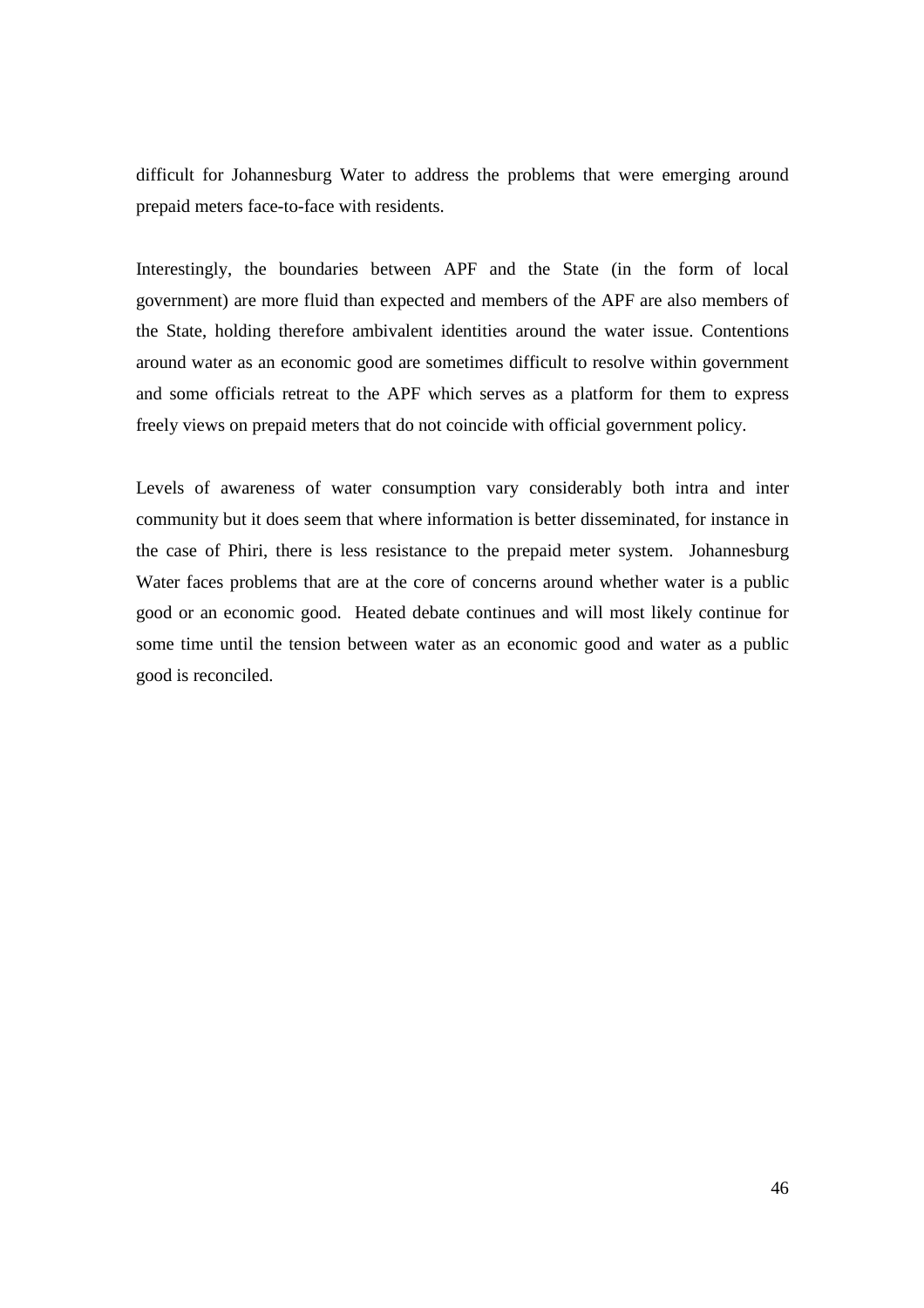# **Appendix 2: Sample Letter**

÷.

0114861029

Johannesburg Water



Re: Operation Gcin' Amanzi

#### **Dear Customer**

Operation Gcin' Amanzi aimed at reducing the loss of water through the rehabilitating of the old infrastructure, and the installation of free-pay meters in each household, to enable JW to provide you the valuable customer

We are aware that you still have not signed for the installation of a meter or a standpipe in your house. We would like to inform you that your failure to sign for any of the two available options might unfortunately lead

JW and your Ward Councilor Mr Pat Kunene would like to meet with you to discuss<br>your concerns and reservations concerning Operation Gcin Amanzi. We hope to be able to reach an amicable solution and pave a way forward.

We suggest to meet with you on 11 November 2004 at  $\frac{1}{2000}$  at the Senaoane Admin Office, in Councilor Kunene's office.

Your presence will be highly appreciated.

Kind regards

Skkela Bonginkosi Xaba ISD Manager

Tel:(011) 688 1431 Mobile:082 331 7851

 $\bar{ }$ 

City of Johannesburg City of Jonannesi<br>Johannesburg Water<br>NSDD

3 Loveday Street Marshalltown

P.O BOX 61542 Marshalltown<br>2107

.<br>Telephone: +27(0) 11 688 1430<br>Facsimile: +27(0) 11 688 6561 www.joburg.org.za<br>www.joburg.org.za

≌

Pat Kunene

V

Ť. ÷

072 150 5250

Councilor Ward 15

Directors

Mr Andries Tshabalala (Chairperson) · Ms Jocelyn Armatrong · Ms Vanida Lennon · Ms Martie Jance van Ronchurg . Dr John Kiloni - Mr Neil Macleod · Ms Rosalie Manning · Mr Jacob Mashike ş,

INJAMICOBIOG WATER (PTY) I TO REG. NO. 2000/02/07 U07

 $\sim$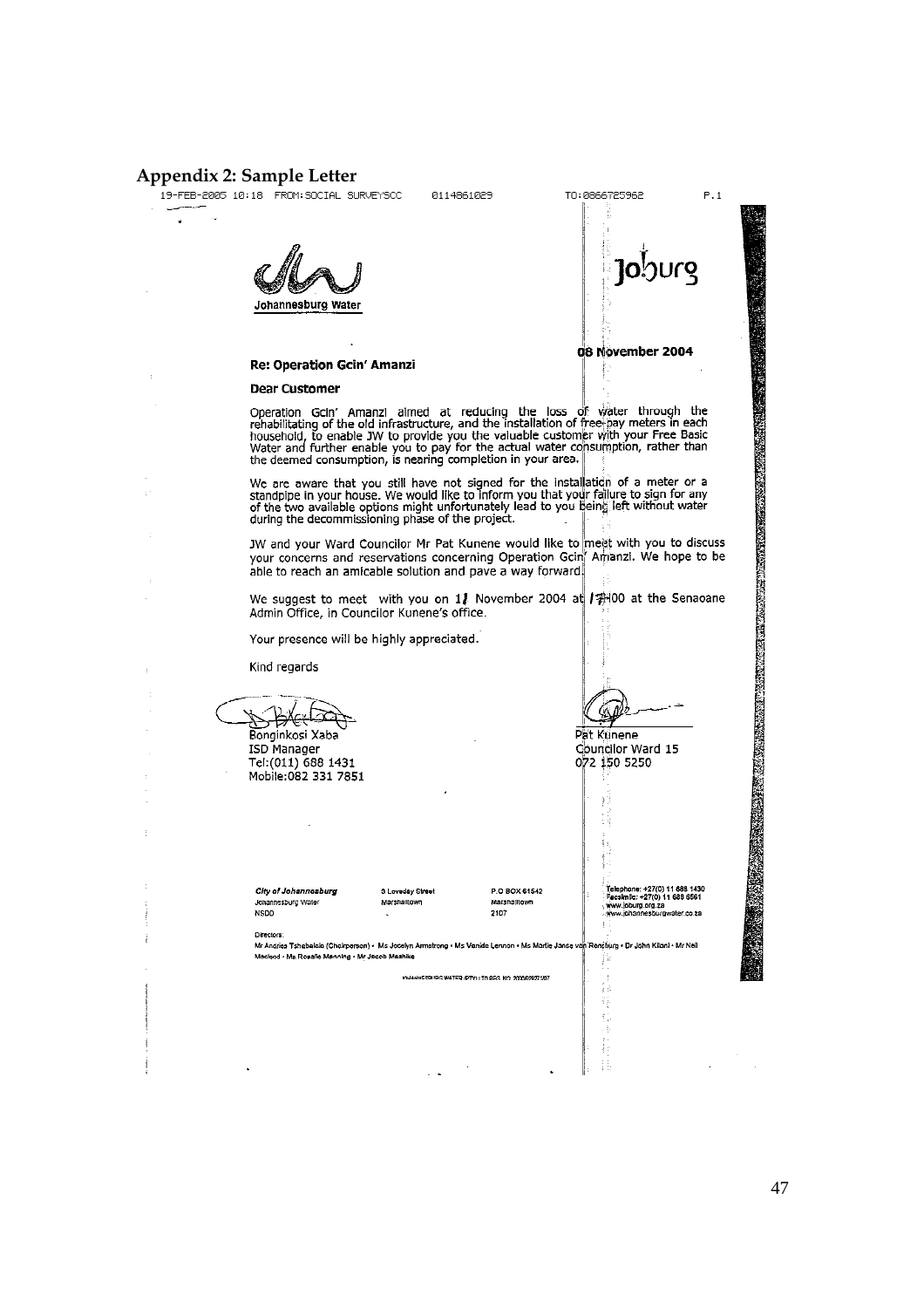## **Appendix 3: Stakeholder participation process**

Supplied by Johannesburg Water & not edited by authors of this report:

## **OPERATION GCIN'AMANZI COMMUNITY LIAISON AND SOCIAL FACILITATION**

Consultation process was conducted through formal structures representing the community, i.e. through the ward councillors and ward committee structures. The following structures were consulted and engaged with from July 2002.

• Regional Directors: Region 1 & 2; 6, 7, 10 and 11

## **Greater Soweto**

- Councillor Mobilisation Programme commenced in October 2002
	- 6 workshops held
	- Study tour to Mogale City (visit large scale prepayment intervention programme and obtain first-hand info from Kagiso residents: January 2003)
	- Communication packs developed and distributed to assist Councillors in their feedback sessions to their constituencies (May 2003)
- Ward Committees Roadshow
	- workshops held with all ward committees in Greater Soweto
	- Follow up meetings held with all 43 ward committees
	- Feedback sessions of ward committees to their represented sectors
- Other stakeholders
	- Other CBOs and NGOs identified and workshopped
	- JW advised not to engage with political structures as it may create impression that this is a political project. Instead, JW advised to engage with structures representing community as this is a community-based project.
	- Furthermore, JW advised not to engage with civic associations exclusively as these are represented in the ward committee structures
	- Contact sessions with SANCO held with some of the sub branches in Soweto but overall fragmentation of this structure proved difficult for meaningful engagement.
- Public Meetings (held in Greater Soweto since November 2002)

## **Consultation Process for Phiri Prototype**